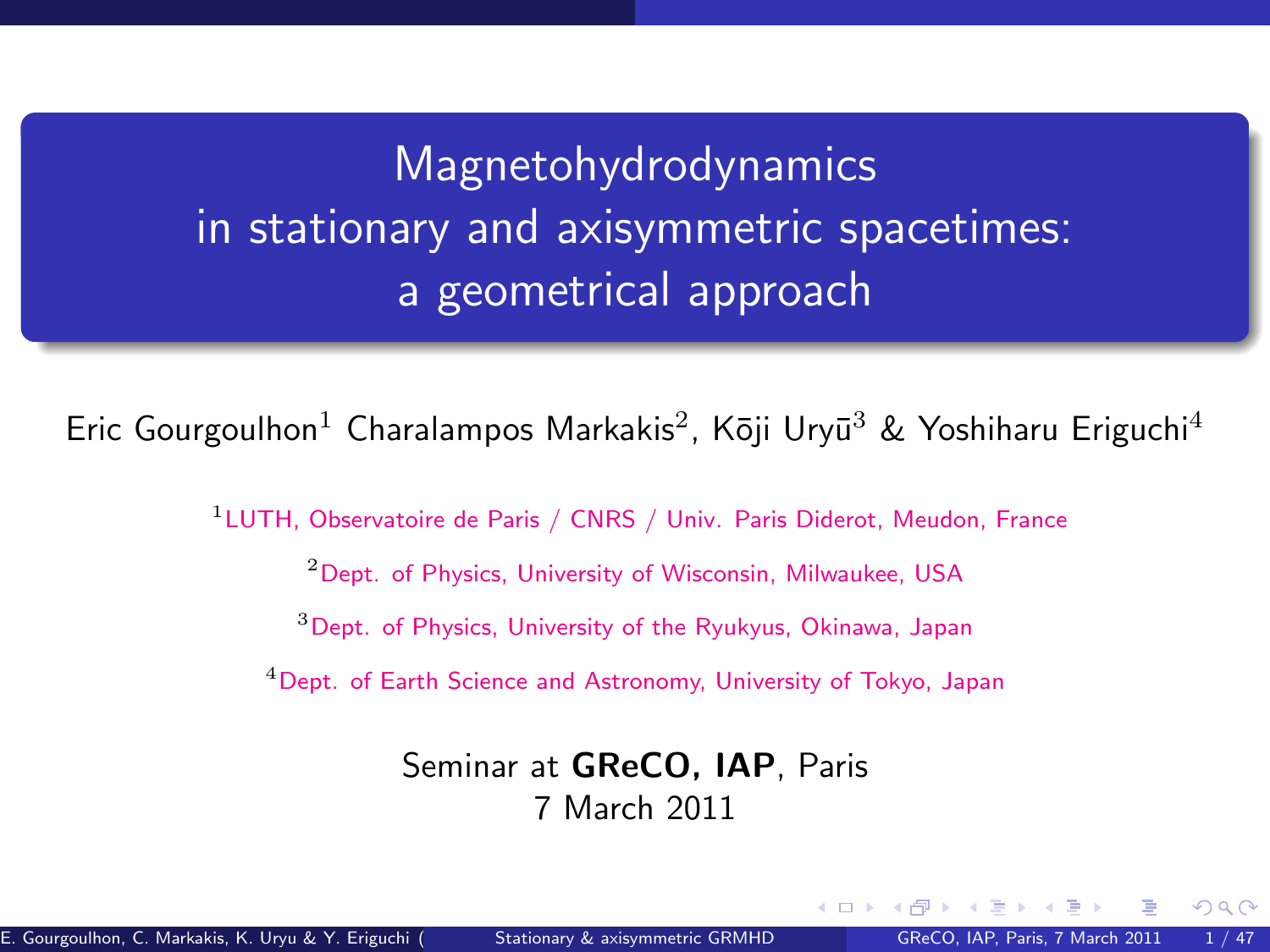### [Introduction](#page-2-0)

- <sup>2</sup> [Relativistic MHD with exterior calculus](#page-7-0)
- <sup>3</sup> [Stationary and axisymmetric electromagnetic fields in general relativity](#page-16-0)
- 4 [Stationary and axisymmetric MHD](#page-30-0)
- <sup>5</sup> [Some subcases of the master transfield equation](#page-52-0)

### <sup>6</sup> [Conclusion](#page-59-0)

 $\Omega$ 

**∢ ロ ▶ 《 何**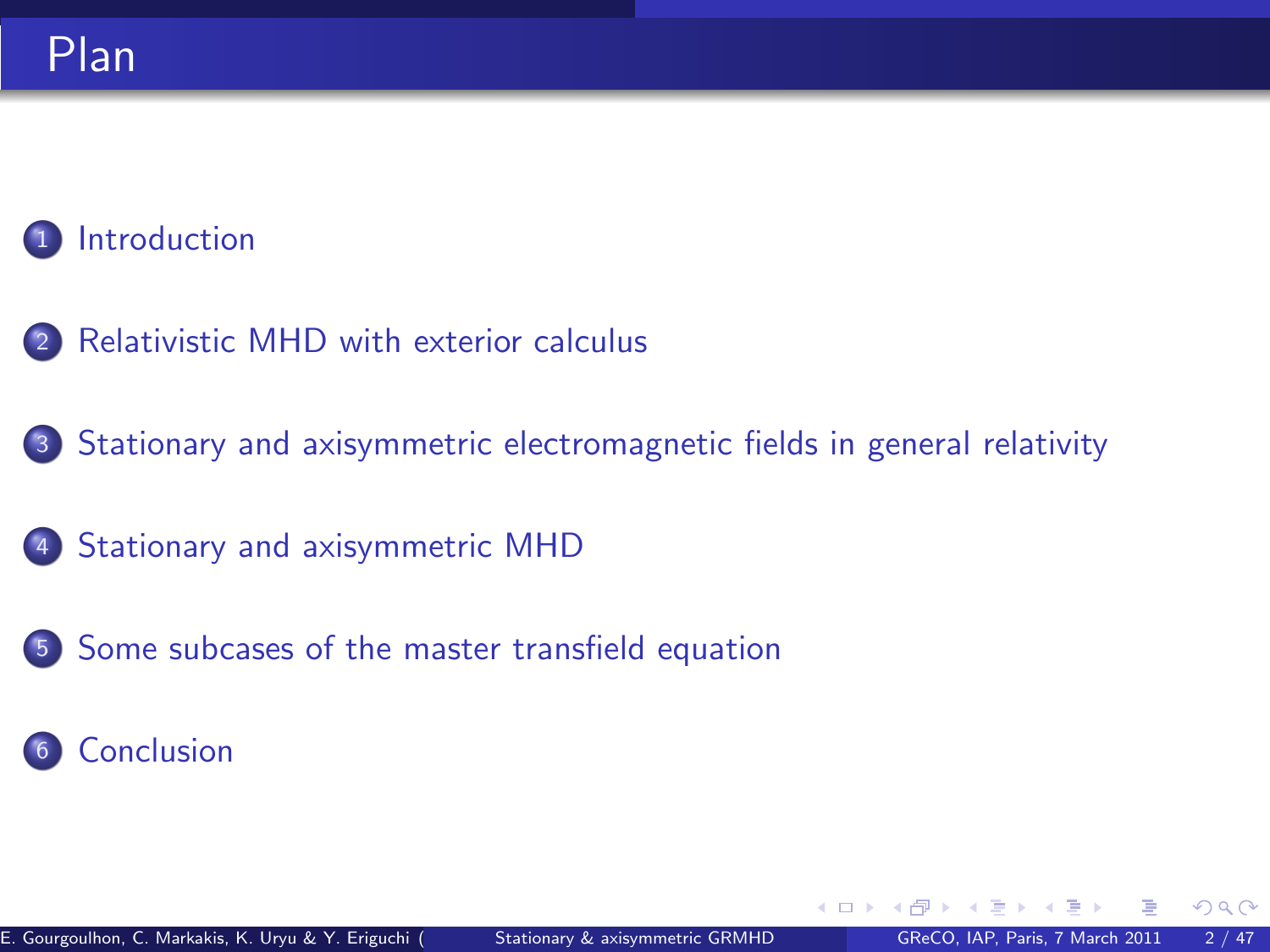### **Outline**

### 1 [Introduction](#page-2-0)

- [Relativistic MHD with exterior calculus](#page-7-0)
- <sup>3</sup> [Stationary and axisymmetric electromagnetic fields in general relativity](#page-16-0)
- <sup>4</sup> [Stationary and axisymmetric MHD](#page-30-0)
- <sup>5</sup> [Some subcases of the master transfield equation](#page-52-0)

#### **[Conclusion](#page-59-0)**

<span id="page-2-0"></span>4 0 8 1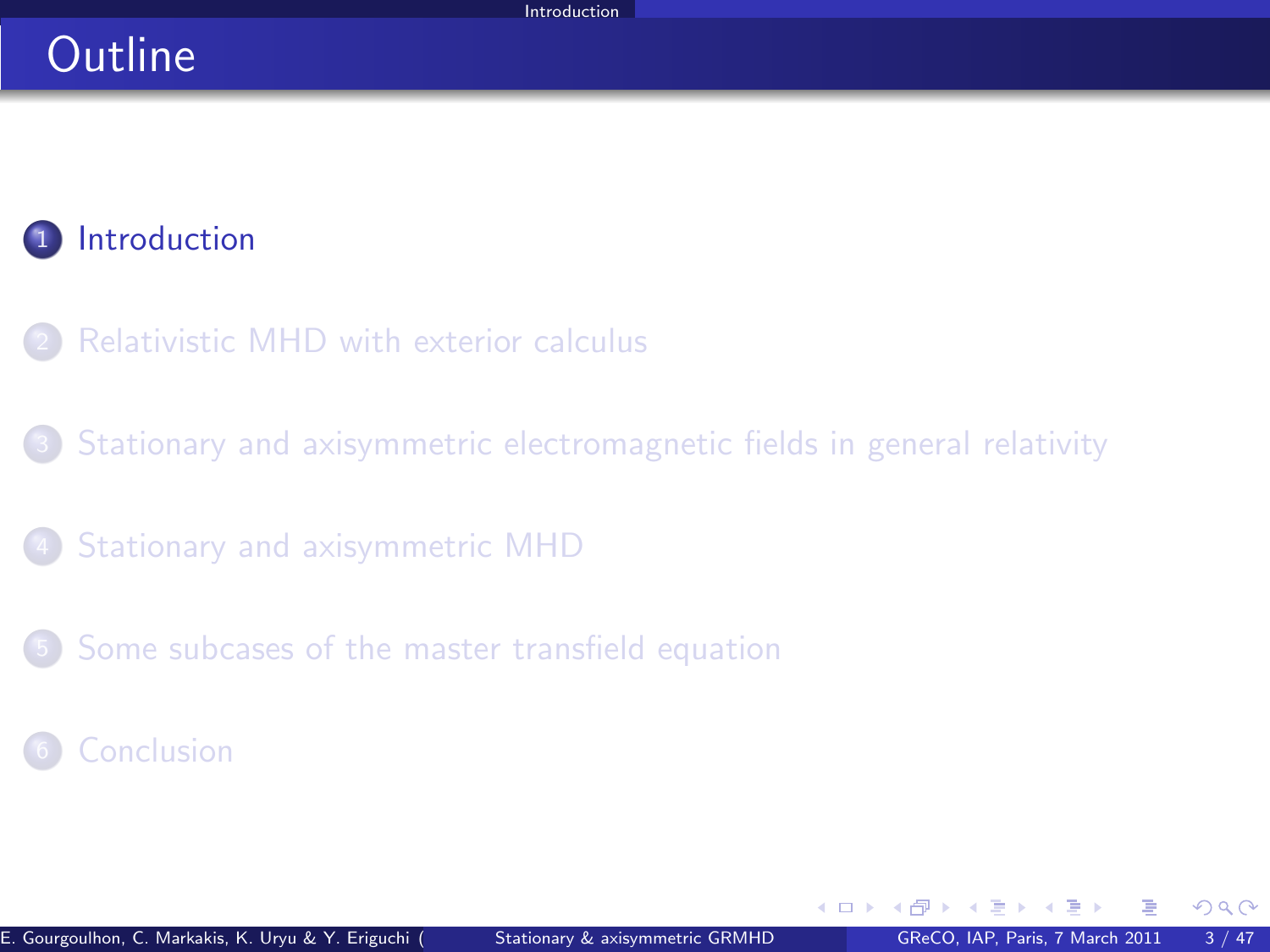#### Short history of general relativistic MHD focusing on stationary and axisymmetric spacetimes

- Lichnerowicz (1967): formulation of GRMHD
- Bekenstein & Oron (1978), Carter (1979) : development of GRMHD for stationary and axisymmetric spacetimes
- Mobarry & Lovelace (1986) : Grad-Shafranov equation for Schwarzschild spacetime
- Nitta, Takahashi & Tomimatsu (1991), Beskin & Pariev (1993) : Grad-Shafranov equation for Kerr spacetime
- $\bullet$  loka & Sasaki (2003) : Grad-Shafranov equation in the most general (i.e. noncircular) stationary and axisymmetric spacetimes

NB: not speaking about *numerical* GRMHD here (see e.g. Shibata & Sekiguchi (2005))

 $\Omega$ 

K □ ▶ K □ ▶ K □ ▶ K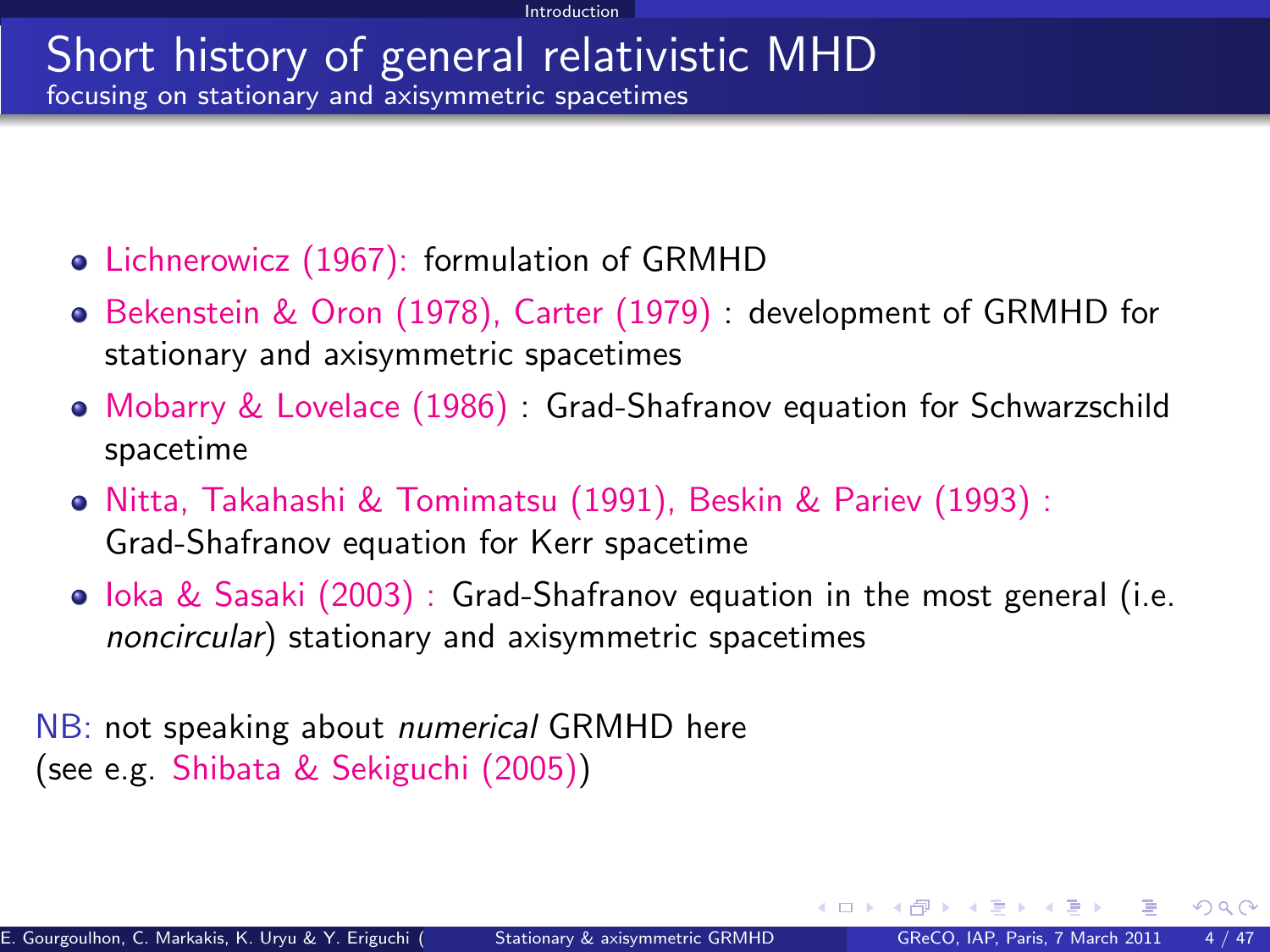# Why a geometrical approach ?

**•** Previous studies made use of component expressions, the covariance of which is not obvious

Introduction

For instance, two of main quantities introduced by Bekenstein & Oron (1978) and employed by subsequent authors are

$$
\omega:=-\frac{F_{01}}{F_{31}}\qquad\text{and}\qquad C:=\frac{F_{31}}{\sqrt{-g}nu^2}
$$

GRMHD calculations can be cumbersome by means of standard tensor calculus

<span id="page-4-0"></span>4 **D** F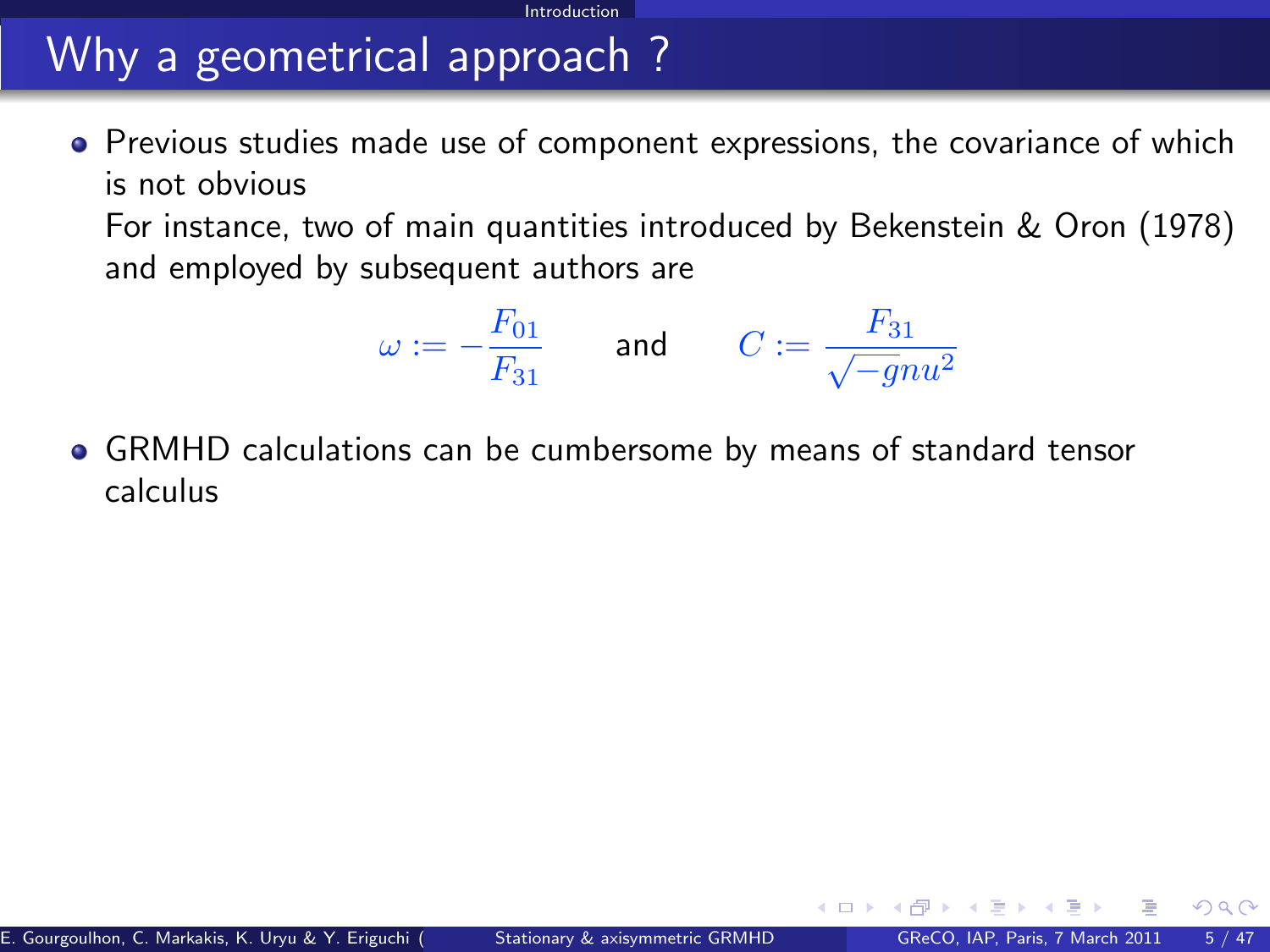# Why a geometrical approach ?

**•** Previous studies made use of component expressions, the covariance of which is not obvious

**Introduction** 

For instance, two of main quantities introduced by Bekenstein & Oron (1978) and employed by subsequent authors are

$$
\omega:=-\frac{F_{01}}{F_{31}}\qquad\text{and}\qquad C:=\frac{F_{31}}{\sqrt{-g}nu^2}
$$

GRMHD calculations can be cumbersome by means of standard tensor calculus

#### On the other side

- As well known, the electromagnetic field tensor  $\mathbf{F}$  is fundamentally a 2-form and Maxwell equations are most naturally expressible in terms of the exterior derivative operator
- The equations of perfect hydrodynamics can also be recast in terms of exterior calculus, by introducing the fluid vorticity 2-form (Synge 1937, Lichnerowicz 1941)
- Cartan's exterior calculus makes calculations eas[ier](#page-4-0) [!](#page-6-0)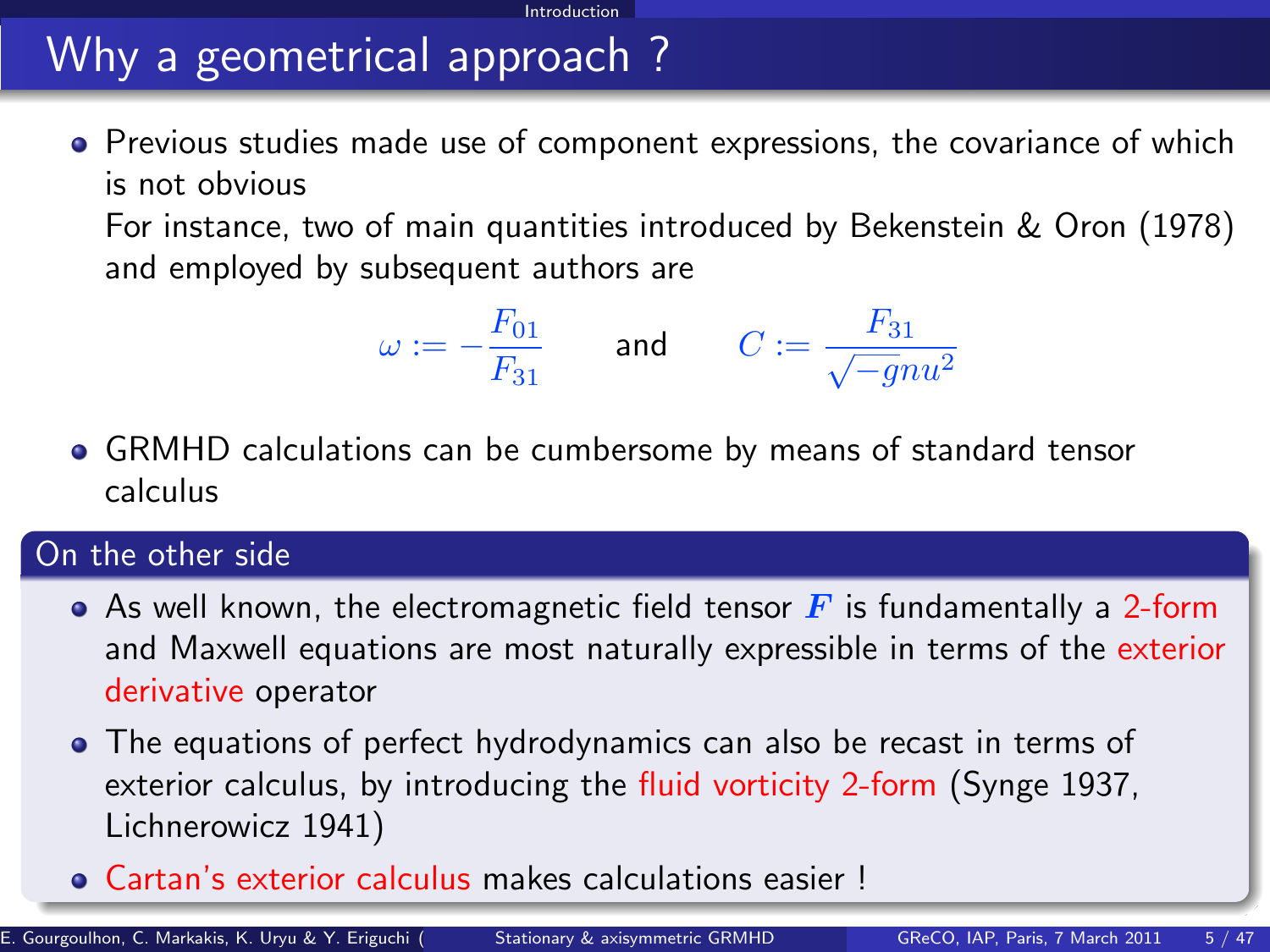### Exterior calculus in one slide

• A p-form  $(p = 0, 1, 2, ...)$  is a multilinear form (i.e. a tensor 0-times contravariant and  $p$ -times covariant:  $\omega_{\alpha_1...\alpha_p})$  that is fully *antisymmetric* 

Introduction

- $\bullet$  Index-free notation: given a vector  $\vec{v}$  and a p-form  $\omega$ ,  $|\vec{v}\cdot\omega|$  and  $|\omega\cdot\vec{v}|$  are the  $(p-1)$ -forms defined by
	- $\vec{v}\cdot\omega:=\omega(\vec{v},.,\dots,.) \qquad \left[ \; (\vec{v}\cdot\omega)_{\alpha_1\cdot\cdot\cdot\alpha_{p-1}} = v^\mu\omega_{\mu\alpha_1\cdot\cdot\cdot\alpha_{p-1}} \; \right]$  $\bm{\omega} \cdot \vec{\bm{v}} := \bm{\omega}(.,\dots,., \vec{\bm{v}}) \qquad \left[ (\bm{\omega} \cdot \vec{\bm{v}})_{\alpha_1 \cdot \cdot \cdot \alpha_{p-1}} = \omega_{\alpha_1 \cdot \cdot \cdot \alpha_{p-1} \mu} \vec{v}^{\mu} \; \right]$
- **•** Exterior derivative : p-form  $\omega \mapsto (p+1)$ -form  $d\omega$  such that

<span id="page-6-0"></span>0-form :  $(\mathbf{d}\omega)_{\alpha} = \partial_{\alpha}\omega$ 1-form :  $(d\omega)_{\alpha\beta} = \partial_{\alpha}\omega_{\beta} - \partial_{\beta}\omega_{\alpha}$ 2-form :  $(d\omega)_{\alpha\beta\gamma} = \partial_{\alpha}\omega_{\beta\gamma} + \partial_{\beta}\omega_{\gamma\alpha} + \partial_{\gamma}\omega_{\alpha\beta}$ 

The exterior derivative is nilpotent:  $\left| \frac{d d\omega}{ } \right| = 0$ 

A very powerful tool : Cartan's identity expressing the Lie derivative of a p-form along a vector field:  $\left|\mathcal{L}_{\vec{v}}\omega = \vec{v}\cdot \mathrm{d}\omega + \mathrm{d}(\vec{v}\cdot \omega)\right|$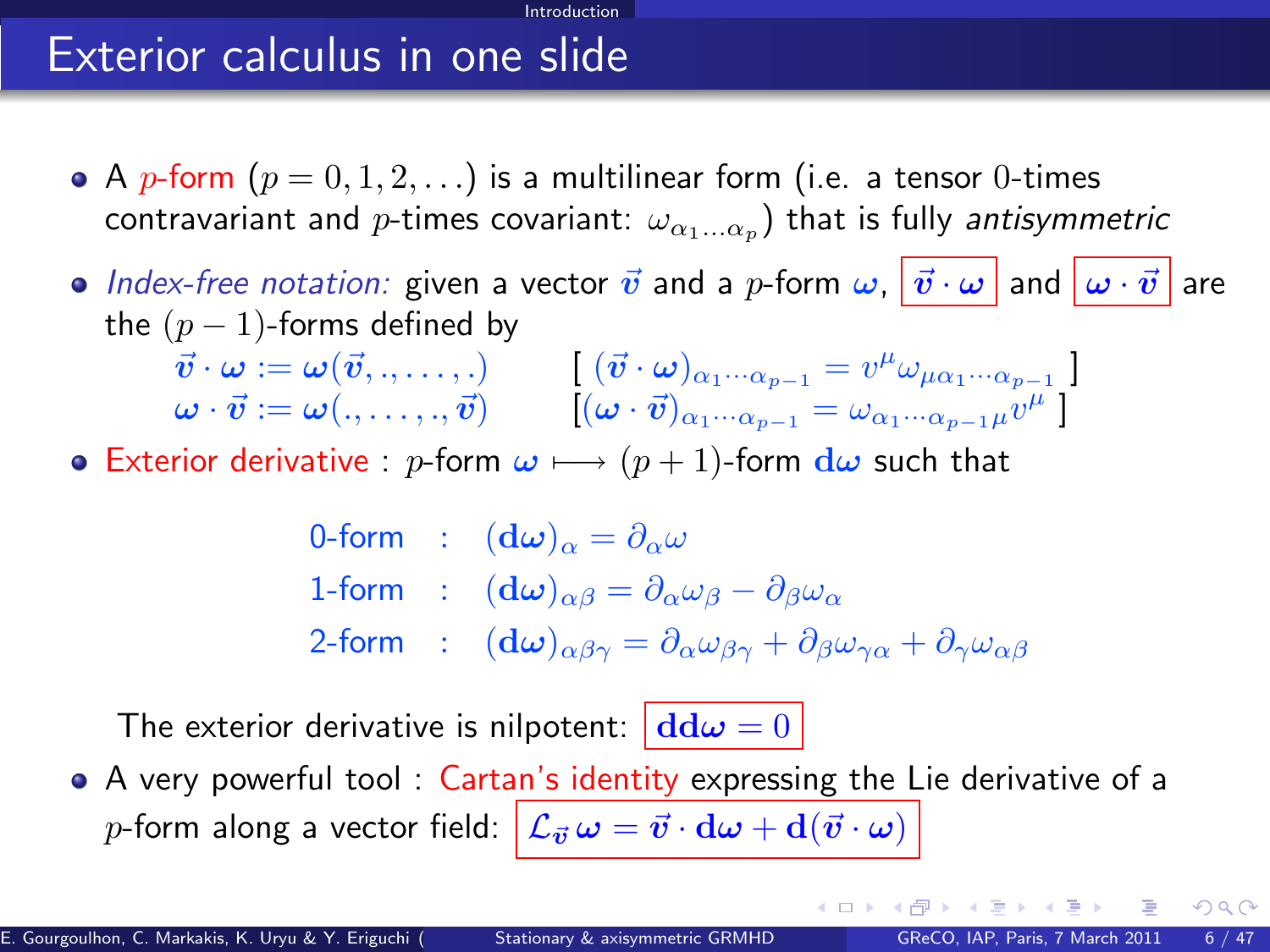## **Outline**

### **[Introduction](#page-2-0)**

### <sup>2</sup> [Relativistic MHD with exterior calculus](#page-7-0)

<sup>3</sup> [Stationary and axisymmetric electromagnetic fields in general relativity](#page-16-0)

<sup>4</sup> [Stationary and axisymmetric MHD](#page-30-0)

<sup>5</sup> [Some subcases of the master transfield equation](#page-52-0)

#### **[Conclusion](#page-59-0)**

<span id="page-7-0"></span> $\Omega$ 

**← ロ ▶ → イ 同**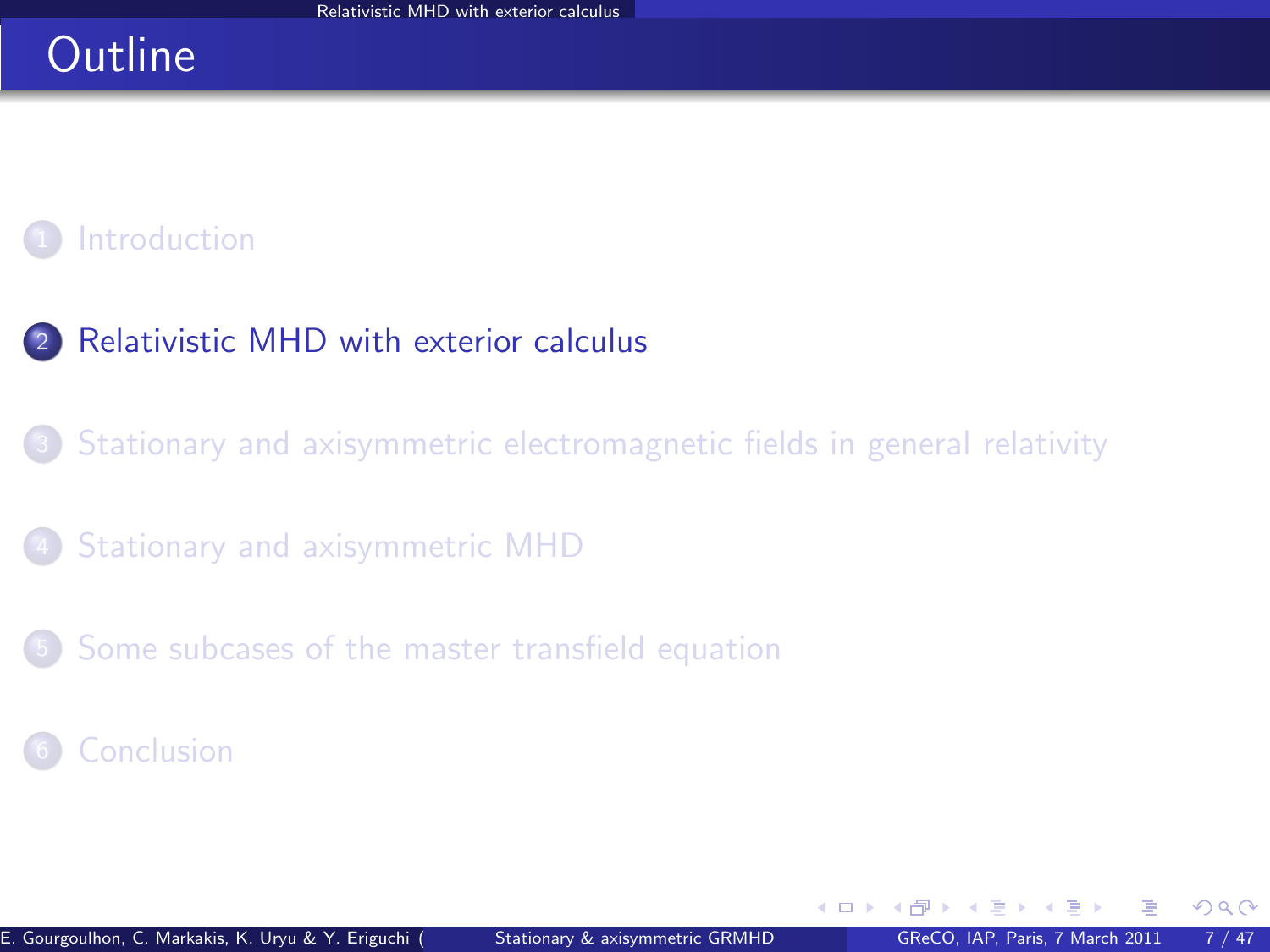### General framework and notations

Spacetime:

- $\bullet$   $\mathscr{M}$  : four-dimensional orientable real manifold
- $\bullet$  g : Lorentzian metric on  $\mathcal{M}$ , sign  $g = (-, +, +, +)$
- $\bullet$   $\epsilon$  : Levi-Civita tensor (volume element 4-form) associated with g: for any orthonormal basis  $(\vec{e}_{\alpha})$ ,

 $\epsilon(\vec{e}_0, \vec{e}_1, \vec{e}_2, \vec{e}_3) = \pm 1$ 

**∢ ロ ≯ - ∢ 何** 

 $\Omega$ 

 $\epsilon$  gives rise to Hodge duality : p-form  $\longmapsto (4 - p)$ -form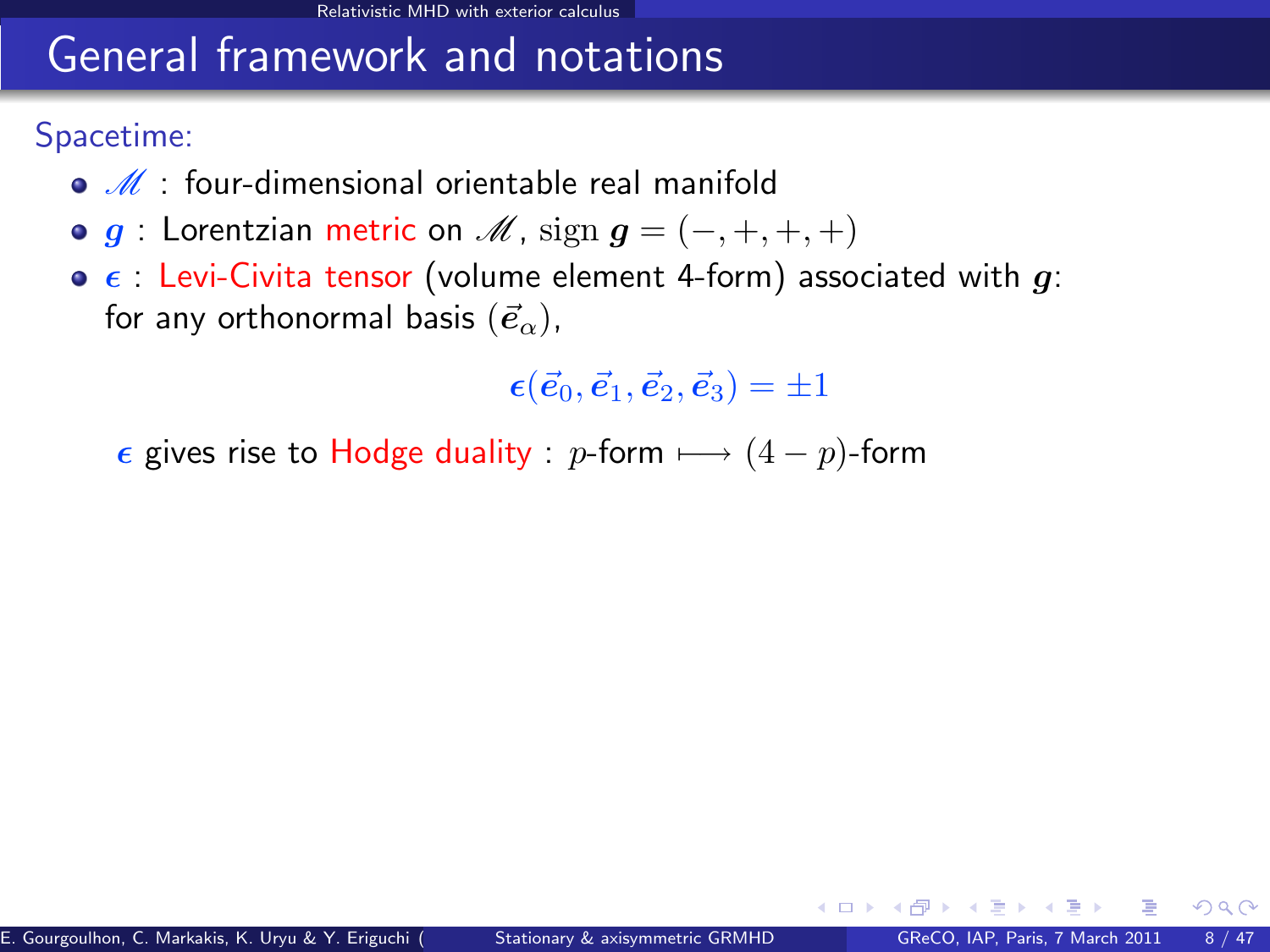### General framework and notations

Spacetime:

- $\bullet$   $\mathscr{M}$  : four-dimensional orientable real manifold
- $\bullet$  g : Lorentzian metric on  $\mathcal{M}$ , sign  $g = (-, +, +, +)$
- $\bullet$   $\epsilon$  : Levi-Civita tensor (volume element 4-form) associated with g: for any orthonormal basis  $(\vec{e}_{\alpha})$ ,

 $\epsilon(\vec{e}_0, \vec{e}_1, \vec{e}_2, \vec{e}_3) = \pm 1$ 

 $\epsilon$  gives rise to Hodge duality : p-form  $\longmapsto (4 - p)$ -form

Notations:

•  $\vec{v}$  vector  $\Longrightarrow$   $\boxed{v}$  1-form associated to  $\vec{v}$  by the metric tensor:

$$
\underline{\boldsymbol{v}} := \boldsymbol{g}(\vec{\boldsymbol{v}},.) \qquad [\underline{\boldsymbol{v}} = \boldsymbol{v}^{\flat}] \qquad [u_{\alpha} = g_{\alpha\mu}u^{\mu}]
$$

 $\bullet \omega$  1-form  $\Longrightarrow |\vec{\omega}|$  vector associated to  $\omega$  by the metric tensor:  $\bm{\omega} =: \bm{g}(\vec{\bm{\omega}},.) \qquad [\vec{\bm{\omega}} = \bm{\omega}^\sharp] \qquad [\omega^\alpha = g^{\alpha\mu}\omega_\mu]$ 

 $\Omega$ 

メロト メ母 トメミト メミト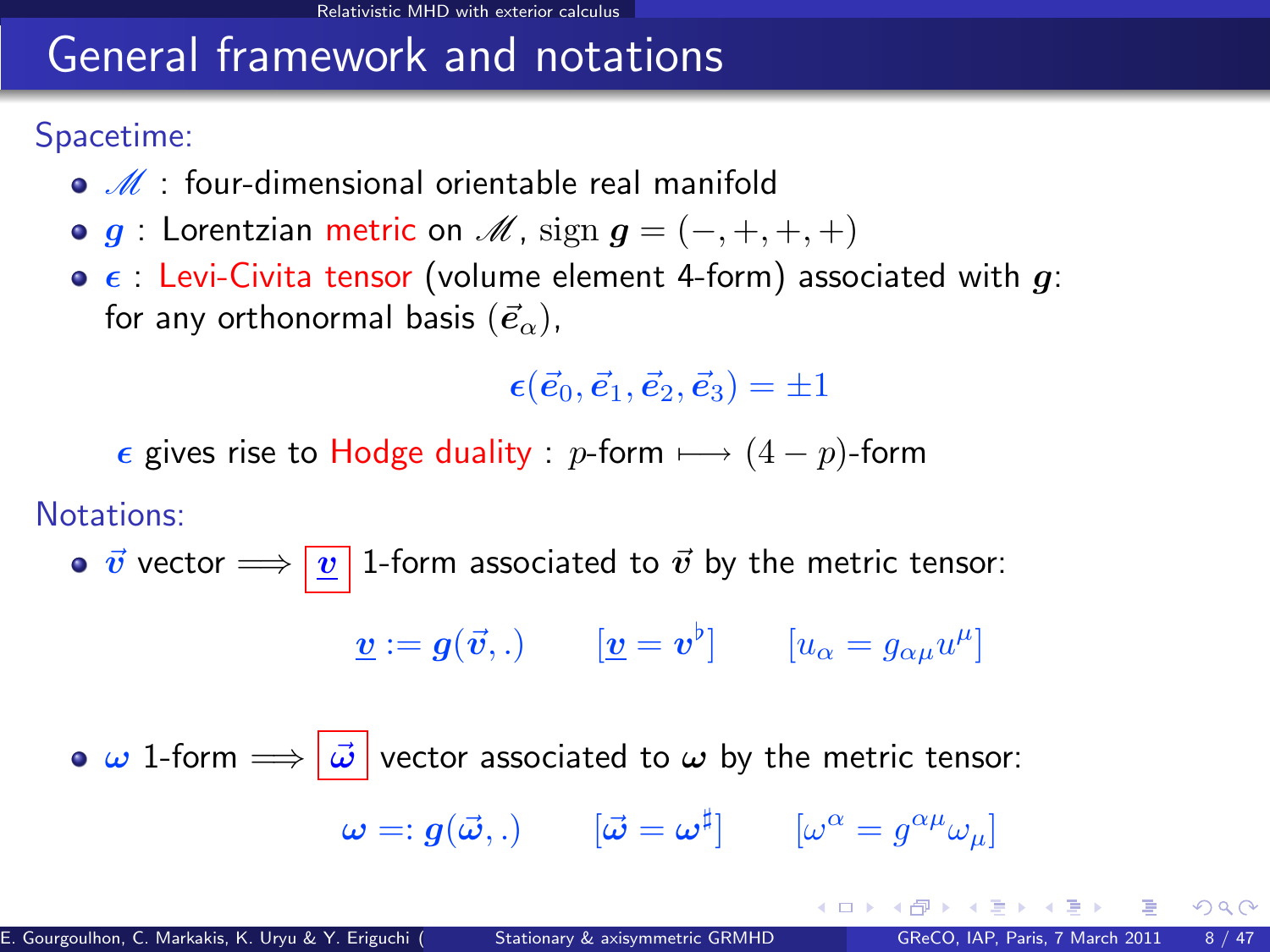### Maxwell equations

**Electromagnetic field** in  $\mathcal{M}$ : 2-form  $\mathbf{F}$  which obeys to Maxwell equations:

$$
\boxed{\mathbf{d} \mathbf{F} = 0}
$$

$$
\mathbf{d} \star \mathbf{F} = \mu_0 \star \underline{\mathbf{j}}
$$

- $\bullet\;{\bf d}F:$  exterior derivative of  $\bm F\colon({\bf d}F)_{\alpha\beta\gamma}=\partial_\alpha F_{\beta\gamma}+\partial_\beta F_{\gamma\alpha}+\partial_\gamma F_{\alpha\beta}$
- ?F : Hodge dual of F: ?Fαβ := 1  $\frac{1}{2}\epsilon_{\alpha\beta\mu\nu}F^{\mu\nu}$
- $\bullet \star j$  : 3-form Hodge-dual of the 1-form  $j$  associated to the electric 4-current  $\vec{\boldsymbol{j}}$  :  $\boldsymbol{\vec{y}}$   $:=$   $\boldsymbol{\epsilon}(\vec{\boldsymbol{j}}, ., ., .)$
- $\bullet$   $\mu_0$ : magnetic permeability of vacuum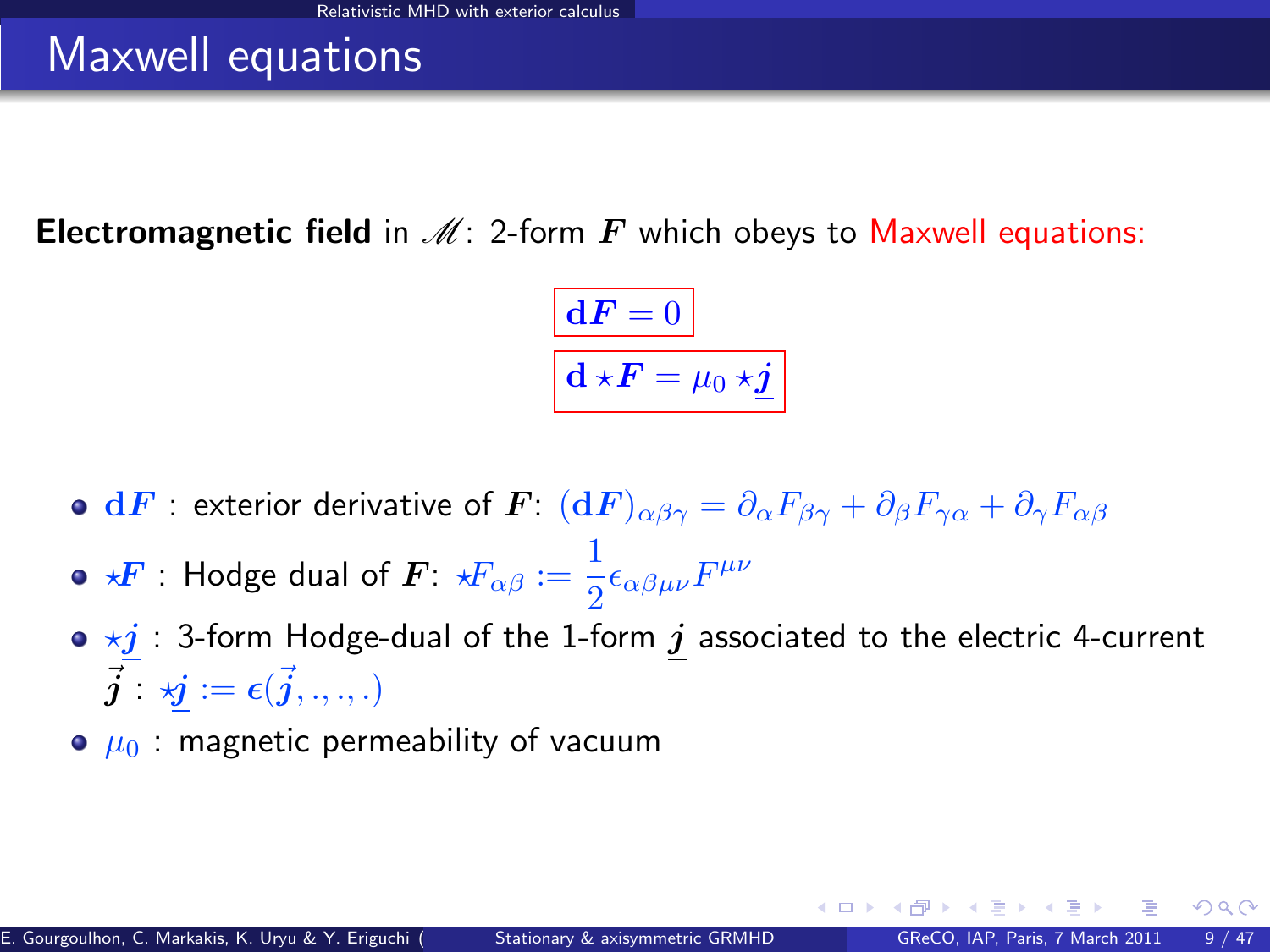# Electric and magnetic fields in the fluid frame

**Fluid** : congruence of worldlines in  $\mathcal{M} \implies$  4-velocity  $\vec{u}$ 



• Magnetic field in the fluid frame: vector  $\vec{b}$  such that  $\left| \,\underline{b} = \vec{u} \cdot \star \!\! F \,\right|$ 

e and  $\vec{b}$  are orthogonal to  $\vec{u}$  :  $e \cdot \vec{u} = 0$  and  $\vec{b} \cdot \vec{u} = 0$ 

$$
\textbf{\textit{F}}=\underline{\textbf{\textit{u}}}\wedge\textbf{\textit{e}}+\epsilon(\vec{\textit{u}},\vec{\textit{b}},.,.)
$$

$$
\star \boldsymbol{F} = -\underline{\boldsymbol{u}} \wedge \underline{\boldsymbol{b}} + \boldsymbol{\epsilon}(\vec{\boldsymbol{u}}, \vec{\boldsymbol{e}}, ..,.)
$$

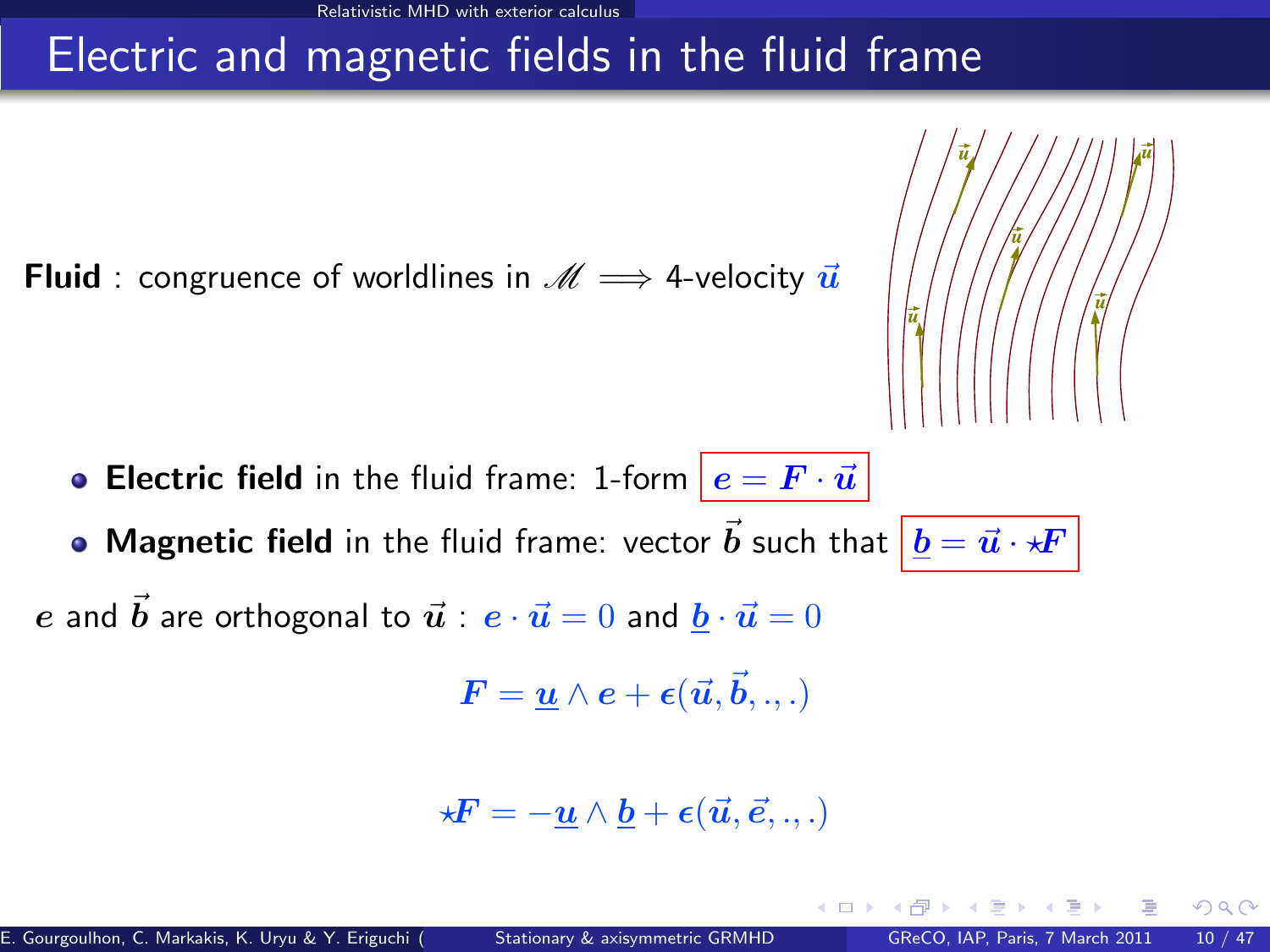### Perfect conductor

Fluid is a perfect conductor  $\iff \vec{e} = 0 \iff \vec{F} \cdot \vec{u} = 0$ From now on, we assume that the fluid is a perfect conductor (ideal MHD) The electromagnetic field is then entirely expressible in terms of vectors  $\vec{u}$  and  $\vec{b}$ :

$$
\boxed{\bm{F} = \bm{\epsilon}(\vec{\bm{u}}, \vec{\bm{b}}, .., )}
$$

$$
\boxed{ \star \! \! \! F = \underline{b} \wedge \underline{u} }
$$

4 D.K.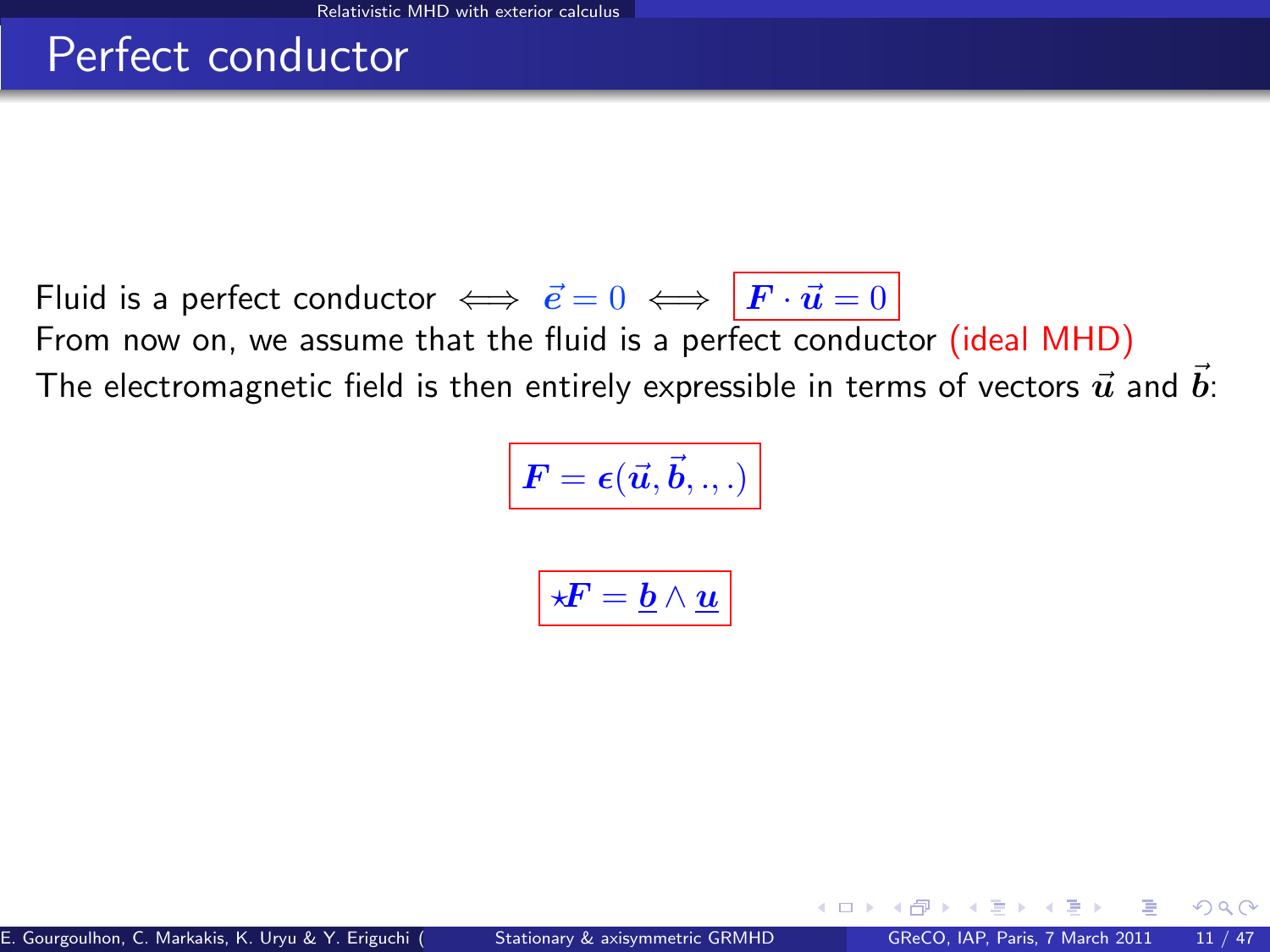### Alfvén's theorem

Cartan's identity applied to the 2-form  $\boldsymbol{F}$ :

 $\mathcal{L}_{\vec{u}}~F = \vec{u}\cdot dF + d(\vec{u}\cdot F)$ 

Now  $dF = 0$  (Maxwell eq.) and  $\vec{u} \cdot \vec{F} = 0$  (perfect conductor) Hence the electromagnetic field is preserved by the flow:

$$
\mathcal{L}_{\vec{\boldsymbol{u}}} \, \boldsymbol{F} = 0
$$

Application: 
$$
\frac{d}{d\tau} \oint_{\mathcal{C}(\tau)} \mathbf{A} = 0
$$

- $\bullet$   $\tau$  : fluid proper time
- $C(\tau)$  = closed contour dragged along by the fluid
- $\bullet$  A : electromagnetic 4-potential :  $F = dA$



Proof: 
$$
\frac{d}{d\tau} \oint_{\mathcal{C}(\tau)} \mathbf{A} = \frac{d}{d\tau} \int_{\mathcal{S}(\tau)} \underbrace{\mathbf{d} \mathbf{A}}_{\mathbf{F}} = \frac{d}{d\tau} \int_{\mathcal{S}(\tau)} \mathbf{F} = \int_{\mathcal{S}(\tau)} \underbrace{\mathcal{L}_{\vec{u}} \mathbf{F}}_{0} = 0
$$
  
\nNon-relativistic limit:  $\int_{\mathcal{S}} \vec{b} \cdot d\vec{S} = \text{const} \leftarrow \text{Alfvén's theorem (mag. flux freezing)}$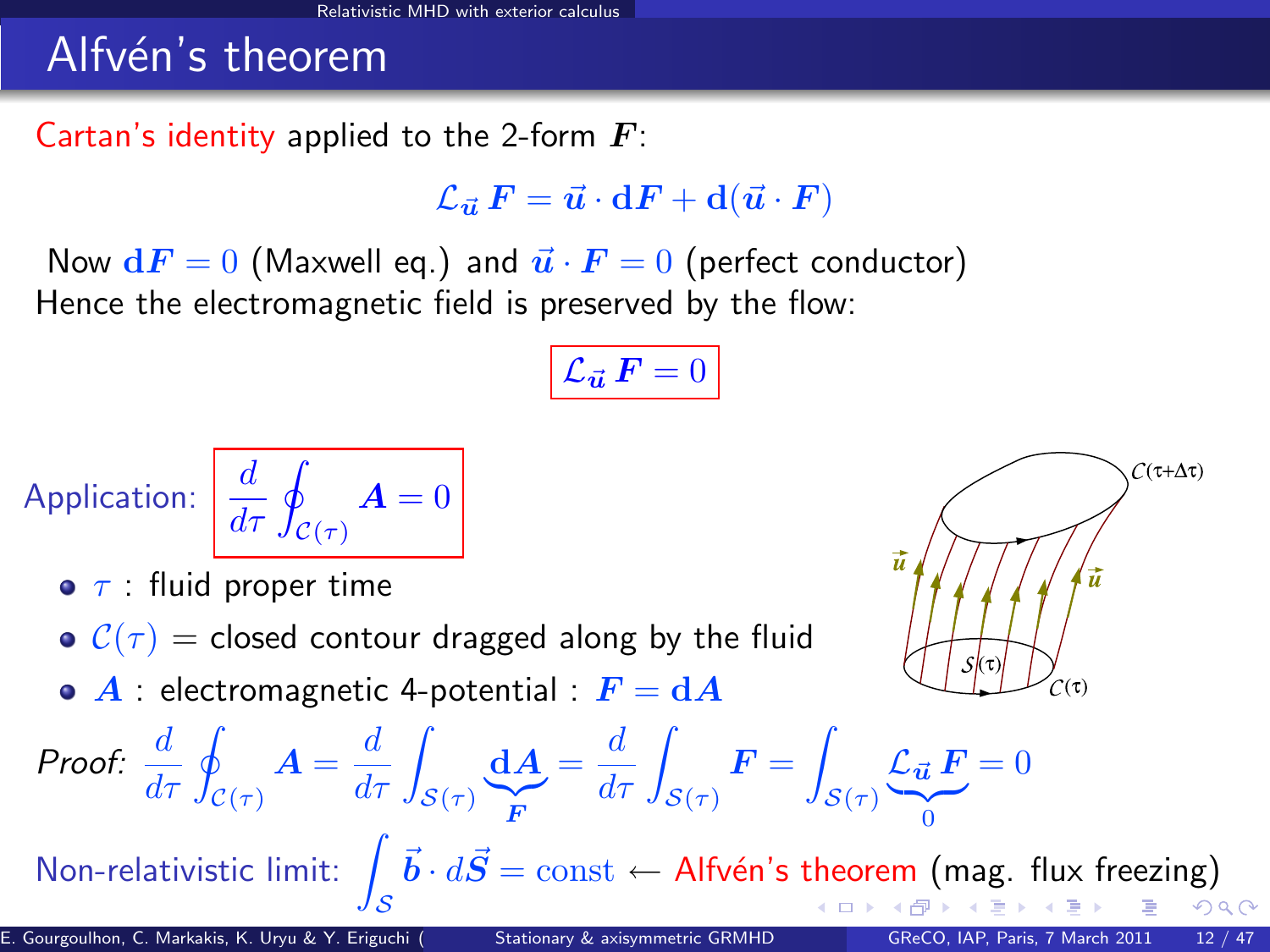### Perfect fluid

From now on, we assume that the fluid is a perfect one: its energy-momentum tensor is

 $\boldsymbol{T}^{\text{fluid}} = (\varepsilon + p)\boldsymbol{\underline{u}} \otimes \boldsymbol{\underline{u}} + p\boldsymbol{g}$ 

Simple fluid model: all thermodynamical quantities depend on

- $\bullet$  s: entropy density in the fluid frame,
- $\bullet$  n: baryon number density in the fluid frame

Equation of state : 
$$
\varepsilon = \varepsilon(s, n) \Longrightarrow
$$
 
$$
\begin{cases} T := \frac{\partial \varepsilon}{\partial s} \text{ temperature} \\ \mu := \frac{\partial \varepsilon}{\partial n} \text{ baryon chemical potential} \end{cases}
$$

First law of thermodynamics  $\implies p = -\varepsilon + Ts + \mu n$ 

$$
\implies \text{enthalpy per baryon}: \boxed{h = \frac{\varepsilon + p}{n} = \mu + TS}, \text{ with } S := \frac{s}{n} \text{ (entropy per baryon)}
$$

 $\Omega$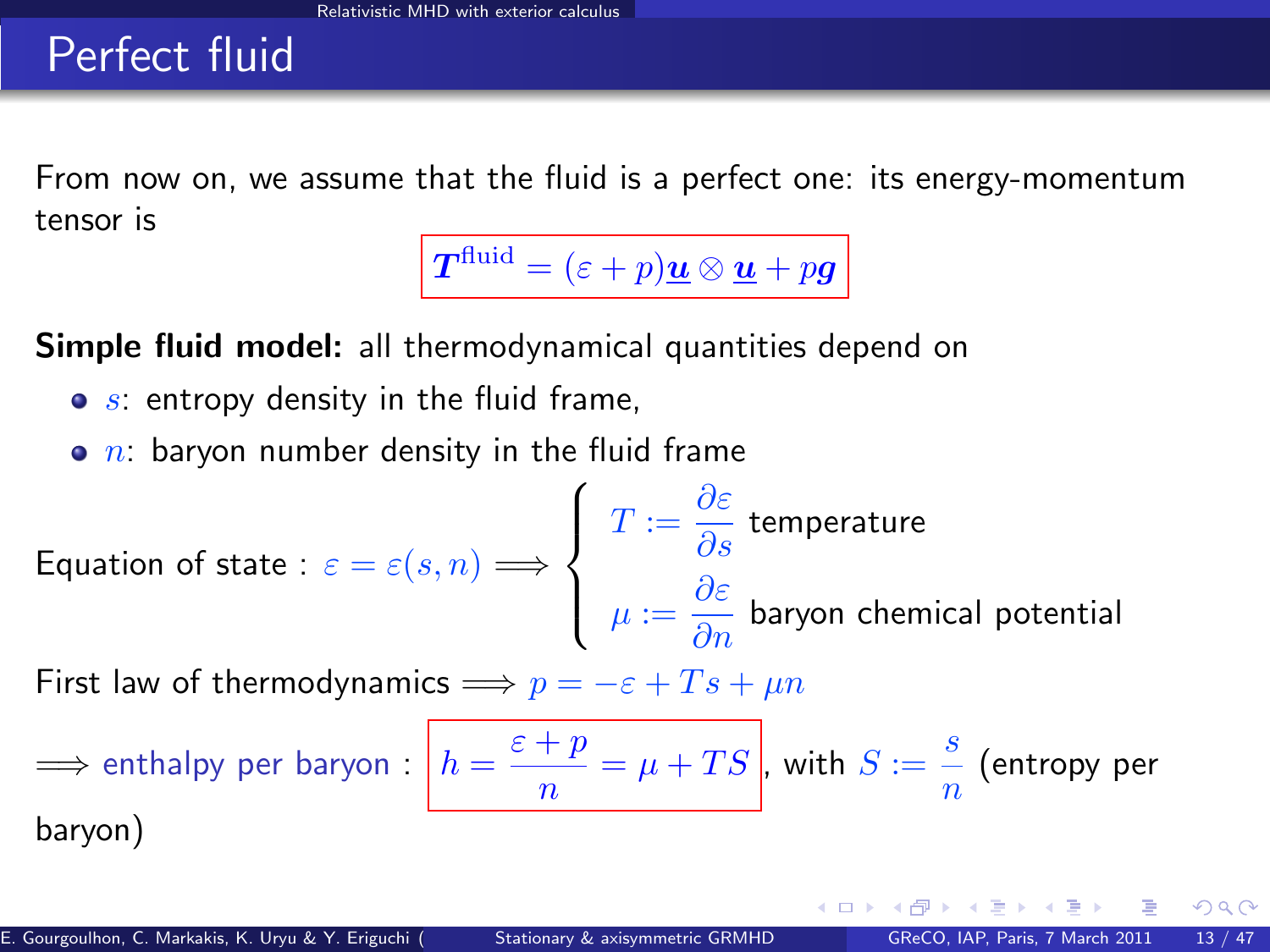# Conservation of energy-momentum

Conservation law for the total energy-momentum:

<span id="page-15-0"></span>
$$
\nabla \cdot (T^{\text{fluid}} + T^{\text{em}}) = 0 \tag{1}
$$

- From Maxwell equations,  $\boldsymbol{\nabla}\cdot\boldsymbol{T}^{\rm em}=-\boldsymbol{F}\cdot\boldsymbol{\vec{j}}$
- Using baryon number conservation,  $\nabla \cdot T^{\text{fluid}}$  can be decomposed in two parts:
	- along  $\vec{u}$ :  $\vec{u} \cdot \nabla \cdot \boldsymbol{T}^{\textrm{fluid}} = -n T \vec{u} \cdot \mathbf{d} S$
	- orthogonal to  $\vec{\bm{u}}:\ \bm{\bot_u\nabla}\cdot\bm{T}^{\text{fluid}}=n[\vec{\bm{u}}\cdot \mathbf{d}(h\underline{\bm{u}})-T\mathbf{d}S]$ [\[Synge 1937\]](#page-0-1) [\[Lichnerowicz 1941\]](#page-0-1) [\[Taub 1959\]](#page-0-1) [\[Carter 1979\]](#page-0-1)  $\mathbf{\Omega} := \mathbf{d}(hu)$  vorticity 2-form

Since  $\vec{u} \cdot \vec{F} \cdot \vec{j} = 0$ , Eq.  $(1)$  is equivalent to the system

<span id="page-15-3"></span><span id="page-15-2"></span><span id="page-15-1"></span>
$$
\frac{\vec{u} \cdot dS = 0}{\vec{u} \cdot d(h\underline{u}) - T dS = \frac{1}{n} \mathbf{F} \cdot \vec{j}
$$
 (2)

Eq. [\(3\)](#page-15-1) is the MHD-Euler equation in canonical form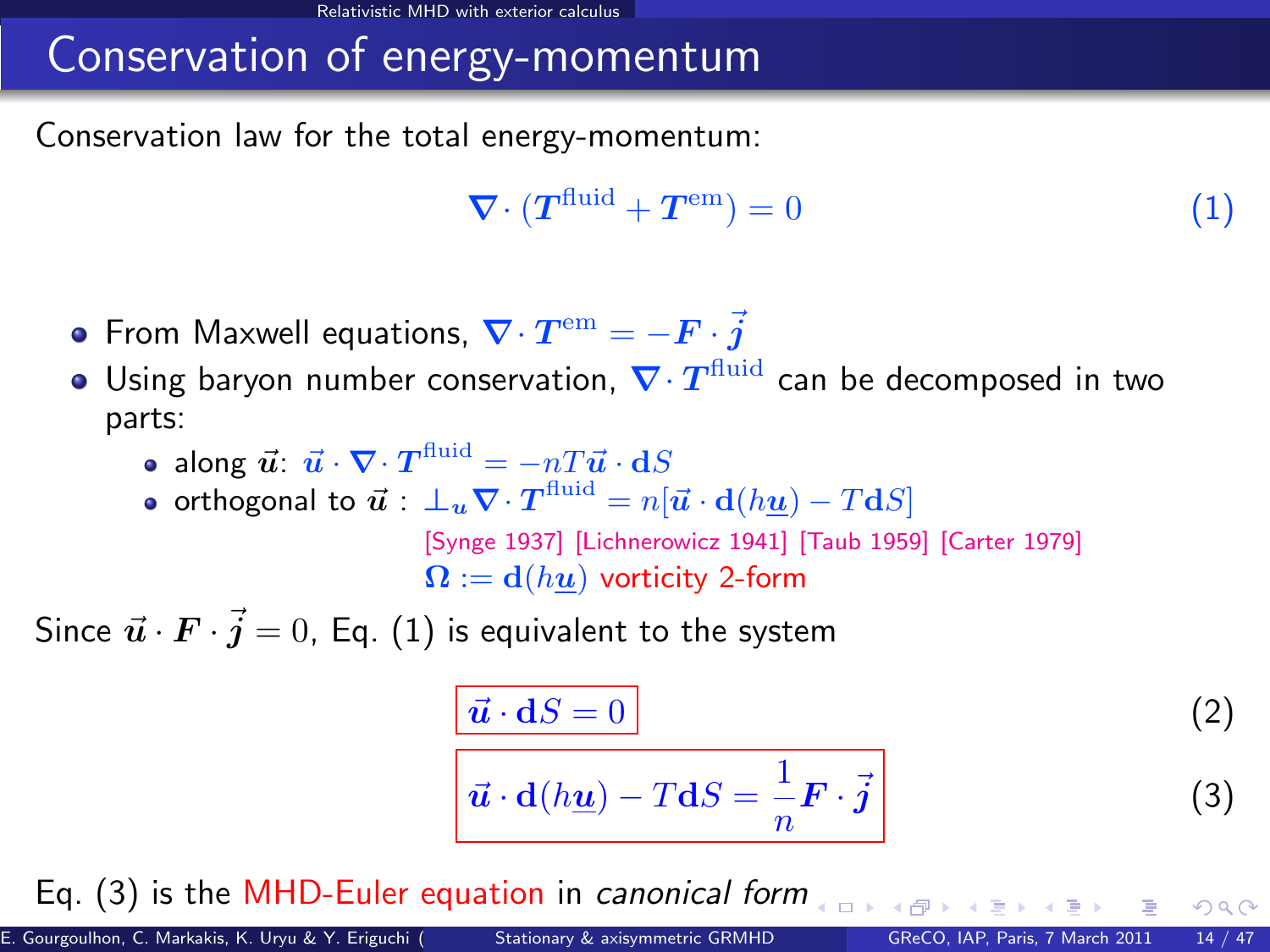### **Outline**



[Relativistic MHD with exterior calculus](#page-7-0)

<sup>3</sup> [Stationary and axisymmetric electromagnetic fields in general relativity](#page-16-0)

- <sup>4</sup> [Stationary and axisymmetric MHD](#page-30-0)
- <sup>5</sup> [Some subcases of the master transfield equation](#page-52-0)

#### **[Conclusion](#page-59-0)**

<span id="page-16-0"></span> $\Omega$ 

4 0 8 4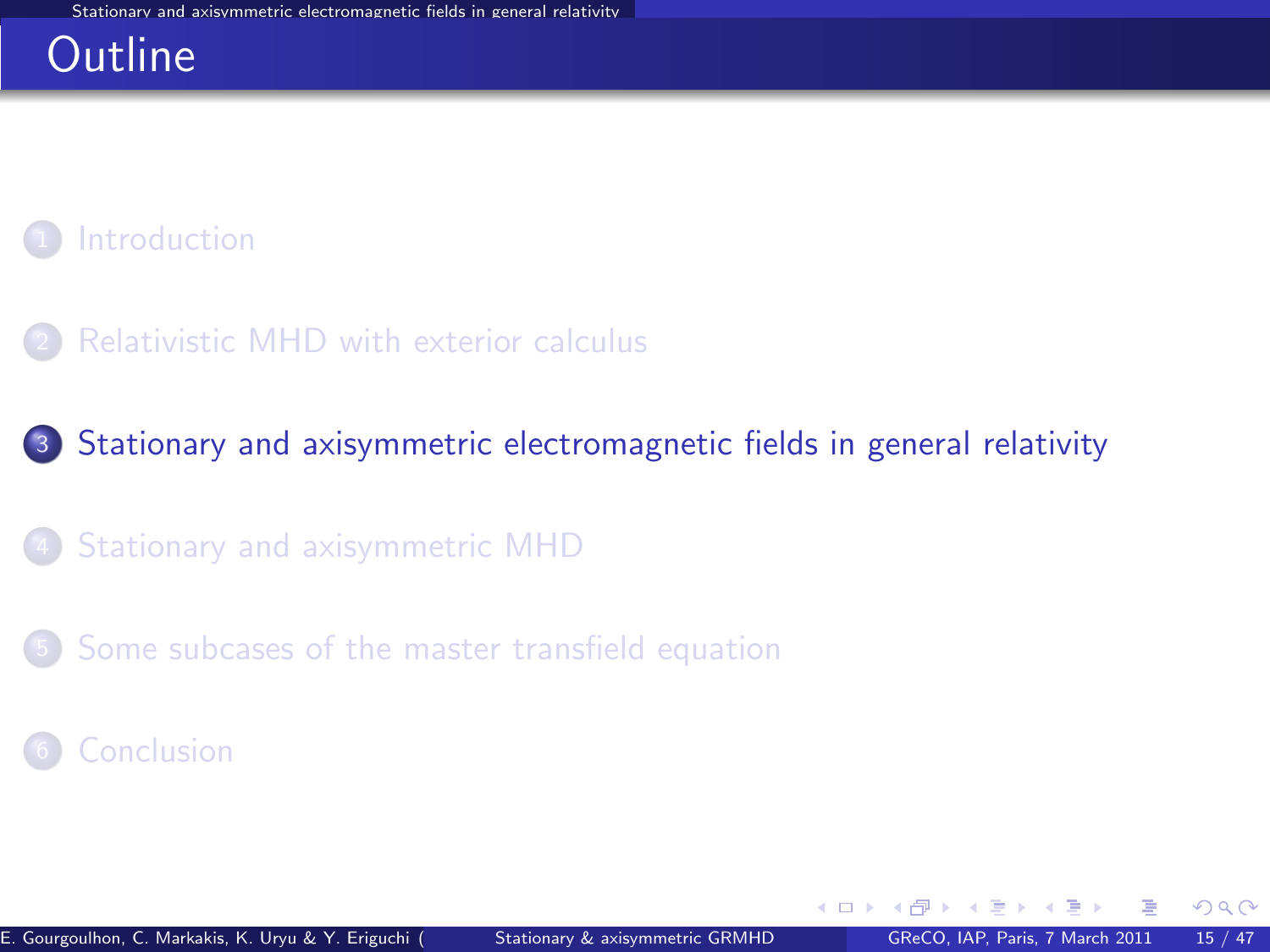d axisymmetric electromagnetic fields in general relati

### Stationary and axisymmetric spacetimes

Assume that  $(M, g)$  is endowed with two symmetries:

**■ stationarity** :  $\exists$  a group action of  $(\mathbb{R}, +)$  on  $\mathcal{M}$  such that

- **a** the orbits are timelike curves
- $\bullet$  g is invariant under the  $(\mathbb{R}, +)$  action :

if  $\vec{\xi}$  is a generator of the group action,

<span id="page-17-1"></span>
$$
\mathcal{L}_{\vec{\xi}}g=0\tag{4}
$$

**2 axisymmetry** :  $\exists$  a group action of  $SO(2)$  on  $\mathscr{M}$  such that

- the set of fixed points is a 2-dimensional submanifold  $\Delta \subset \mathcal{M}$  (called the rotation axis)
- $\bullet$  g is invariant under the  $SO(2)$  action :
	- if  $\vec{\chi}$  is a generator of the group action,

<span id="page-17-2"></span><span id="page-17-0"></span>
$$
\mathcal{L}_{\vec{\mathcal{X}}} g = 0 \tag{5}
$$

 $(4)$  and  $(5)$  are equivalent to Killing equations:

 $\overline{\nabla_{\alpha}\xi_{\beta}+\nabla_{\beta}\xi_{\alpha}}=0$  $\overline{\nabla_{\alpha}\xi_{\beta}+\nabla_{\beta}\xi_{\alpha}}=0$  $\overline{\nabla_{\alpha}\xi_{\beta}+\nabla_{\beta}\xi_{\alpha}}=0$  and  $\overline{\nabla_{\alpha}\chi_{\beta}+\nabla_{\beta}\chi_{\alpha}}=0$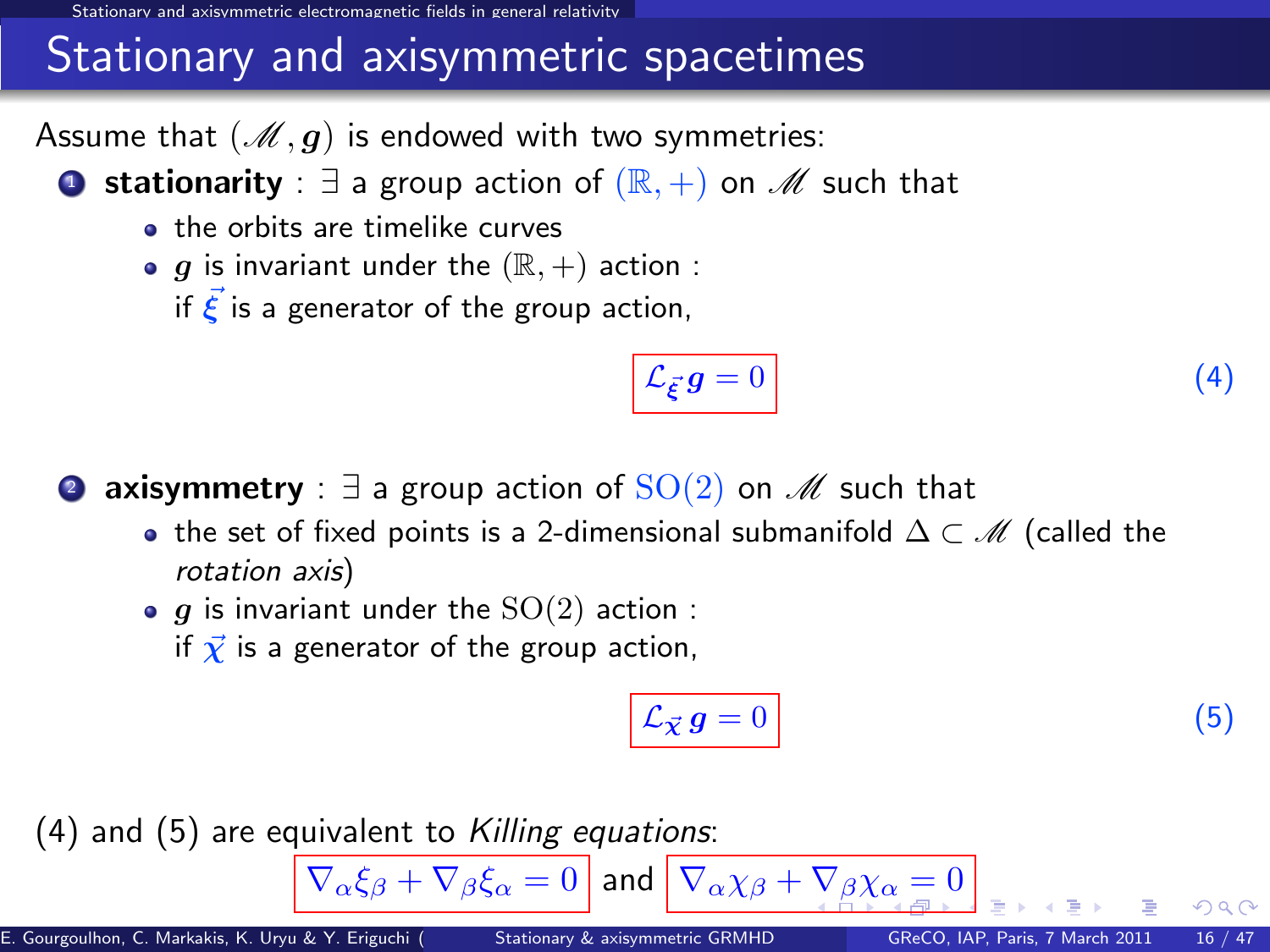### Stationary and axisymmetric spacetimes

No generality is lost by considering that the stationary and axisymmetric actions commute [\[Carter 1970\]](#page-0-1) :

 $(\mathscr{M}, g)$  is invariant under the action of the Abelian group  $(\mathbb{R}, +) \times \text{SO}(2)$ , and not only under the actions of  $(\mathbb{R}, +)$  and  $SO(2)$  separately. It is equivalent to say that the Killing vectors commute:

<span id="page-18-0"></span>
$$
\left[ \vec{\xi}, \vec{\chi} \right] = 0
$$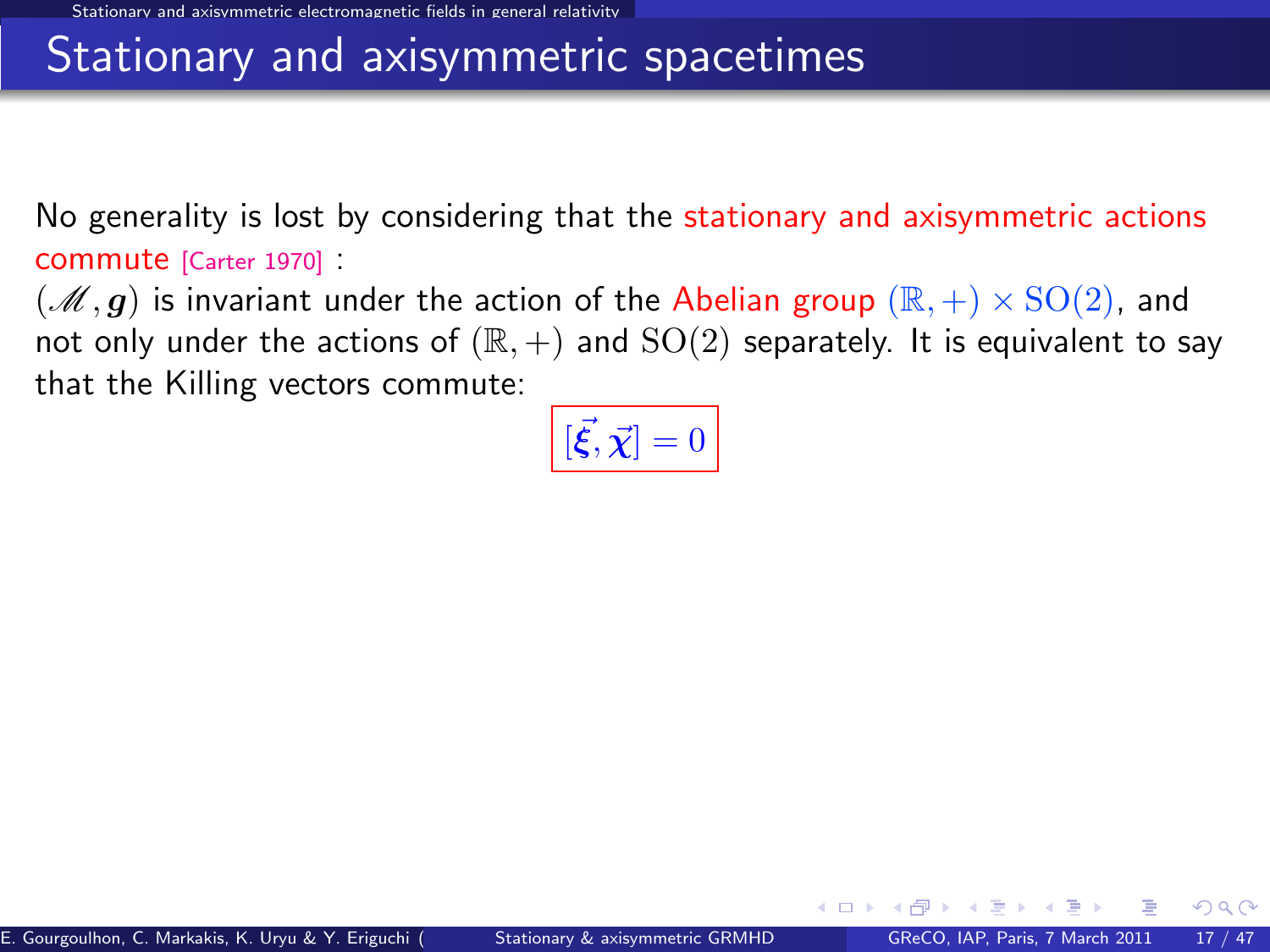### Stationary and axisymmetric spacetimes

No generality is lost by considering that the stationary and axisymmetric actions commute [\[Carter 1970\]](#page-0-1) :

 $(\mathscr{M}, g)$  is invariant under the action of the Abelian group  $(\mathbb{R}, +) \times \text{SO}(2)$ , and not only under the actions of  $(\mathbb{R}, +)$  and  $SO(2)$  separately. It is equivalent to say that the Killing vectors commute:

 $[\vec{\xi}, \vec{\chi}] = 0$  $\implies$   $\exists$  coordinates  $(x^\alpha)=(t,x^1,x^2,\varphi)$  on  $\mathscr{M}$  such that  $\vec{\bm{\xi}}=\frac{\partial}{\partial t}$  and  $\vec{\bm{\chi}}=\frac{\partial}{\partial \vec{\gamma}}$  $\partial\varphi$ Within them,  $g_{\alpha\beta}=g_{\alpha\beta}(x^1,x^2)$ 

Adapted coordinates are not unique:  $\Big\}$ 

$$
\begin{cases}\n t' &= t + F_0(x^1, x^2) \\
 x'^1 &= F_1(x^1, x^2) \\
 x'^2 &= F_2(x^1, x^2) \\
 \varphi' &= \varphi + F_3(x^1, x^2)\n\end{cases}
$$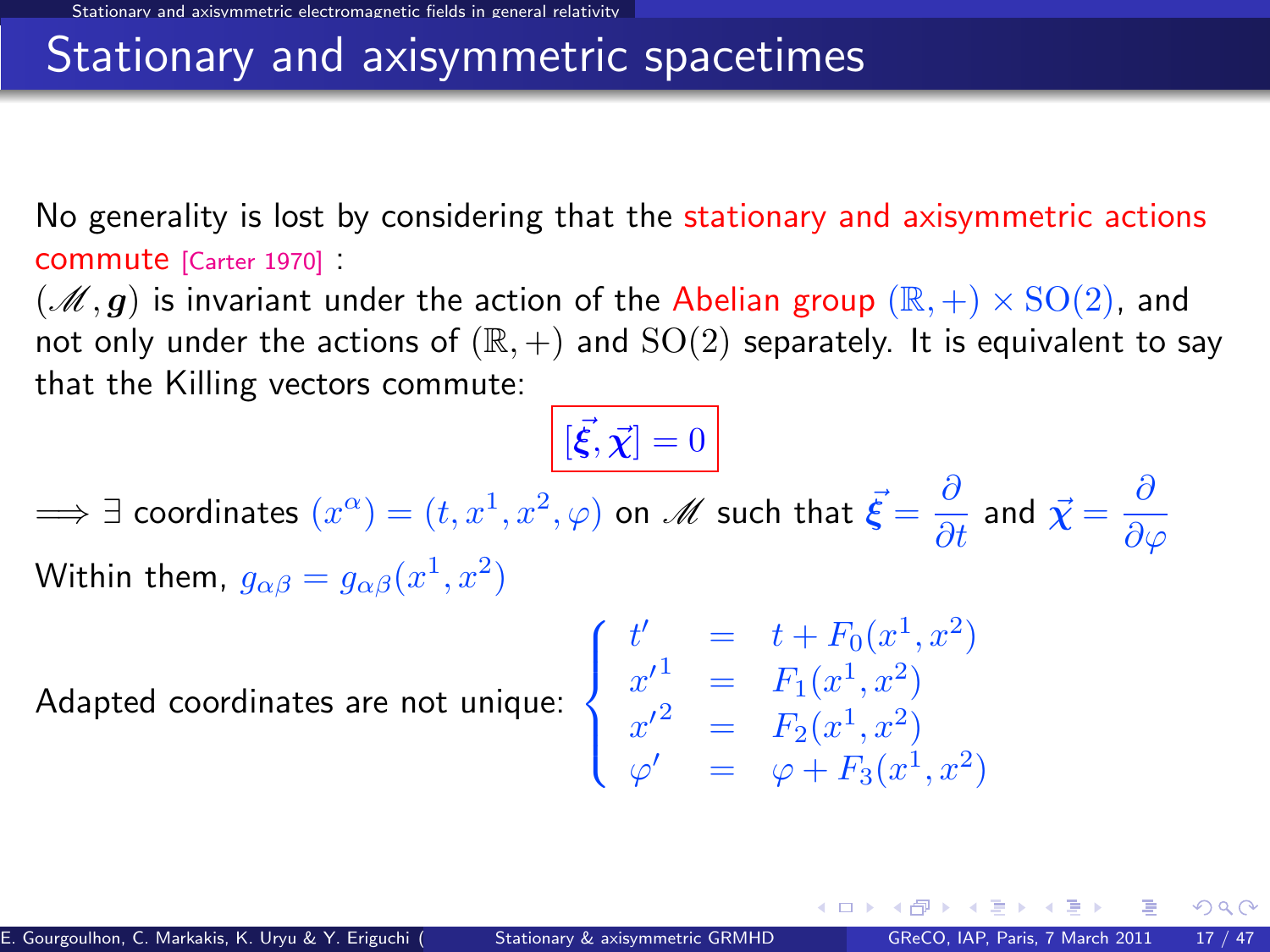Stationary and axisymmetric electromagnetic fields in general relativity

### Stationary and axisymmetric electromagnetic field

Assume that the electromagnetic field is both stationary and axisymmetric:

<span id="page-20-0"></span>
$$
\mathcal{L}_{\vec{\xi}} F = 0 \quad \text{and} \quad \mathcal{L}_{\vec{\chi}} F = 0 \tag{6}
$$

4 **D** F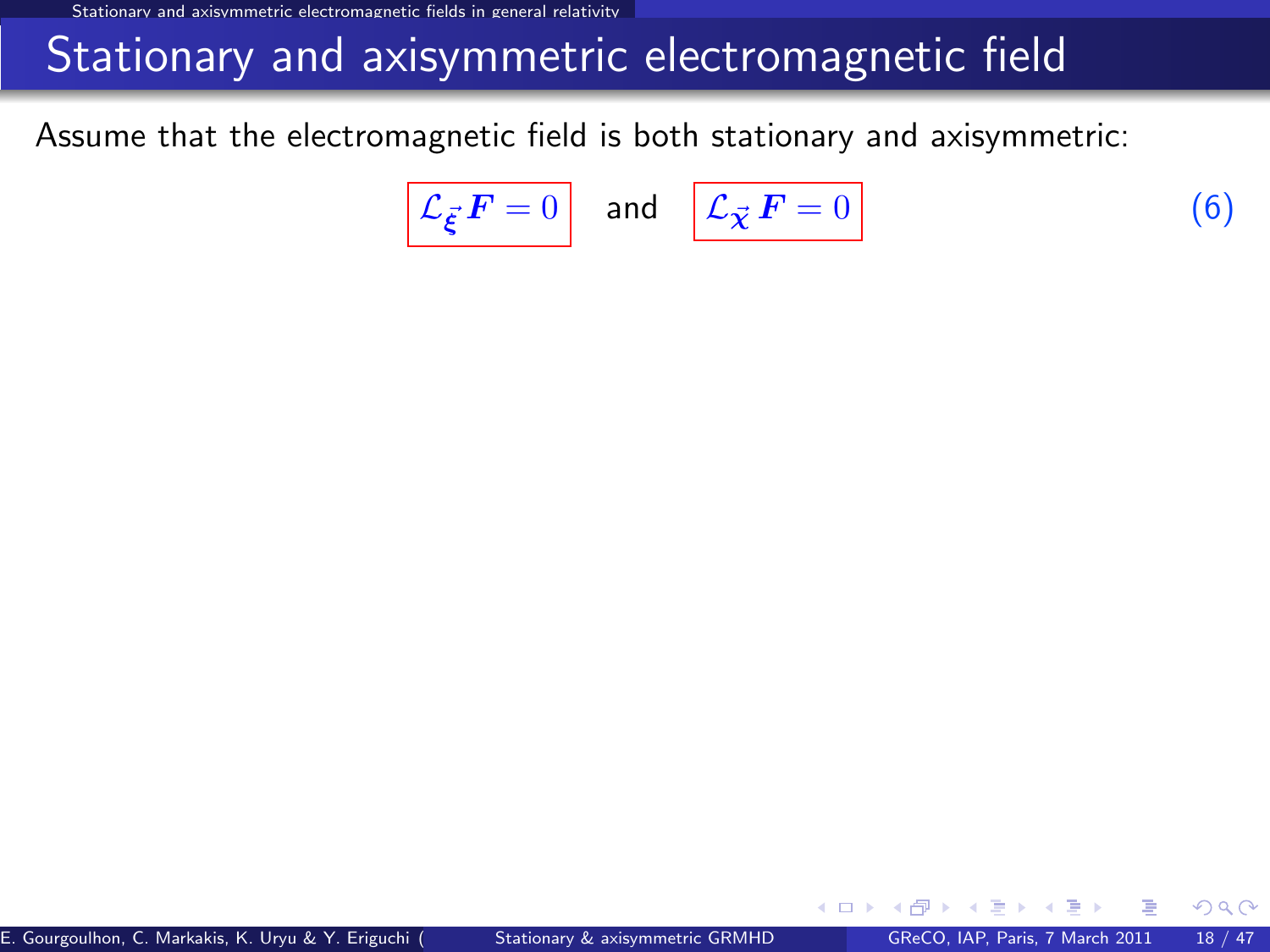Stationary and axisymmetric electromagnetic fields in general relativit

## Stationary and axisymmetric electromagnetic field

Assume that the electromagnetic field is both stationary and axisymmetric:

$$
\mathcal{L}_{\vec{\xi}} \mathbf{F} = 0 \quad \text{and} \quad \boxed{\mathcal{L}_{\vec{\chi}} \mathbf{F} = 0} \tag{6}
$$

Cartan's identity and Maxwell eq.  $\Longrightarrow {\mathcal L}_{\vec{\xi}}\,F = \vec{\xi} \cdot \frac{{\rm d} F}{}$  $|{}_{0}$  $+ \mathbf{d}(\vec{\xi}\cdot\bm{F}) = \mathbf{d}(\vec{\xi}\cdot\bm{F})$ 

Hence [\(6\)](#page-20-0) is equivalent to

$$
\mathbf{d}(\vec{\xi} \cdot \boldsymbol{F}) = 0 \quad \text{and} \quad \mathbf{d}(\vec{\chi} \cdot \boldsymbol{F}) = 0
$$

Poincaré lemma  $\implies \exists$  locally two scalar fields  $\Phi$  and  $\Psi$  such that

$$
\vec{\xi} \cdot \vec{F} = -\mathrm{d}\Phi \text{ and } \vec{\chi} \cdot \vec{F} = -\mathrm{d}\Psi
$$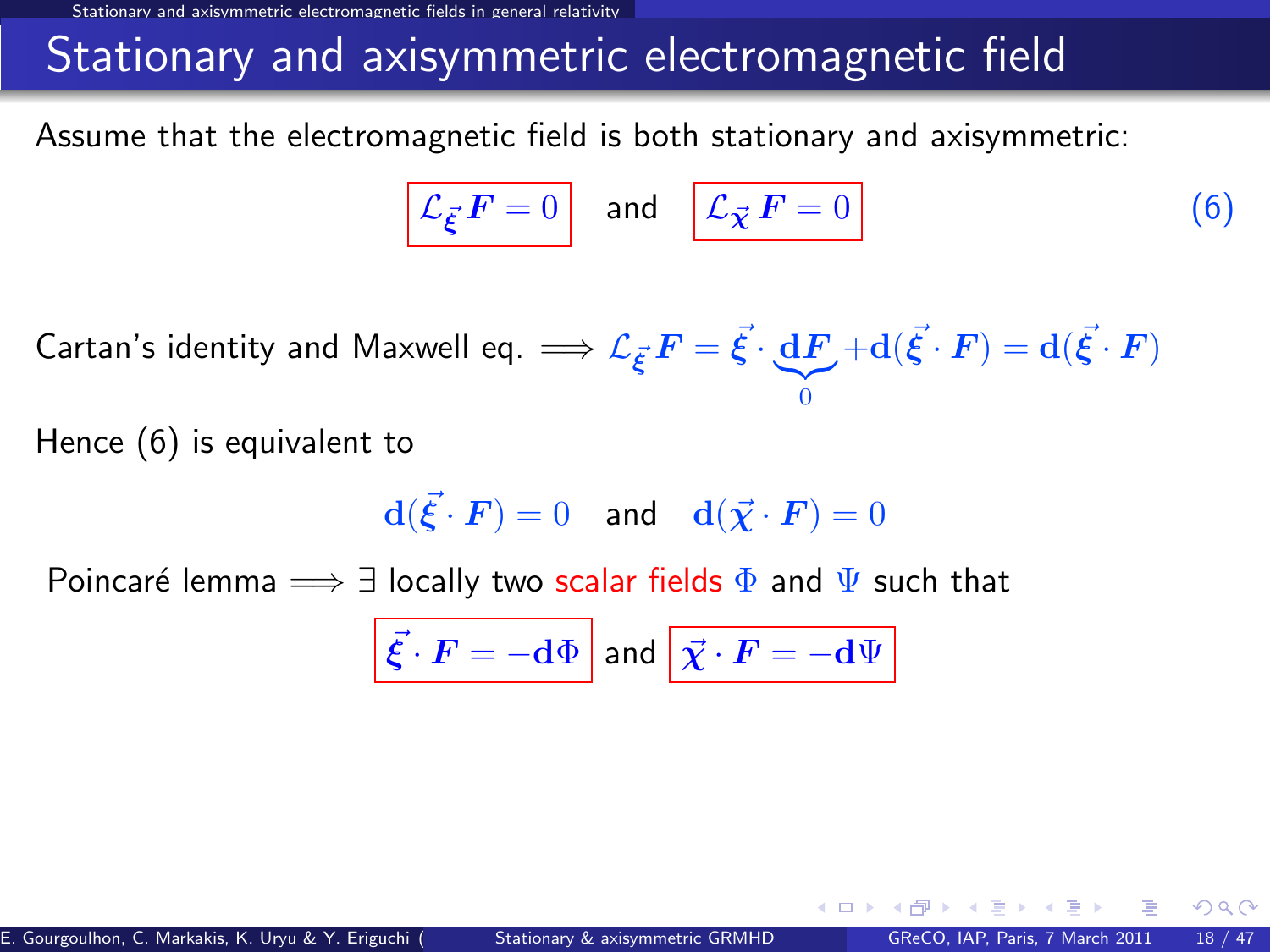Stationary and axisymmetric electromagnetic fields in general relativity

## Stationary and axisymmetric electromagnetic field

Assume that the electromagnetic field is both stationary and axisymmetric:

$$
\mathcal{L}_{\vec{\xi}} \mathbf{F} = 0 \quad \text{and} \quad \boxed{\mathcal{L}_{\vec{\chi}} \mathbf{F} = 0} \tag{6}
$$

Cartan's identity and Maxwell eq.  $\Longrightarrow {\mathcal L}_{\vec{\xi}}\,F = \vec{\xi} \cdot \frac{{\rm d} F}{}$  $|{}_{0}$  $+ \mathbf{d}(\vec{\xi}\cdot\bm{F}) = \mathbf{d}(\vec{\xi}\cdot\bm{F})$ 

Hence [\(6\)](#page-20-0) is equivalent to

$$
\mathbf{d}(\vec{\xi} \cdot \boldsymbol{F}) = 0 \quad \text{and} \quad \mathbf{d}(\vec{\chi} \cdot \boldsymbol{F}) = 0
$$

Poincaré lemma  $\implies \exists$  locally two scalar fields  $\Phi$  and  $\Psi$  such that

$$
\vec{\xi} \cdot \vec{F} = -\mathrm{d}\Phi \text{ and } \vec{\chi} \cdot \vec{F} = -\mathrm{d}\Psi
$$

Link with the 4-potential  $\vec{A}$ : one may use the gauge freedom on  $\vec{A}$  to set

$$
\Phi = \boldsymbol{A} \cdot \vec{\boldsymbol{\xi}} = A_t \quad \text{and} \quad \Psi = \boldsymbol{A} \cdot \vec{\boldsymbol{\chi}} = A_\varphi
$$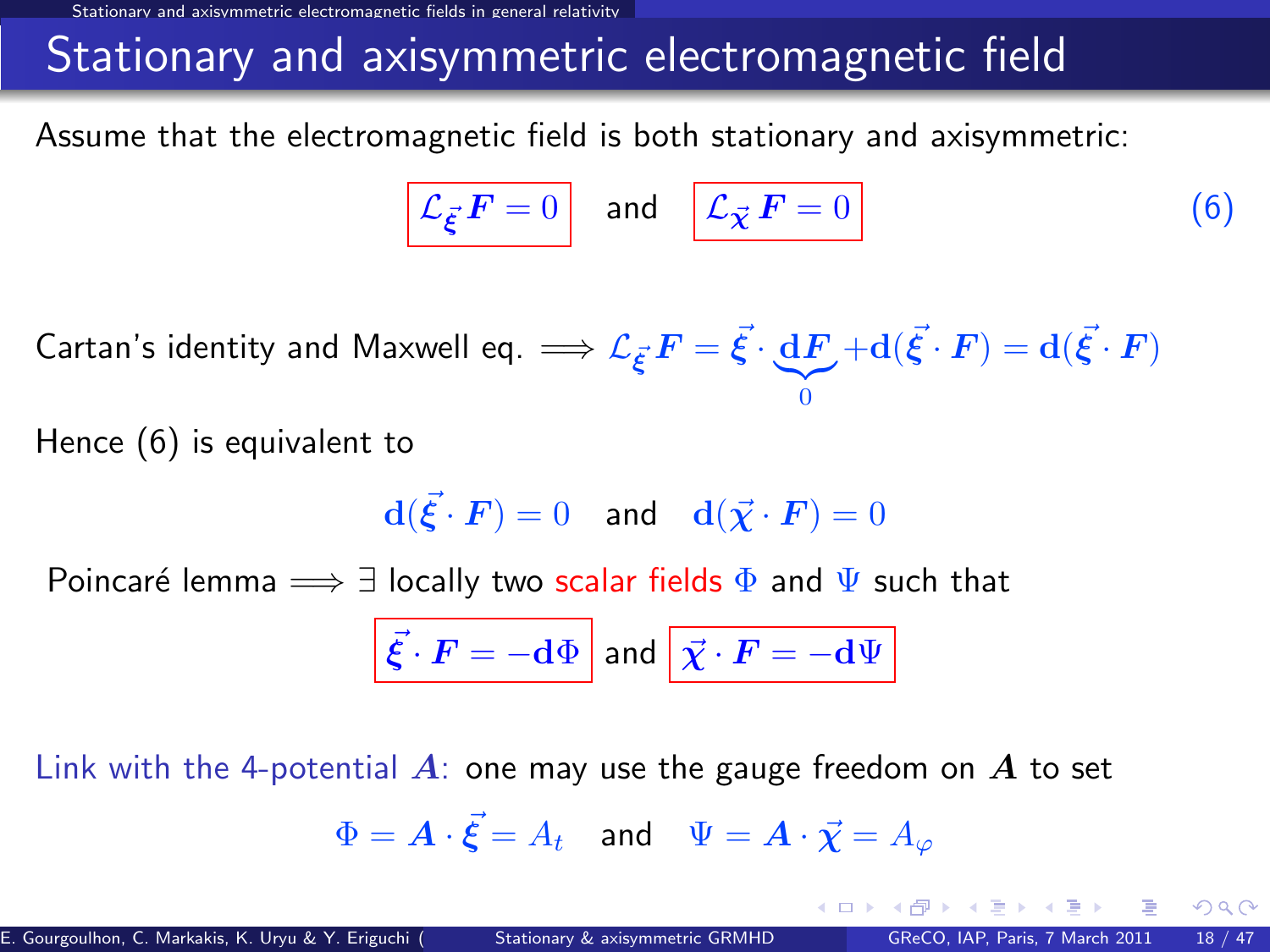Stationary and axisymmetric electromagnetic fields in general relativity

### Symmetries of the scalar potentials

From the definitions of  $\Phi$  and  $\Psi$ :

- $\mathcal{L}_{\vec{\boldsymbol{\xi}}}\Phi=\vec{\boldsymbol{\xi}}\cdot\mathbf{d}\Phi=-\boldsymbol{F}(\vec{\boldsymbol{\xi}},\vec{\boldsymbol{\xi}})=0$
- $\mathbf{L}_{\vec{X}}\Psi = \vec{X}\cdot d\Psi = -\mathbf{F}(\vec{X},\vec{X}) = 0$
- $\mathcal{L}_{\vec{\boldsymbol\chi}}\,\Phi=\vec{\boldsymbol\chi}\cdot{\bf d}\Phi=-{\boldsymbol F}(\vec{\boldsymbol\xi},\vec{\boldsymbol\chi})$
- $\mathcal{L}_{\vec{\bm{\xi}}} \Psi = \vec{\bm{\xi}} \cdot \mathbf{d} \Psi = -\bm{F}(\vec{\chi},\vec{\bm{\xi}}) = \bm{F}(\vec{\bm{\xi}},\vec{\chi})$

 $\Omega$ 

4 D.K.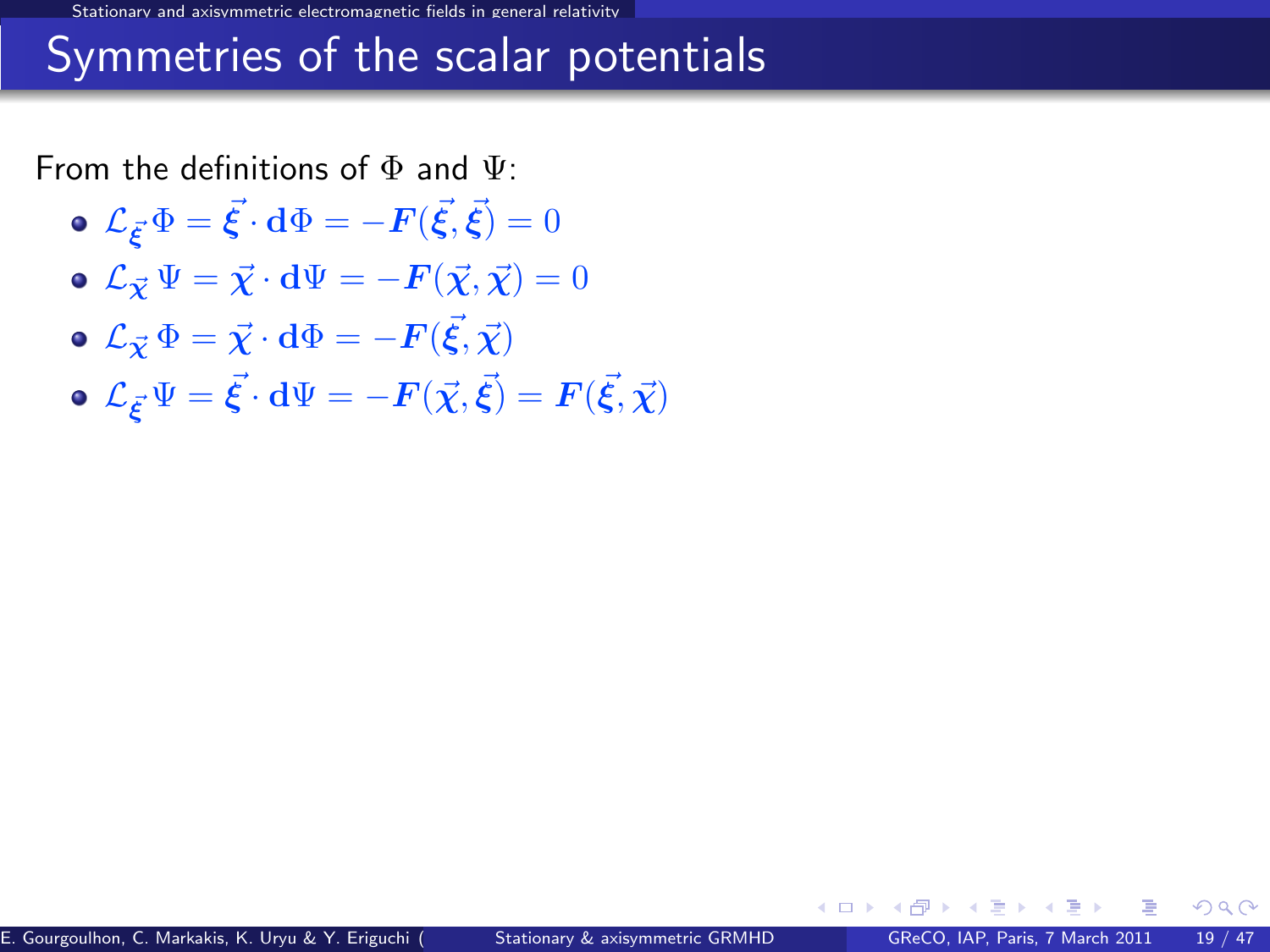### Symmetries of the scalar potentials

From the definitions of  $\Phi$  and  $\Psi$ :

\n- \n
$$
\mathcal{L}_{\vec{\xi}} \Phi = \vec{\xi} \cdot d\Phi = -F(\vec{\xi}, \vec{\xi}) = 0
$$
\n
\n- \n
$$
\mathcal{L}_{\vec{\chi}} \Psi = \vec{\chi} \cdot d\Psi = -F(\vec{\chi}, \vec{\chi}) = 0
$$
\n
\n- \n
$$
\mathcal{L}_{\vec{\chi}} \Phi = \vec{\chi} \cdot d\Phi = -F(\vec{\xi}, \vec{\chi})
$$
\n
\n- \n
$$
\mathcal{L}_{\vec{\xi}} \Psi = \vec{\xi} \cdot d\Psi = -F(\vec{\chi}, \vec{\xi}) = F(\vec{\xi}, \vec{\chi})
$$
\n
\n- \n
$$
\mathcal{L}_{\vec{\xi}} \Psi = \vec{\xi} \cdot d\Psi = -F(\vec{\chi}, \vec{\xi}) = F(\vec{\xi}, \vec{\chi})
$$
\n
\n- \n
$$
\mathcal{L}_{\vec{\xi}} \Psi = \vec{\xi} \cdot d\Psi = -F(\vec{\chi}, \vec{\xi}) = F(\vec{\xi}, \vec{\chi})
$$
\n
\n

We have  $\mathbf{d}[F(\vec{\xi},\vec{\chi})] = \mathbf{d}[\vec{\xi}\cdot\mathbf{d}\Psi] = \mathcal{L}_{\vec{\xi}}\cdot\mathbf{d}\Psi - \vec{\xi}\cdot\underbrace{\mathbf{d}\mathbf{d}\Psi}_{0} = \mathcal{L}_{\vec{\xi}}\cdot\left(\bm{F}\cdot\vec{\chi}\right) = 0$ 

Hence  $\vec{F(\vec{\xi},\vec{\chi})} = \mathrm{const}$ 

Assuming that F vanishes somewhere in  $\mathcal M$  (for instance at spatial infinity), we conclude that

<span id="page-24-0"></span> $\bf{0}$ 

$$
\mathbf{F}(\vec{\xi}, \vec{\chi}) = 0
$$

Then 
$$
\mathcal{L}_{\vec{\xi}} \Phi = \mathcal{L}_{\vec{\chi}} \Phi = 0
$$
 and  $\mathcal{L}_{\vec{\xi}} \Psi = \mathcal{L}_{\vec{\chi}} \Psi = 0$ 

i.e. the scalar potentials  $\Phi$  and  $\Psi$  obey to the two spacetime symmetries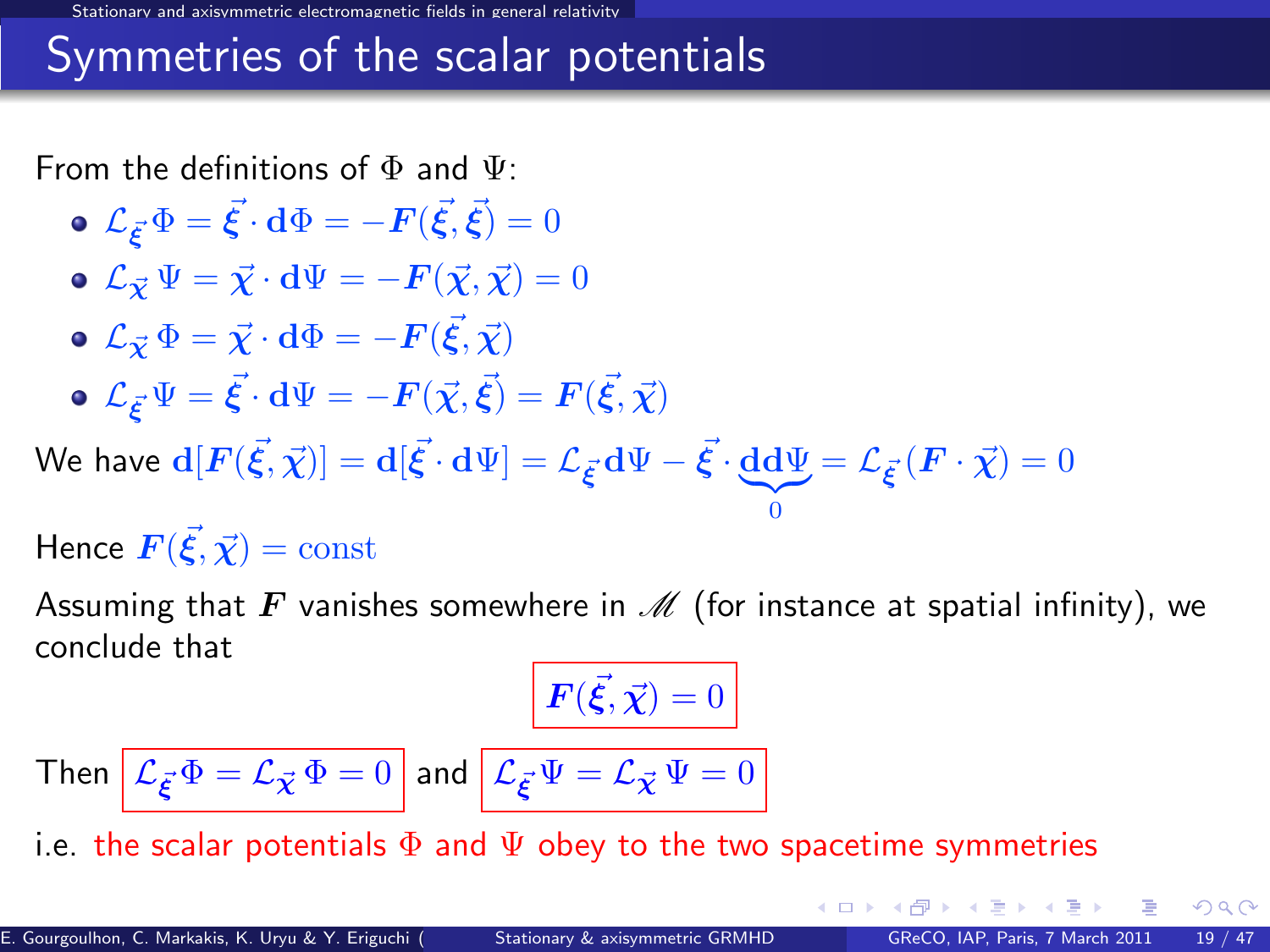# Most general stationary-axisymmetric electromagnetic field

$$
\mathbf{F} = \mathbf{d}\Phi \wedge \boldsymbol{\xi}^* + \mathbf{d}\Psi \wedge \boldsymbol{\chi}^* + \frac{I}{\sigma} \boldsymbol{\epsilon}(\vec{\xi}, \vec{\chi}, \cdot, \cdot) \tag{7}
$$

$$
\boxed{ \star F = \epsilon(\vec{\nabla}\Phi,\vec{\xi^*},.,.) + \epsilon(\vec{\nabla}\Psi,\vec{\chi^*},.,.) - \frac{I}{\sigma}\underline{\xi}\wedge \underline{\chi}}
$$

with

$$
\begin{aligned}\n\mathbf{e} \quad & \xi^* := \frac{1}{\sigma} \left( -X \, \underline{\xi} + W \underline{\chi} \right), \qquad \chi^* := \frac{1}{\sigma} \left( W \, \underline{\xi} + V \underline{\chi} \right) \\
& \mathbf{e} \quad \boxed{V := -\underline{\xi} \cdot \vec{\xi}}, \qquad \boxed{W := \underline{\xi} \cdot \vec{\chi}}, \qquad \boxed{X := \underline{\chi} \cdot \vec{\chi}}, \qquad \boxed{\sigma := VX + W^2} \\
\boxed{\text{Carter (1973) notations}} \\
\mathbf{e} \quad & \boxed{I := \star \mathbf{F}(\vec{\xi}, \vec{\chi})} \leftarrow \text{the only non-trivial scalar, apart from } \mathbf{F}(\vec{\xi}, \vec{\chi}), \text{ one can form from } \mathbf{F}, \, \vec{\xi} \text{ and } \vec{\chi} \\
& (\xi^*, \chi^*) \text{ is the dual basis of } (\vec{\xi}, \vec{\chi}) \text{ in the 2-plane } \boxed{\Pi := \text{Vect}(\vec{\xi}, \vec{\chi})} \\
& \xi^* \cdot \vec{\xi} = 1, \qquad \xi^* \cdot \vec{\chi} = 0, \qquad \chi^* \cdot \vec{\xi} = 0, \qquad \chi^* \cdot \vec{\chi} = 1 \\
& \forall \vec{\sigma} \in \Pi^\perp, \quad \xi^* \cdot \vec{\sigma} = 0 \quad \text{and} \quad \chi^* \cdot \vec{\sigma} = 0\n\end{aligned}
$$

E. Gourgoulhon, C. Markakis, K. Uryu & Y. Eriguchi () [Stationary & axisymmetric GRMHD](#page-0-0) GReCO, IAP, Paris, 7 March 2011 20 / 47

<span id="page-25-2"></span><span id="page-25-1"></span> $(8)$ 

<span id="page-25-0"></span> $QQ$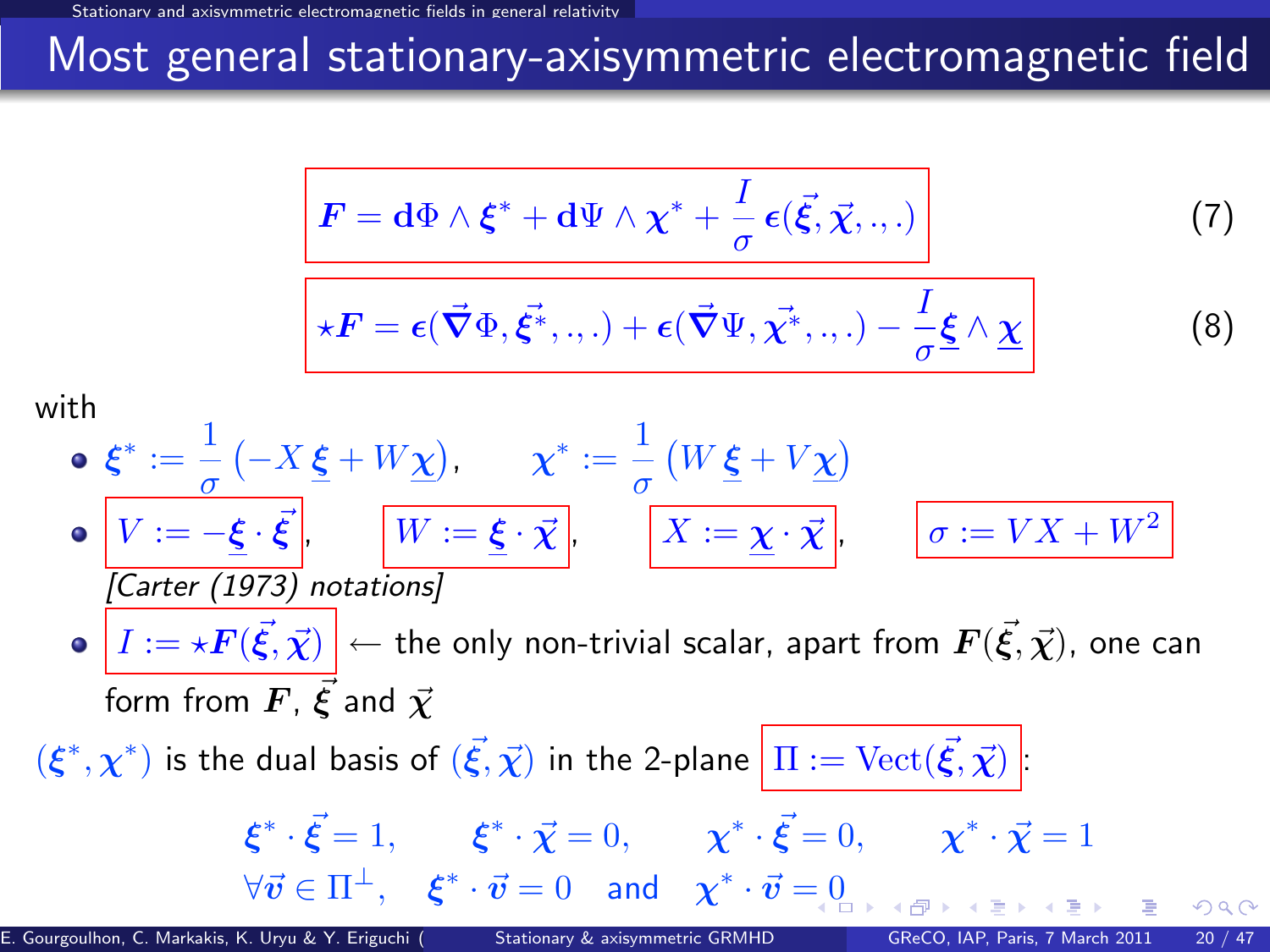nagnetic fields in general relativit

#### Most general stationary-axisymmetric electromagnetic field The proof

Consider the 2-form  $\boldsymbol{H}:=\boldsymbol{F}-\mathbf{d}\Phi\wedge\boldsymbol{\xi}^*-\mathbf{d}\Psi\wedge\boldsymbol{\chi}^*$ It satisfies

$$
\boldsymbol{H}(\vec{\xi},.) = \underbrace{\boldsymbol{F}(\vec{\xi},.)}_{-d\Phi} - (\underbrace{\vec{\xi} \cdot d\Phi}_{0})\boldsymbol{\xi}^* + (\underbrace{\boldsymbol{\xi}^* \cdot \vec{\xi}}_{1})d\Phi - (\underbrace{\vec{\xi} \cdot d\Psi}_{0})\boldsymbol{\chi}^* + (\underbrace{\boldsymbol{\chi}^* \cdot \vec{\xi}}_{0})d\Psi = 0
$$

Similarly  $H(\vec{\chi},.)=0$ . Hence  $H|_{\Pi}=0$ 

On  $\Pi^\perp$ ,  $\left. H \right|_{\Pi^\perp}$  is a 2-form. Another 2-form on  $\Pi^\perp$  is  $\left. \epsilon (\vec{\xi},\vec{\chi},.,.) \right|_{\Pi^\perp}$ Since  $\dim \Pi^\perp = 2$  and  $\left. \epsilon(\vec{\xi},\vec{\chi}, ., .) \right|_{\Pi^\perp} \neq 0, \, \exists$  a scalar field  $I$  such that  $\left. H \right|_{\Pi^{\pm}} = \frac{I}{\sigma}$  $\left. \frac{1}{\sigma}\right\vert \epsilon(\vec{\xi},\vec{\chi},.,.)\Big|_{\Pi^{\perp}}$  . Because both  $H$  and  $\epsilon(\vec{\xi},\vec{\chi},.,.)$  vanish on  $\Pi$ , we can extend the equality to all space:

<span id="page-26-0"></span>
$$
\boldsymbol{H}=\frac{I}{\sigma}\boldsymbol{\epsilon}(\vec{\boldsymbol{\xi}},\vec{\boldsymbol{\chi}},.,.)
$$

Thus F has the form [\(7\)](#page-25-1). Taking the Hodge dual gives the form [\(8\)](#page-25-2) for  $\star$ F, on which we readily check [t](#page-25-0)[h](#page-16-0)at  $I = \star \boldsymbol{F}(\vec{\xi},\vec{\chi})$  $I = \star \boldsymbol{F}(\vec{\xi},\vec{\chi})$  $I = \star \boldsymbol{F}(\vec{\xi},\vec{\chi})$ , thereby c[om](#page-25-0)[ple](#page-27-0)t[in](#page-26-0)[g](#page-27-0) [t](#page-15-2)he [p](#page-30-0)[ro](#page-15-2)[o](#page-16-0)[f](#page-29-0)[.](#page-30-0)  $\Omega$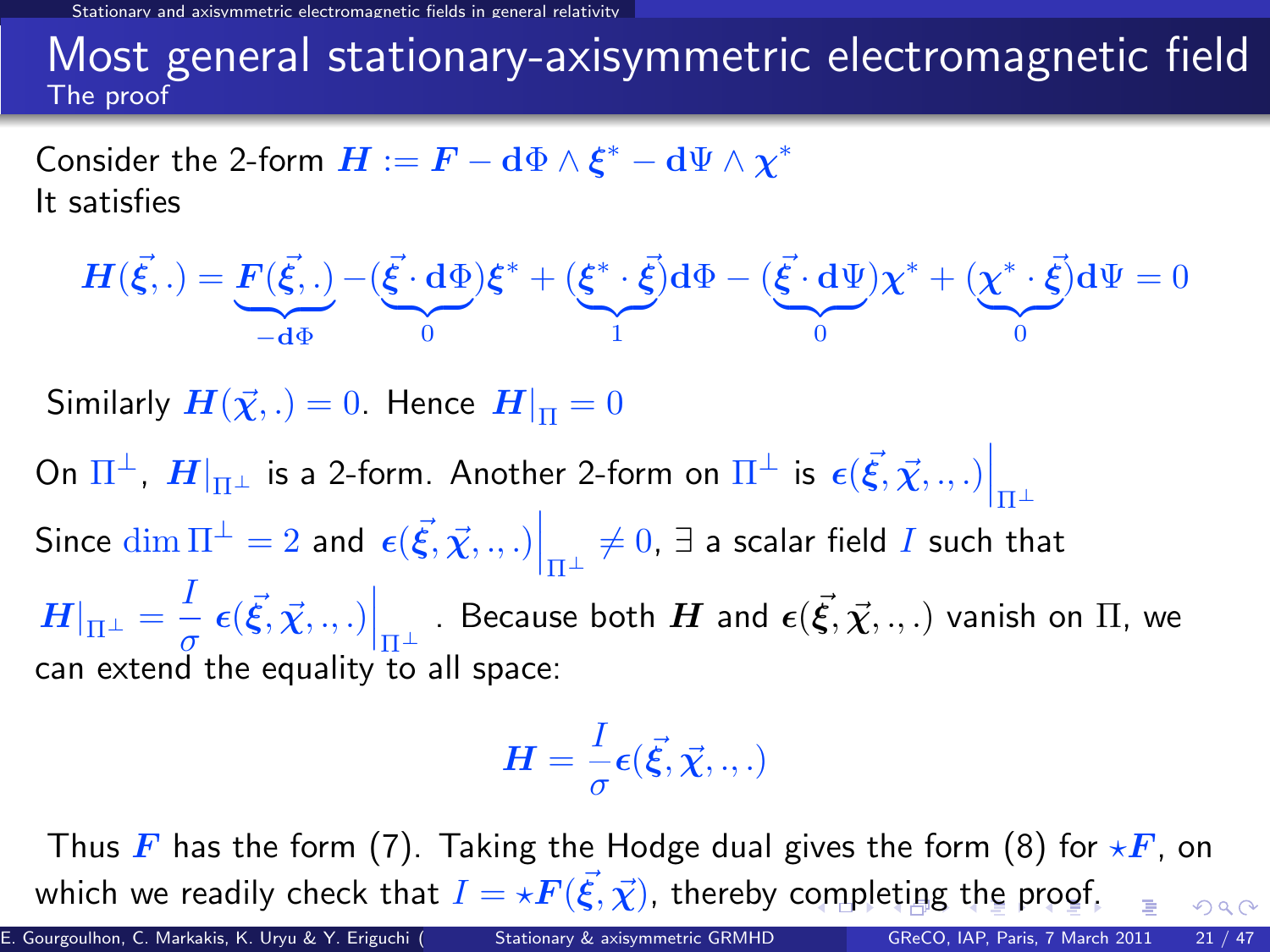### Example: Kerr-Newman electromagnetic field

Using Boyer-Lindquist coordinates  $(t, r, \theta, \varphi)$ , the electromagnetic field of the Kerr-Newman solution (charged rotating black hole) is

$$
\mathbf{F} = \frac{\mu_0 Q}{4\pi (r^2 + a^2 \cos^2 \theta)^2} \left\{ \left[ (r^2 - a^2 \cos^2 \theta) \mathbf{d}r - a^2 r \sin 2\theta \mathbf{d}\theta \right] \wedge \mathbf{d}t + \left[ a(a^2 \cos^2 \theta - r^2) \sin^2 \theta \mathbf{d}r + ar(r^2 + a^2) \sin 2\theta \mathbf{d}\theta \right] \wedge \mathbf{d}\varphi \right\}
$$

Q: total electric charge,  $a := J/M$ : reduced angular momentum

For Kerr-Newman,  $\xi^* = \mathrm{d}t$  and  $\chi^* = \mathrm{d}\varphi$ ; comparison with [\(7\)](#page-25-1) leads to

<span id="page-27-0"></span>
$$
\Phi = -\frac{\mu_0 Q}{4\pi} \frac{r}{r^2 + a^2 \cos^2 \theta}, \quad \Psi = \frac{\mu_0 Q}{4\pi} \frac{ar \sin^2 \theta}{r^2 + a^2 \cos^2 \theta}, \quad \boxed{I = 0}
$$

Non-rotating limit  $(a = 0)$ : Reissner-Nordström solution:  $\Phi = -\frac{\mu_0}{4}$  $4\pi$  $\overline{Q}$  $\frac{q}{r}$ ,  $\Psi = 0$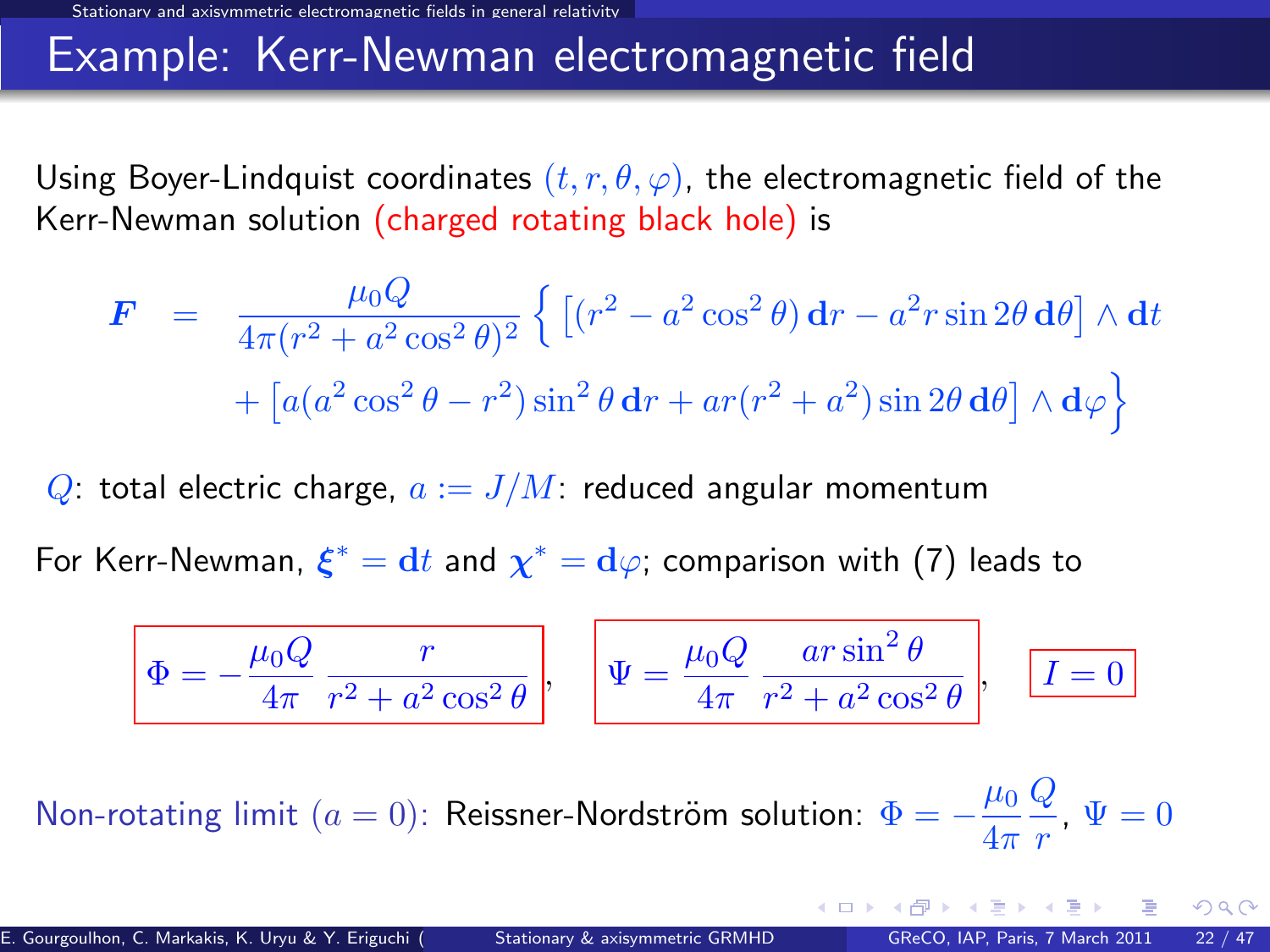### Maxwell equations

#### First Maxwell equation:  $dF = 0$

It is automatically satisfied by the form [\(7\)](#page-25-1) of  $\bm{F}$ 

Second Maxwell equation:  $\mathbf{d} \star \mathbf{F} = \mu_0 \star \mathbf{j}$ 

It gives the electric 4-current:

<span id="page-28-1"></span><span id="page-28-0"></span>
$$
\mu_0 \vec{j} = a \vec{\xi} + b \vec{\chi} - \frac{1}{\sigma} \vec{\epsilon}(\vec{\xi}, \vec{\chi}, \vec{\nabla} I, .)
$$
\n(9)

with

\n- \n
$$
a := \nabla_{\mu} \left( \frac{X}{\sigma} \nabla^{\mu} \Phi - \frac{W}{\sigma} \nabla^{\mu} \Psi \right) + \frac{I}{\sigma^2} \left[ -X \mathcal{C}_{\xi} + W \mathcal{C}_{\chi} \right]
$$
\n
\n- \n
$$
b := -\nabla_{\mu} \left( \frac{W}{\sigma} \nabla^{\mu} \Phi + \frac{V}{\sigma} \nabla^{\mu} \Psi \right) + \frac{I}{\sigma^2} \left[ W \mathcal{C}_{\xi} + V \mathcal{C}_{\chi} \right]
$$
\n
\n- \n
$$
\mathcal{C}_{\xi} := \star \left( \xi \wedge \underline{\chi} \wedge d\xi \right) = \epsilon^{\mu\nu\rho\sigma} \xi_{\mu} \chi_{\nu} \nabla_{\rho} \xi_{\sigma} \text{ (1st twist scalar)}
$$
\n
\n- \n
$$
\mathcal{C}_{\chi} := \star \left( \underline{\xi} \wedge \underline{\chi} \wedge d\underline{\chi} \right) = \epsilon^{\mu\nu\rho\sigma} \xi_{\mu} \chi_{\nu} \nabla_{\rho} \chi_{\sigma} \text{ (2nd twist scalar)}
$$
\n
\n- \n*Remark:*  $\vec{j}$  has no meridional component (i.e.  $\vec{j} \in \Pi$ ) and  $\xi \in \mathcal{C}_{\chi}$  and  $\xi \in \mathcal{C}_{\chi}$  and  $\xi \in \mathcal{C}_{\chi}$  and  $\xi \in \mathcal{C}_{\chi}$  and  $\xi \in \mathcal{C}_{\chi}$  and  $\xi \in \mathcal{C}_{\chi}$  and  $\xi \in \mathcal{C}_{\chi}$  and  $\xi \in \mathcal{C}_{\chi}$  and  $\xi \in \mathcal{C}_{\chi}$  and  $\xi \in \mathcal{C}_{\chi}$  and  $\xi \in \mathcal{C}_{\chi}$  and  $\xi \in \mathcal{C}_{\chi}$  and  $\xi \in \mathcal{C}_{\chi}$  and  $\xi \in \mathcal{C}_{\chi}$  and <math display="</li>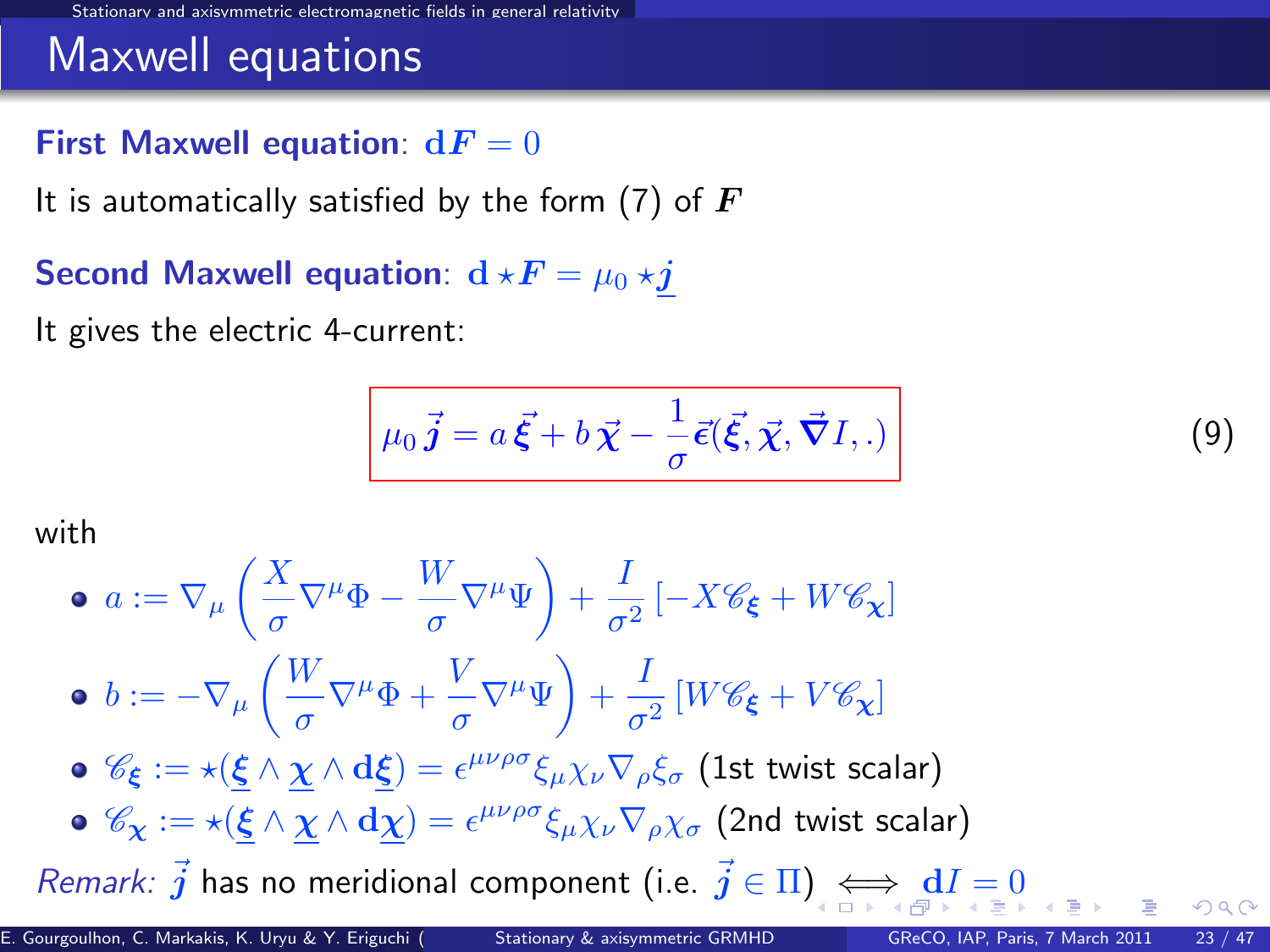Stationary and axisymmetric electromagnetic fields in general relativity

## Simplification for circular spacetimes

Spacetime  $(\mathscr{M},\bm{g})$  is circular  $\quad\Longleftrightarrow\quad$  the planes  $\Pi^\perp$  are integrable in 2-surfaces  $\iff$   $\mathscr{C}_{\epsilon} = \mathscr{C}_{\mathbf{v}} = 0$ 

Generalized Papapetrou theorem [\[Papapetrou 1966\]](#page-0-1) [Kundt & Trümper 1966] [\[Carter 1969\]](#page-0-1) : a stationary and axisymmetric spacetime ruled by the Einstein equation is circular iff the total energy-momentum tensor  $T$  obeys to

> $\xi^\mu T_\mu^{~[\alpha}\xi^\beta\chi^{\gamma]} ~=~ 0$  $\chi^\mu T_\mu{}^{[\alpha} \xi^\beta \chi^{\gamma]} \quad = \quad 0$

Examples:

- circular spacetimes: Kerr-Newman, rotating star, magnetized rotating star with either purely poloidal magnetic field or purely toroidal magnetic field
- non-circular spacetimes: rotating star with meridional flow, magnetized rotating star with mixed magnetic field

In what follows, we do not assume that  $(\mathcal{M}, g)$  is circular

<span id="page-29-0"></span>イロト イ押 トイヨ トイヨー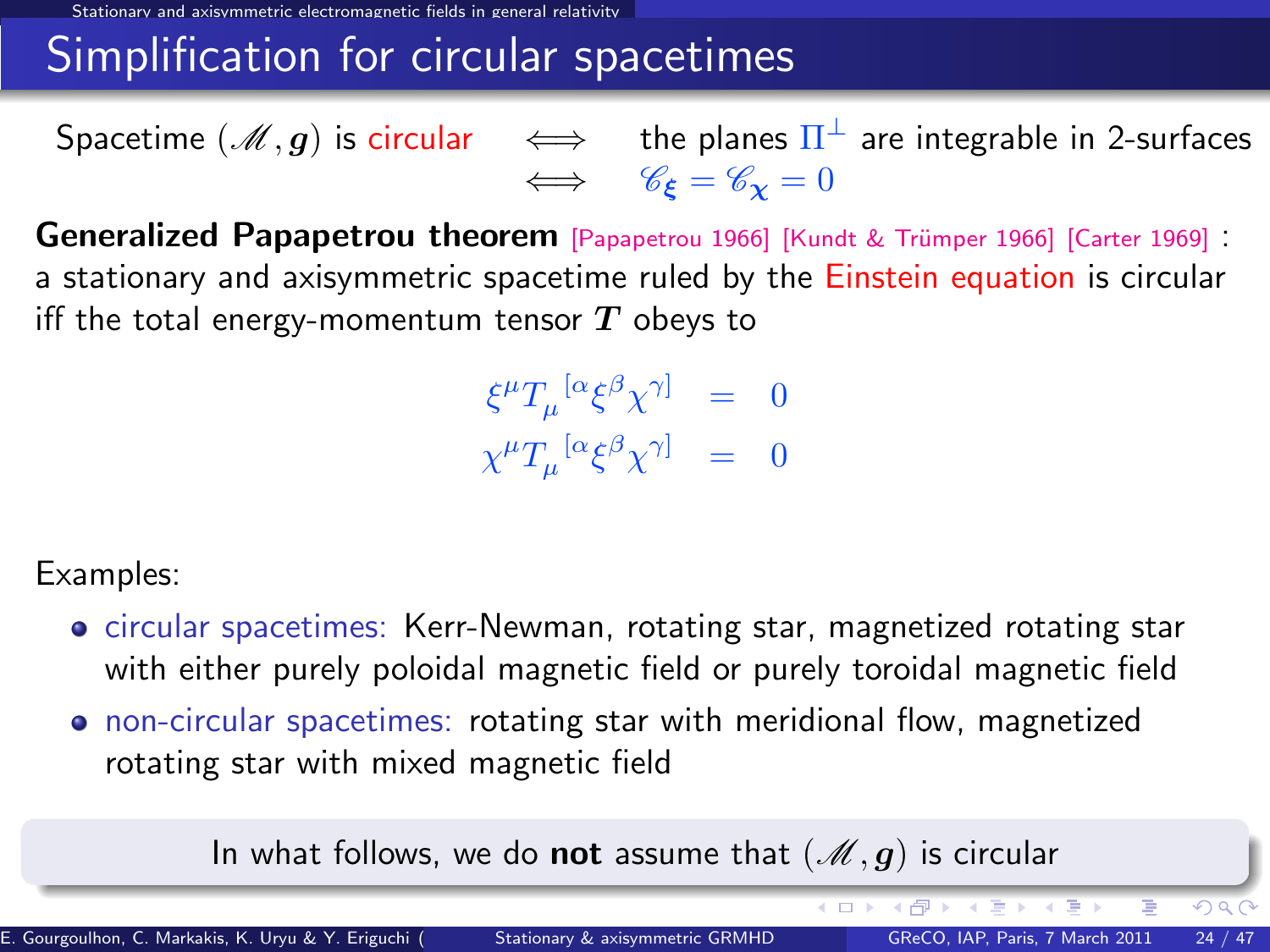### **Outline**

### **[Introduction](#page-2-0)**

- [Relativistic MHD with exterior calculus](#page-7-0)
- <sup>3</sup> [Stationary and axisymmetric electromagnetic fields in general relativity](#page-16-0)
- 4 [Stationary and axisymmetric MHD](#page-30-0)
- <sup>5</sup> [Some subcases of the master transfield equation](#page-52-0)

#### **[Conclusion](#page-59-0)**

<span id="page-30-0"></span> $\Omega$ 

4 0 8 1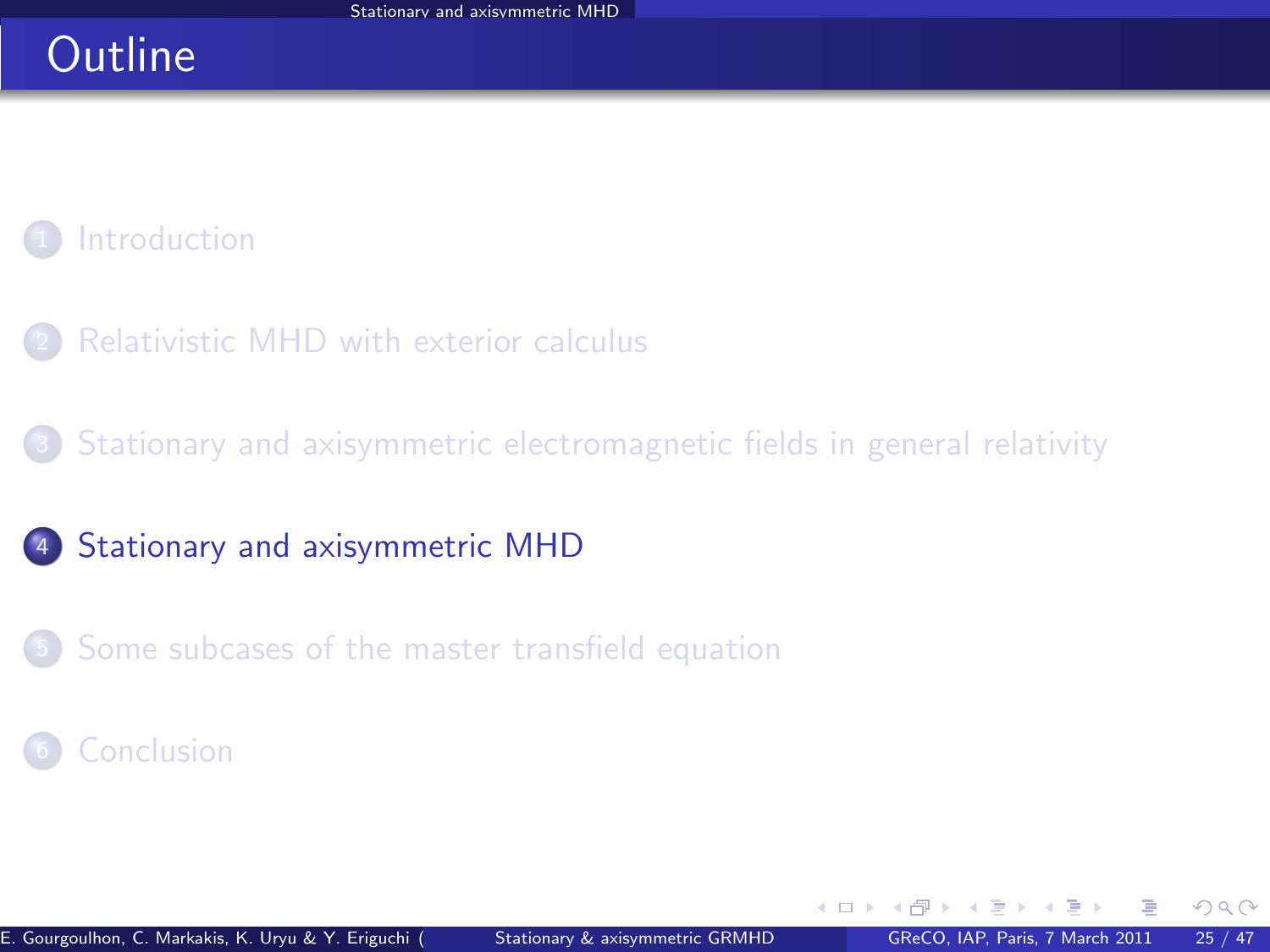# Perfect conductor hypothesis  $(1/2)$

$$
\boxed{\boldsymbol{F}\cdot\vec{\boldsymbol{u}}=0}
$$

with the fluid 4-velocity decomposed as

<span id="page-31-1"></span>
$$
\vec{u} = \lambda(\vec{\xi} + \Omega \vec{\chi}) + \vec{w}, \qquad \vec{w} \in \Pi^{\perp}
$$
 (10)

<span id="page-31-2"></span><span id="page-31-0"></span>4 **D** F

 $\Omega$ 

 $\Omega$  is the rotational angular velocity and  $\vec{w}$  is the meridional velocity

$$
\underline{\boldsymbol{u}}\cdot\vec{\boldsymbol{u}}=-1\iff\lambda=\sqrt{\frac{1+\underline{\boldsymbol{w}}\cdot\vec{\boldsymbol{w}}}{V-2\Omega W-\Omega^2X}}
$$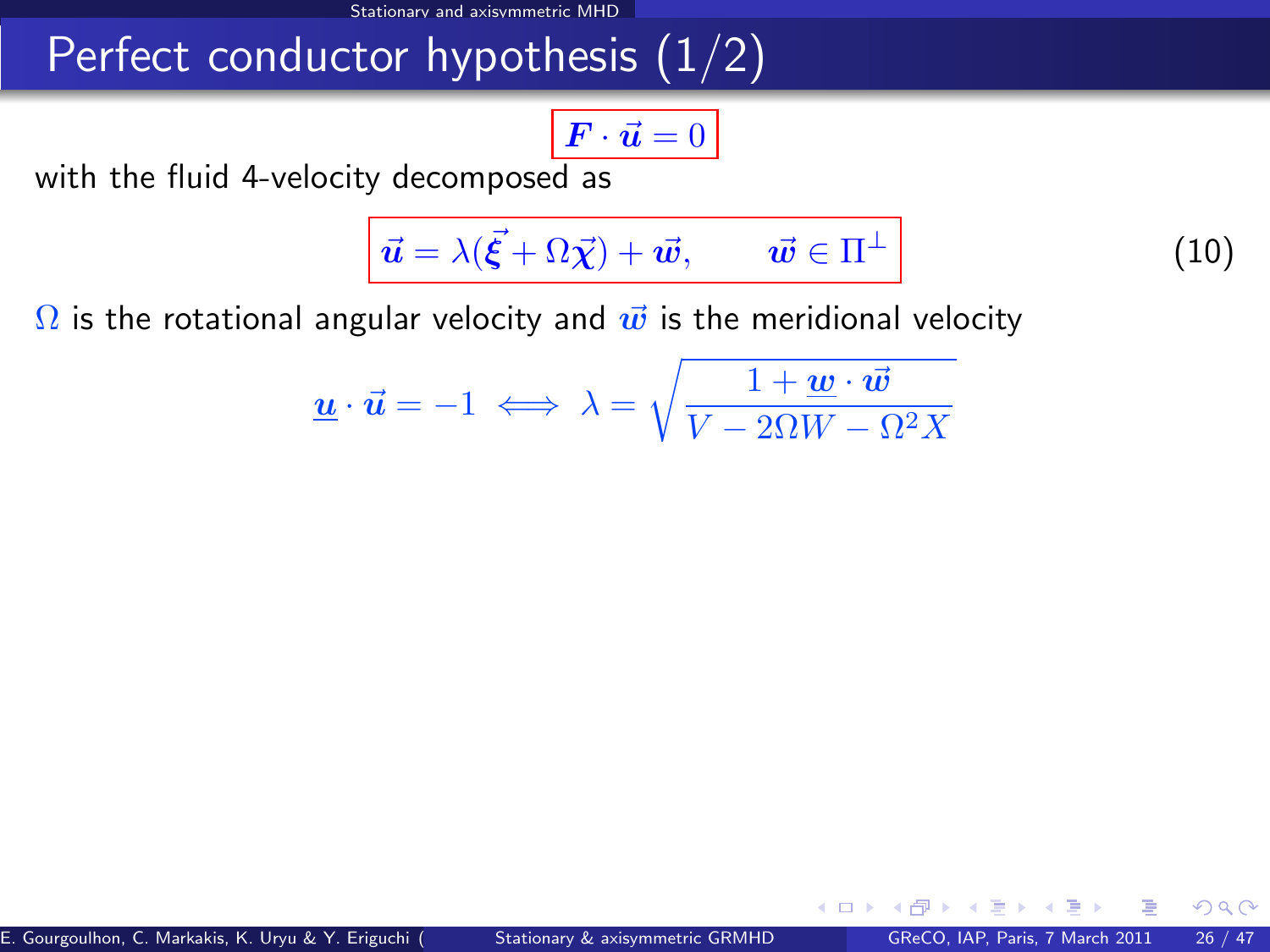# Perfect conductor hypothesis (1/2)

$$
\boxed{\boldsymbol{F}\cdot\vec{\boldsymbol{u}}=0}
$$

with the fluid 4-velocity decomposed as

$$
\vec{u} = \lambda(\vec{\xi} + \Omega \vec{\chi}) + \vec{w}, \qquad \vec{w} \in \Pi^{\perp}
$$
 (10)

 $\Omega$  is the rotational angular velocity and  $\vec{w}$  is the meridional velocity

$$
\underline{\boldsymbol{u}}\cdot\vec{\boldsymbol{u}}=-1\iff\lambda=\sqrt{\frac{1+\underline{\boldsymbol{w}}\cdot\vec{\boldsymbol{w}}}{V-2\Omega W-\Omega^2X}}
$$

We have

$$
\mathcal{L}_{\vec{u}}\,\Phi=0\quad\text{and}\quad\boxed{\mathcal{L}_{\vec{u}}\,\Psi=0},\tag{11}
$$

i.e. the scalar potentials  $\Phi$  and  $\Psi$  are constant along the fluid lines.

*Proof:*  $\mathcal{L}_{\vec{u}}\,\Phi=\vec{u}\cdot\mathrm{d}\Phi=-F(\vec{\xi},\vec{u})=0$  *by the perfect conductor property.* 

Corollary: since we had already  $\mathcal{L}_{\vec{\kappa}}\Phi = \mathcal{L}_{\vec{\chi}}\Phi = 0$  and  $\mathcal{L}_{\vec{\kappa}}\Psi = \mathcal{L}_{\vec{\chi}}\Psi = 0$ , it follows from [\(11\)](#page-31-0) that

$$
\vec{w} \cdot \mathbf{d}\Phi = 0 \quad \text{and} \quad \vec{w} \cdot \mathbf{d}\Psi = 0 \tag{12}
$$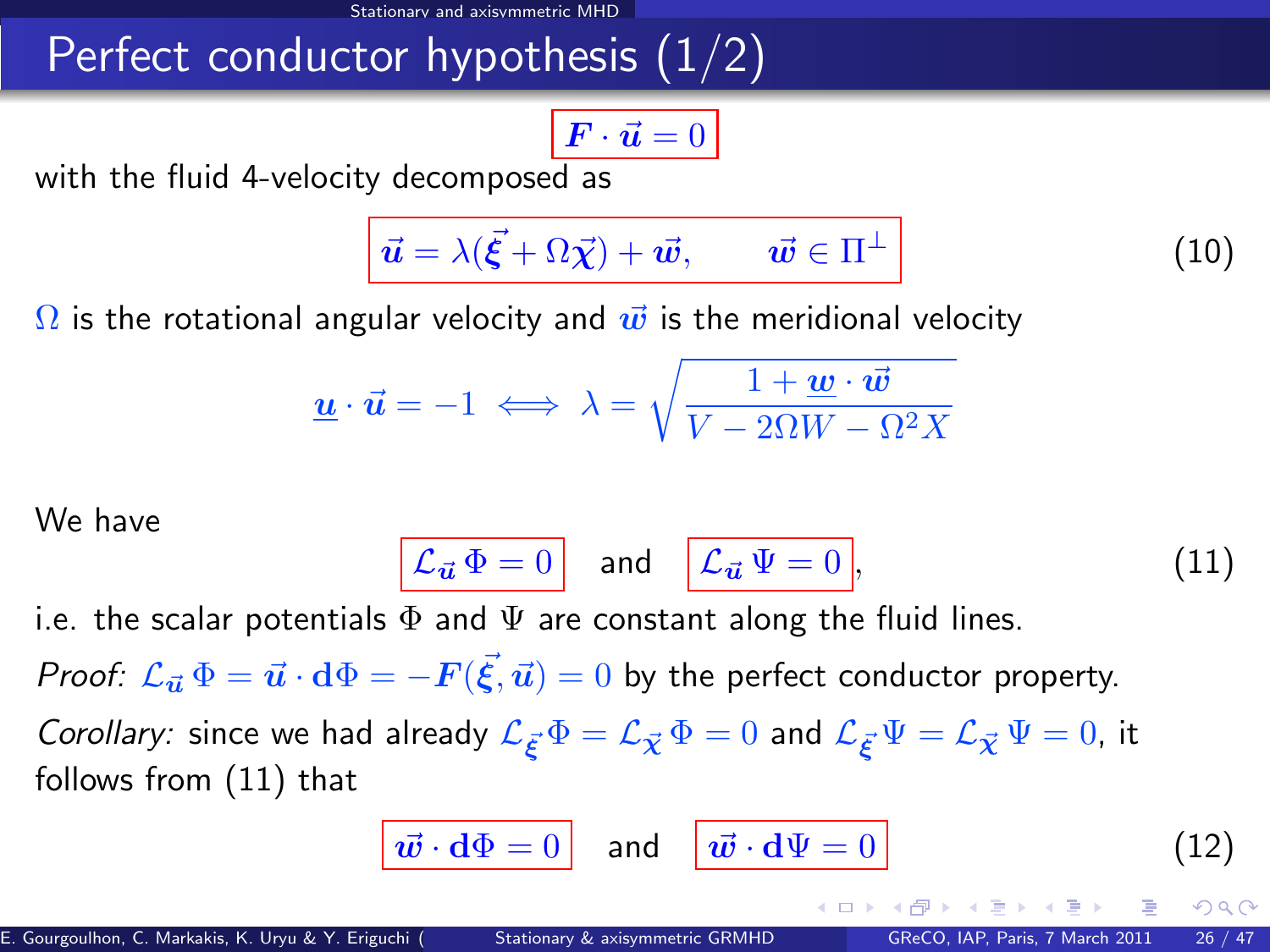# Perfect conductor hypothesis (2/2)

Expressing the condition  $\vec{F} \cdot \vec{u} = 0$  with the general form [\(7\)](#page-25-1) of a stationary-axisymmetric electromagnetic field yields

$$
(\underbrace{\xi^* \cdot \vec{u}}_{\lambda}) d\Phi - (\underbrace{d\Phi \cdot \vec{u}}_{0}) \xi^* + (\underbrace{\chi^* \cdot \vec{u}}_{\lambda \Omega}) d\Psi - (\underbrace{d\Psi \cdot \vec{u}}_{0}) \chi^* + \frac{I}{\sigma} \underbrace{\epsilon(\vec{\xi}, \vec{\chi}, \cdot, \vec{u})}_{-\epsilon(\vec{\xi}, \vec{\chi}, \vec{w}, \cdot)} = 0
$$

Hence

$$
\mathbf{d}\Phi = -\Omega \mathbf{d}\Psi + \frac{I}{\sigma\lambda} \boldsymbol{\epsilon}(\vec{\xi}, \vec{\chi}, \vec{w}, .)
$$
 (13)

<span id="page-33-0"></span>

 $QQ$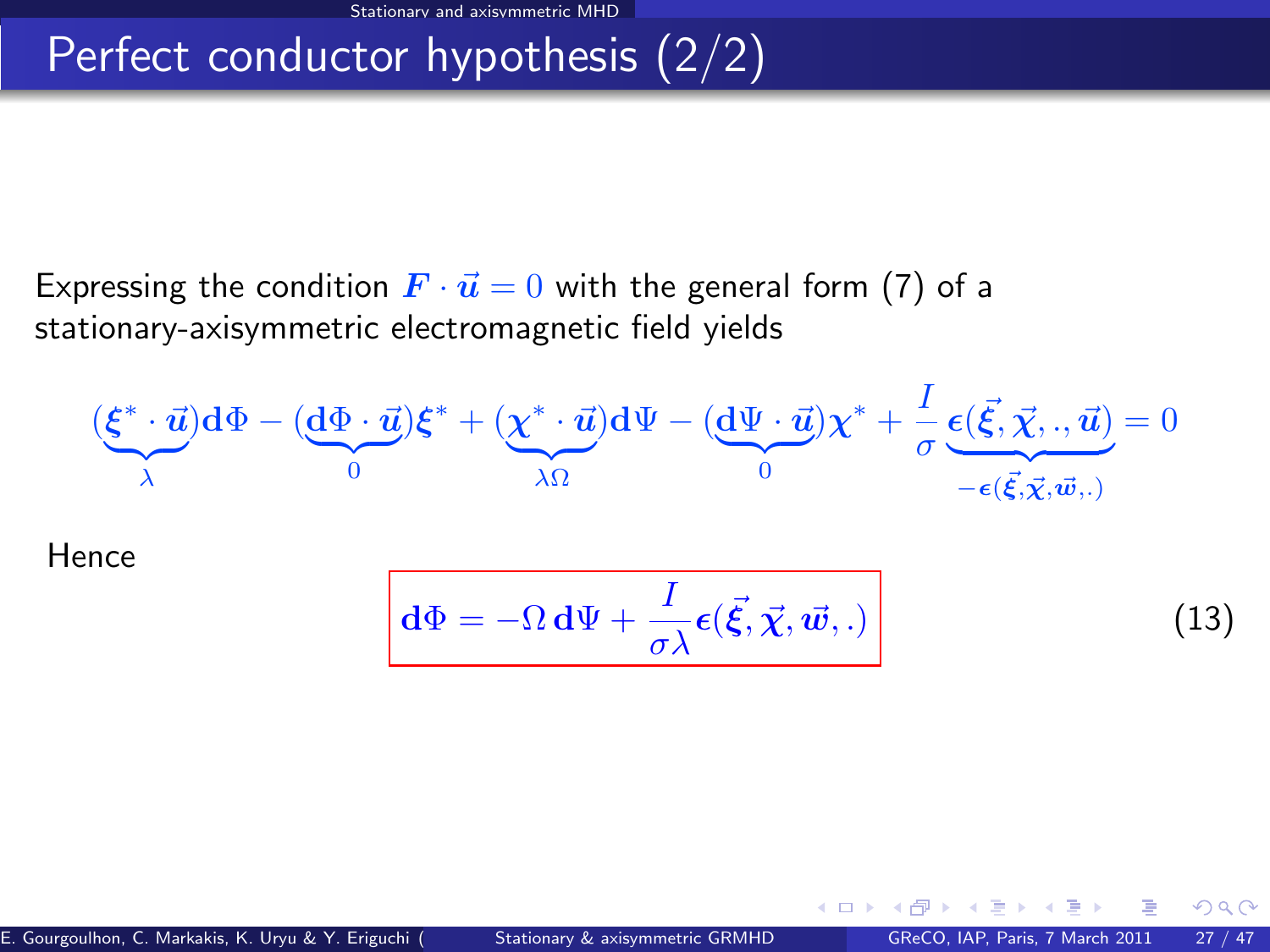Stationary and axisymmetric MHD

### Conservation of baryon number and stream function

<span id="page-34-0"></span>Baryon number conservation :

$$
\boxed{\boldsymbol{\nabla}\cdot(n\vec{\boldsymbol{u}})=0} \iff \boxed{\mathbf{d}(n\star\underline{\boldsymbol{w}})=0}
$$

E. Gourgoulhon, C. Markakis, K. Uryu & Y. Eriguchi () [Stationary & axisymmetric GRMHD](#page-0-0) GReCO, IAP, Paris, 7 March 2011 28 / 47

<span id="page-34-1"></span>4.0.3

 $299$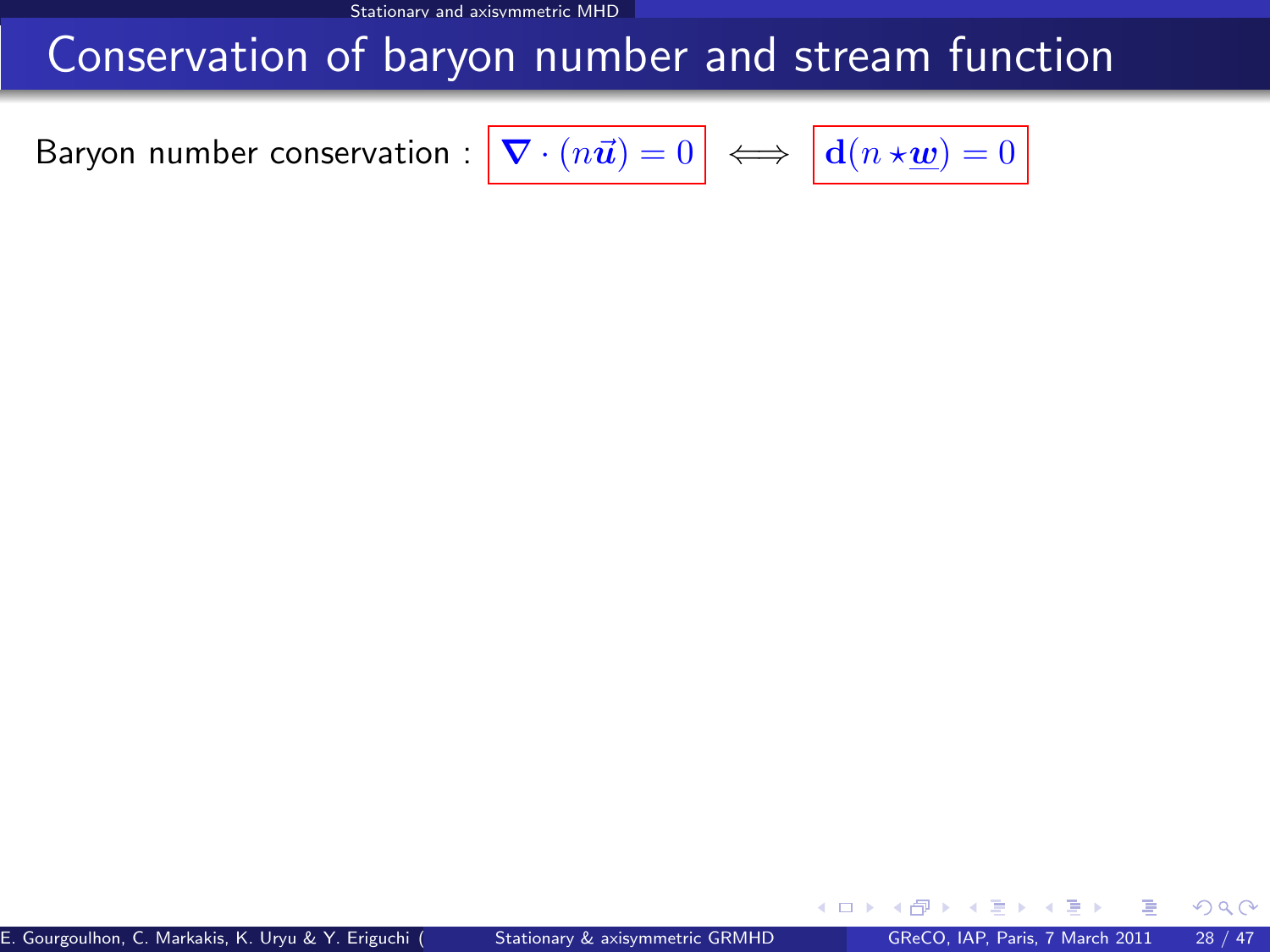Stationary and axisymmetric MHD

## Conservation of baryon number and stream function

Baryon number conservation :  $\nabla$ 

$$
\mathbf{I} \cdot (n\vec{u}) = 0 \iff \boxed{\mathbf{d}(n \star \underline{w}) = 0}
$$

 $\rightarrow$ Poincaré Lemma:  $\exists$  a 2-form  $H$  such that  $n \star w = dH$ 

Considering the scalar field  $f:=\bm{H}(\vec{\bm{\xi}},\vec{\bm{\chi}})$ , we get

$$
\boxed{\mathbf{d}f = n\,\boldsymbol{\epsilon}(\vec{\xi}, \vec{\chi}, \vec{w}, .)} \iff \left| \vec{w} = -\frac{1}{\sigma n} \,\vec{\epsilon}(\vec{\xi}, \vec{\chi}, \vec{\nabla}f, .) \right| \tag{14}
$$

 $f$  is called the (Stokes) stream function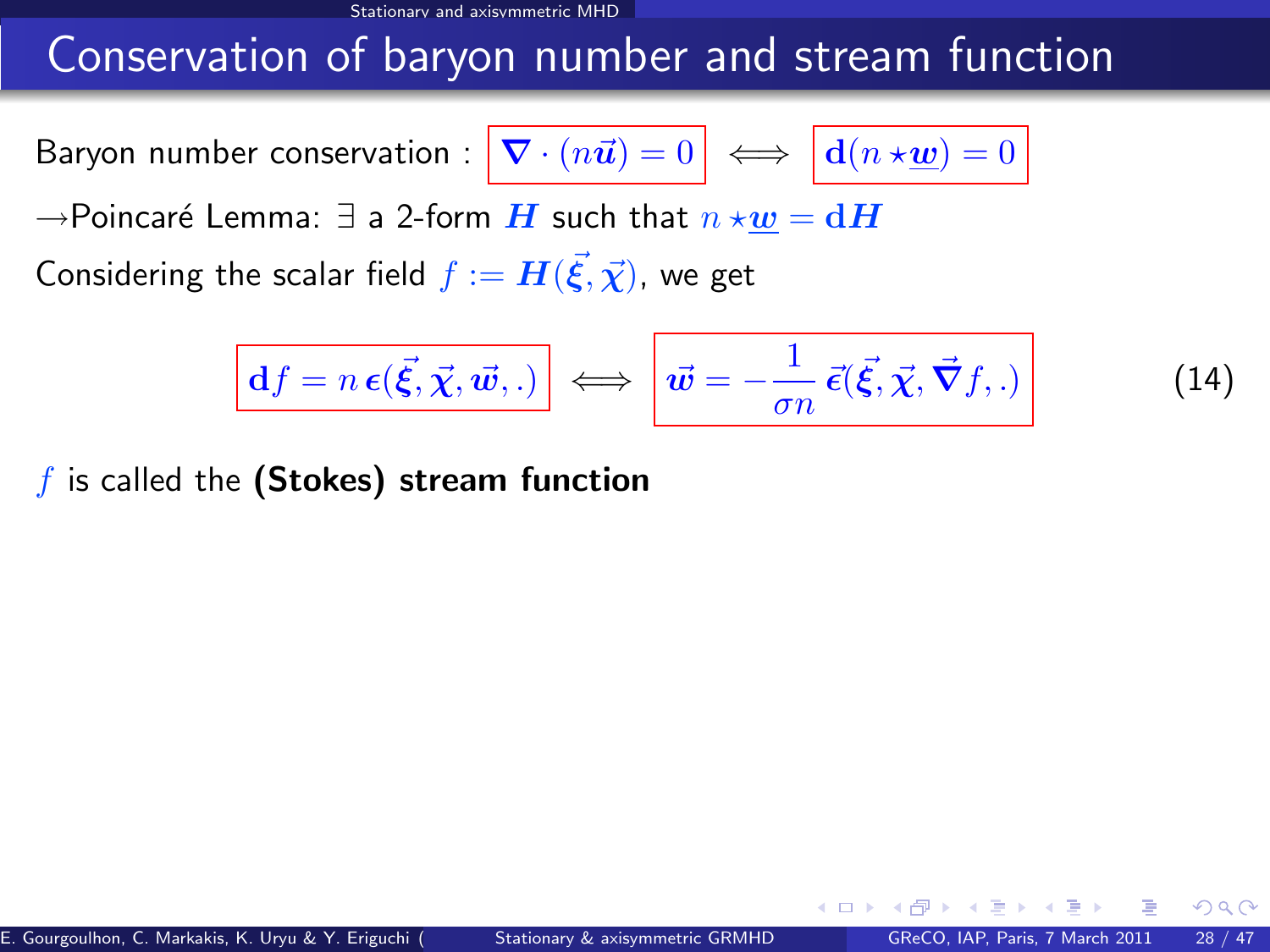## Conservation of baryon number and stream function

Baryon number conservation :  $\nabla$ 

$$
\mathbf{I} \cdot (n\vec{u}) = 0 \iff \boxed{\mathbf{d}(n \star \underline{\boldsymbol{w}})} = 0
$$

 $\rightarrow$ Poincaré Lemma:  $\exists$  a 2-form  $\boldsymbol{H}$  such that  $n \star \boldsymbol{w} = \mathbf{d}\boldsymbol{H}$ 

Considering the scalar field  $f:=\bm{H}(\vec{\bm{\xi}},\vec{\bm{\chi}})$ , we get

$$
\boxed{\mathbf{d}f = n\,\boldsymbol{\epsilon}(\vec{\xi}, \vec{\chi}, \vec{\boldsymbol{w}},.)} \iff \boxed{\vec{\boldsymbol{w}} = -\frac{1}{\sigma n}\,\vec{\epsilon}(\vec{\xi}, \vec{\chi}, \vec{\nabla}f,.)}
$$
(14)

 $f$  is called the (Stokes) stream function

It follows from [\(14\)](#page-34-0) that

- $\vec{\mathcal{E}} \cdot d f = 0$  and  $\vec{\chi} \cdot d f = 0 \Longrightarrow f$  obeys to the spacetime symmetries
- $\vec{u} \cdot df = 0 \Longrightarrow f$  is constant along any fluid line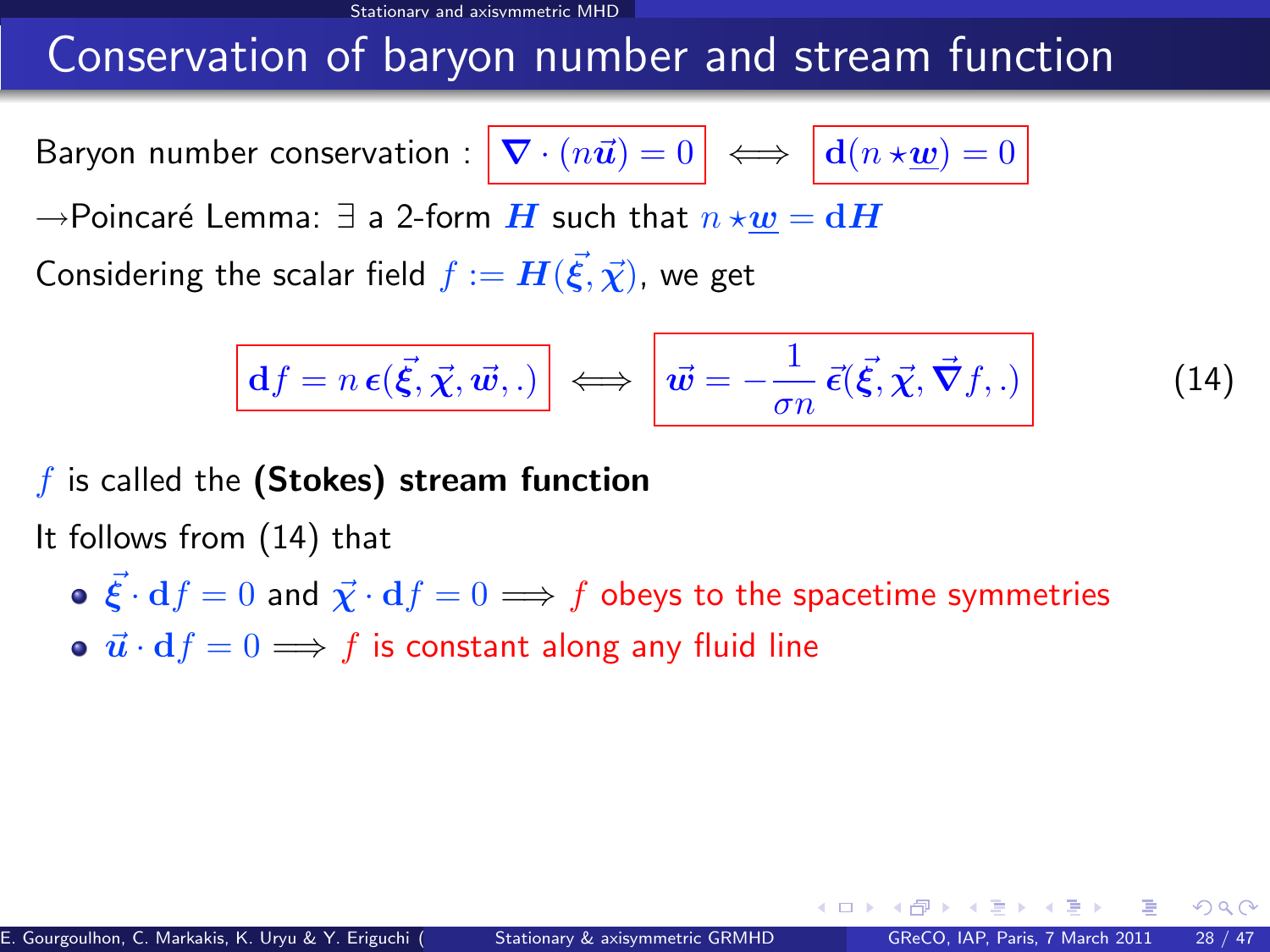# Conservation of baryon number and stream function

Baryon number conservation :  $\nabla$ 

$$
\mathbf{C} \cdot (n\vec{u}) = 0 \iff \boxed{\mathbf{d}(n \star \underline{\boldsymbol{w}})} = 0
$$

 $\rightarrow$ Poincaré Lemma:  $\exists$  a 2-form  $\boldsymbol{H}$  such that  $n \star \boldsymbol{w} = \mathbf{d}\boldsymbol{H}$ 

Considering the scalar field  $f:=\bm{H}(\vec{\bm{\xi}},\vec{\bm{\chi}})$ , we get

$$
\boxed{\mathbf{d}f = n\,\boldsymbol{\epsilon}(\vec{\xi}, \vec{\chi}, \vec{\boldsymbol{w}},.)} \iff \boxed{\vec{\boldsymbol{w}} = -\frac{1}{\sigma n}\,\vec{\epsilon}(\vec{\xi}, \vec{\chi}, \vec{\boldsymbol{\nabla}}f,.)} \tag{14}
$$

 $f$  is called the (Stokes) stream function

It follows from [\(14\)](#page-34-0) that

•  $\vec{\mathcal{E}} \cdot d f = 0$  and  $\vec{\chi} \cdot d f = 0 \Longrightarrow f$  obeys to the spacetime symmetries

•  $\vec{u} \cdot df = 0 \Longrightarrow f$  is constant along any fluid line

The perfect conductivity relation [\(13\)](#page-33-0) is writable as

$$
\mathbf{d}\Phi = -\Omega \,\mathbf{d}\Psi + \frac{I}{\sigma n\lambda} \,\mathbf{d}f\tag{15}
$$

E. Gourgoulhon, C. Markakis, K. Uryu & Y. Eriguchi () [Stationary & axisymmetric GRMHD](#page-0-0) GReCO, IAP, Paris, 7 March 2011 28 / 47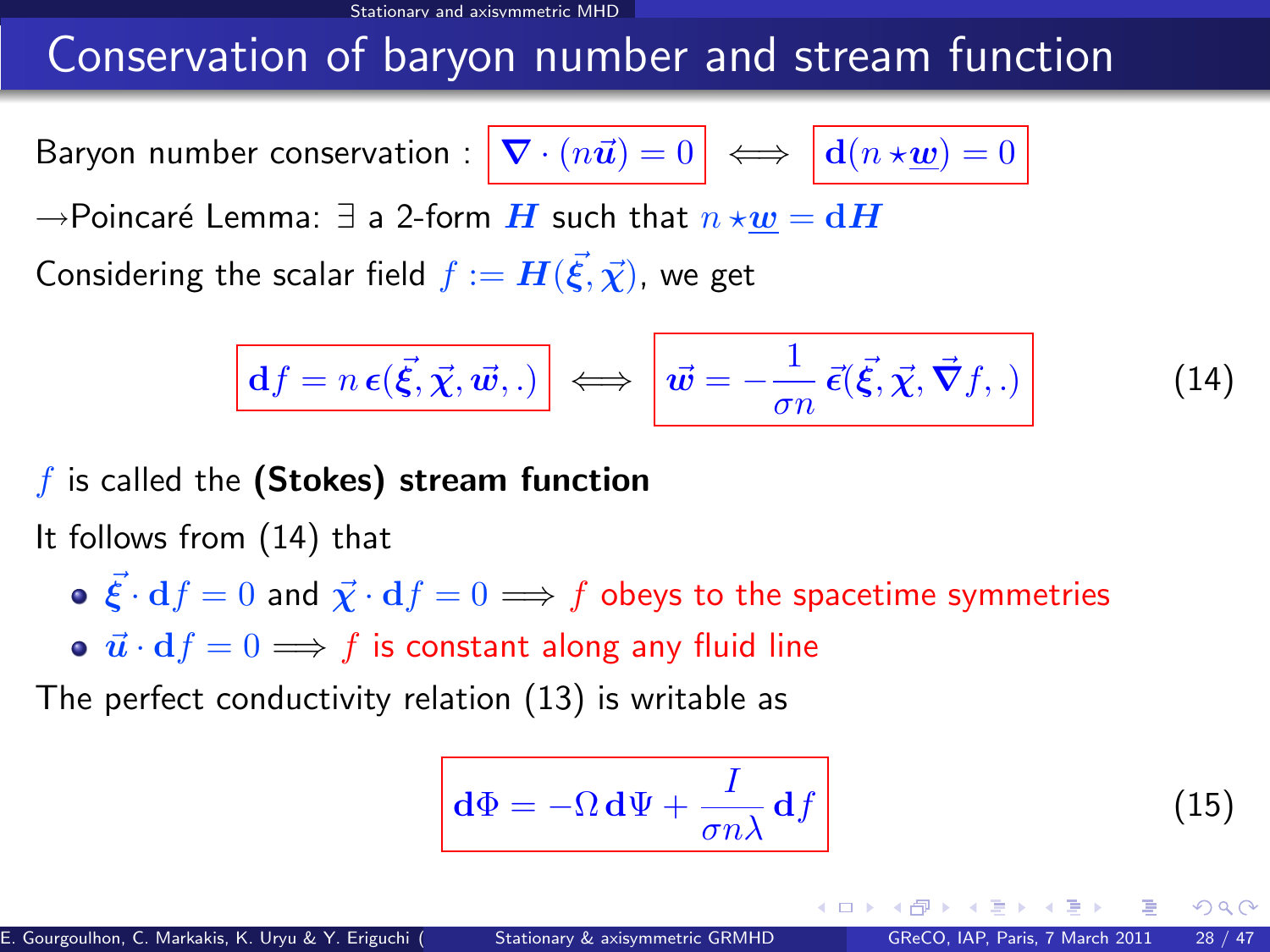# Integrating the MHD-Euler equation

With the writing [\(10\)](#page-31-1) of  $\vec{u}$ , [\(7\)](#page-25-1) of  $\vec{F}$  and [\(9\)](#page-28-1) of  $\vec{j}$ , the MHD-Euler equation

<span id="page-38-1"></span><span id="page-38-0"></span>
$$
\vec{u} \cdot d(h\underline{u}) - TdS = \frac{1}{n} \mathbf{F} \cdot \vec{j}
$$

can be shown to be equivalent to the system

$$
\vec{w} \cdot d(h\underline{u} \cdot \vec{\xi}) - \frac{1}{\mu_0 \sigma n} \epsilon(\vec{\xi}, \vec{\chi}, \vec{\nabla} I, \vec{\nabla} \Phi) = 0
$$
(16)  

$$
\vec{w} \cdot d(h\underline{u} \cdot \vec{\chi}) - \frac{1}{\mu_0 \sigma n} \epsilon(\vec{\xi}, \vec{\chi}, \vec{\nabla} I, \vec{\nabla} \Psi) = 0
$$
(17)  

$$
\lambda d(h\underline{u} \cdot \vec{\xi}) + \lambda \Omega d(h\underline{u} \cdot \vec{\chi}) - \frac{1}{n} \left[ q + \frac{\lambda h}{\sigma} (\mathscr{C}_{\xi} + \Omega \mathscr{C}_{\chi}) \right] df - \frac{I}{\mu_0 \sigma n} dI
$$
  

$$
\xi^* \cdot \vec{j} d\Phi + \chi^* \cdot \vec{j} d\Phi + \chi^* \cdot \vec{j} d\Phi + T dS = 0
$$
(18)

<span id="page-38-2"></span>
$$
+\frac{\xi^*\cdot j}{n}\,\mathrm{d}\Phi+\frac{\chi^*\cdot j}{n}\,\mathrm{d}\Psi+T\,\mathrm{d}S=0.\tag{18}
$$

with  $q:=-\nabla_{\mu}\left(\frac{h}{\tau}\right)$  $\left(\frac{h}{\sigma n}\nabla^{\mu}f\right)$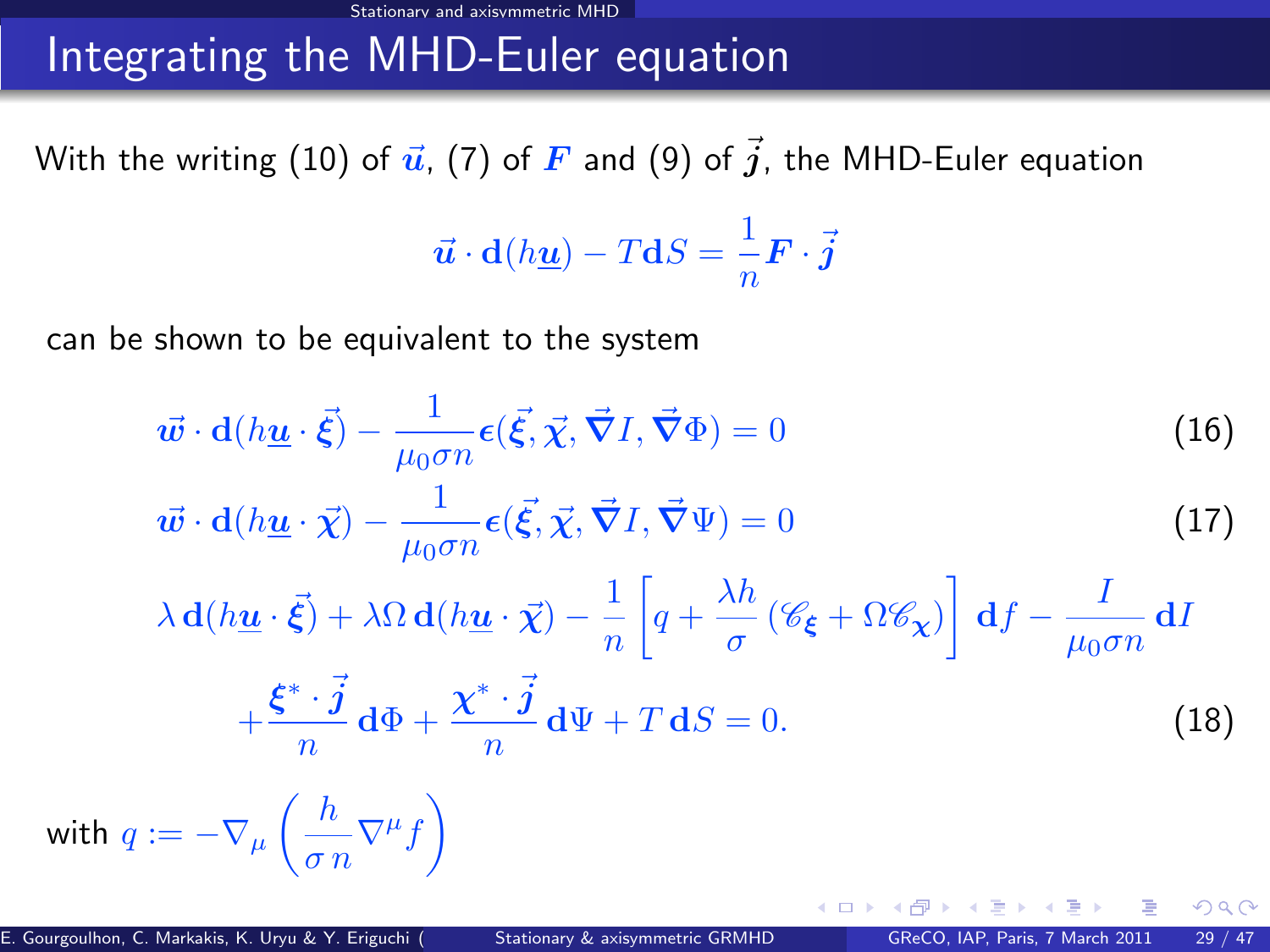As a consequence of the perfect conductivity properties [\(12\)](#page-31-2) and the baryon number conservation relation [\(14\)](#page-34-0), one has

 $\bm{\epsilon}(\vec{\xi},\vec{\chi},\vec{\nabla}f,\vec{\nabla}\Phi)=0 \hspace{0.5cm} \textsf{and} \hspace{0.5cm} \bm{\epsilon}(\vec{\xi},\vec{\chi},\vec{\nabla}f,\vec{\nabla}\Psi)=0$ Along with Eq. [\(15\)](#page-34-1) above, i.e.

$$
\mathbf{d}\Phi = -\Omega \,\mathbf{d}\Psi + \frac{I}{\sigma n\lambda} \,\mathbf{d}f
$$

this implies that

The gradient 1-forms  $d\Phi$ ,  $d\Psi$  and  $df$  are colinear to each other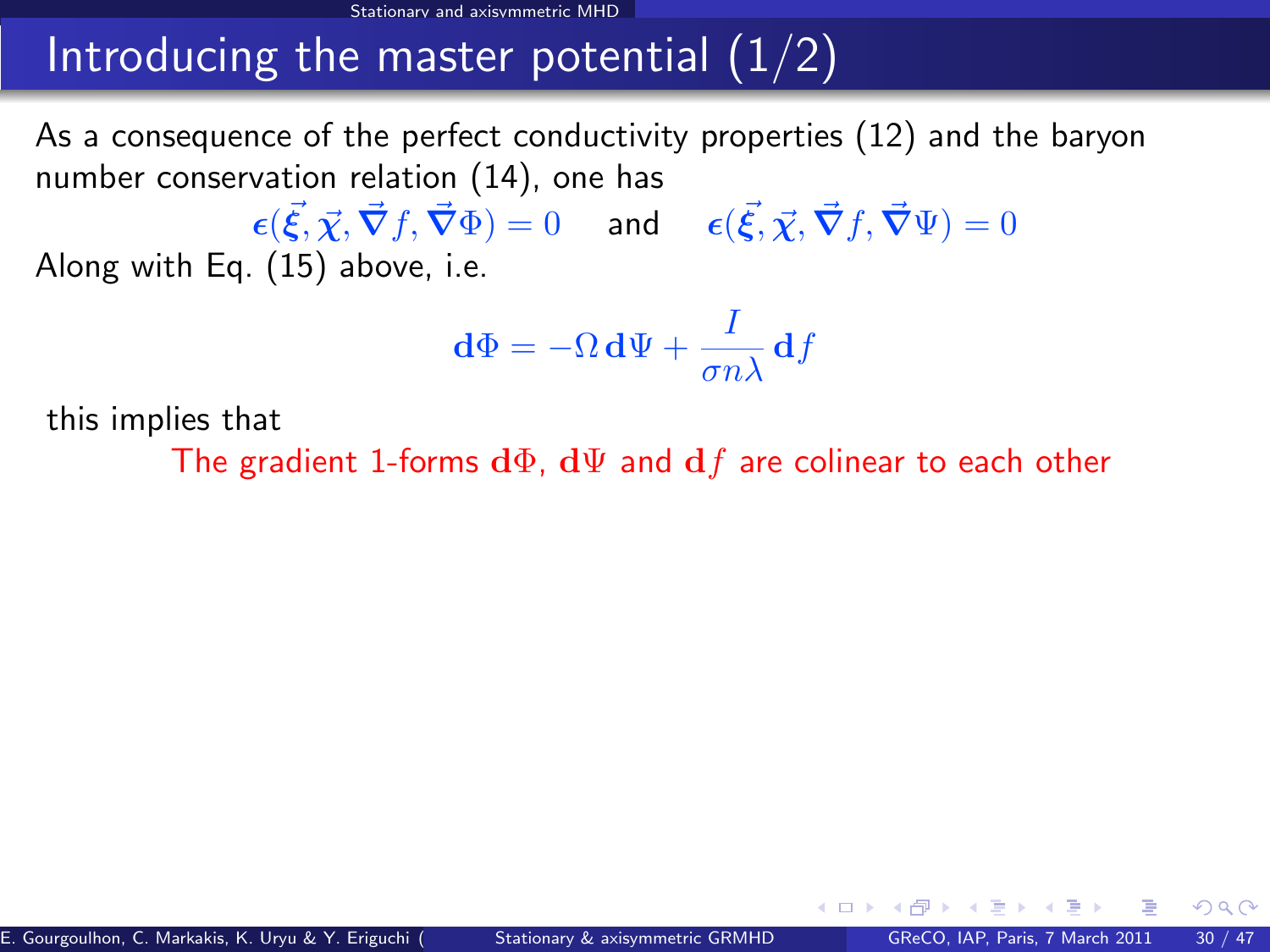As a consequence of the perfect conductivity properties [\(12\)](#page-31-2) and the baryon number conservation relation [\(14\)](#page-34-0), one has

 $\bm{\epsilon}(\vec{\xi},\vec{\chi},\vec{\nabla}f,\vec{\nabla}\Phi)=0 \hspace{0.5cm} \textsf{and} \hspace{0.5cm} \bm{\epsilon}(\vec{\xi},\vec{\chi},\vec{\nabla}f,\vec{\nabla}\Psi)=0$ Along with Eq. [\(15\)](#page-34-1) above, i.e.

$$
\mathbf{d}\Phi = -\Omega \,\mathbf{d}\Psi + \frac{I}{\sigma n\lambda} \,\mathbf{d}f
$$

this implies that

The gradient 1-forms  $d\Phi$ ,  $d\Psi$  and  $df$  are colinear to each other

Standard approach in GRMHD: privilege  $\Psi$  and write  $d\Phi = -\omega d\Psi$ ,  $df = a d\Psi$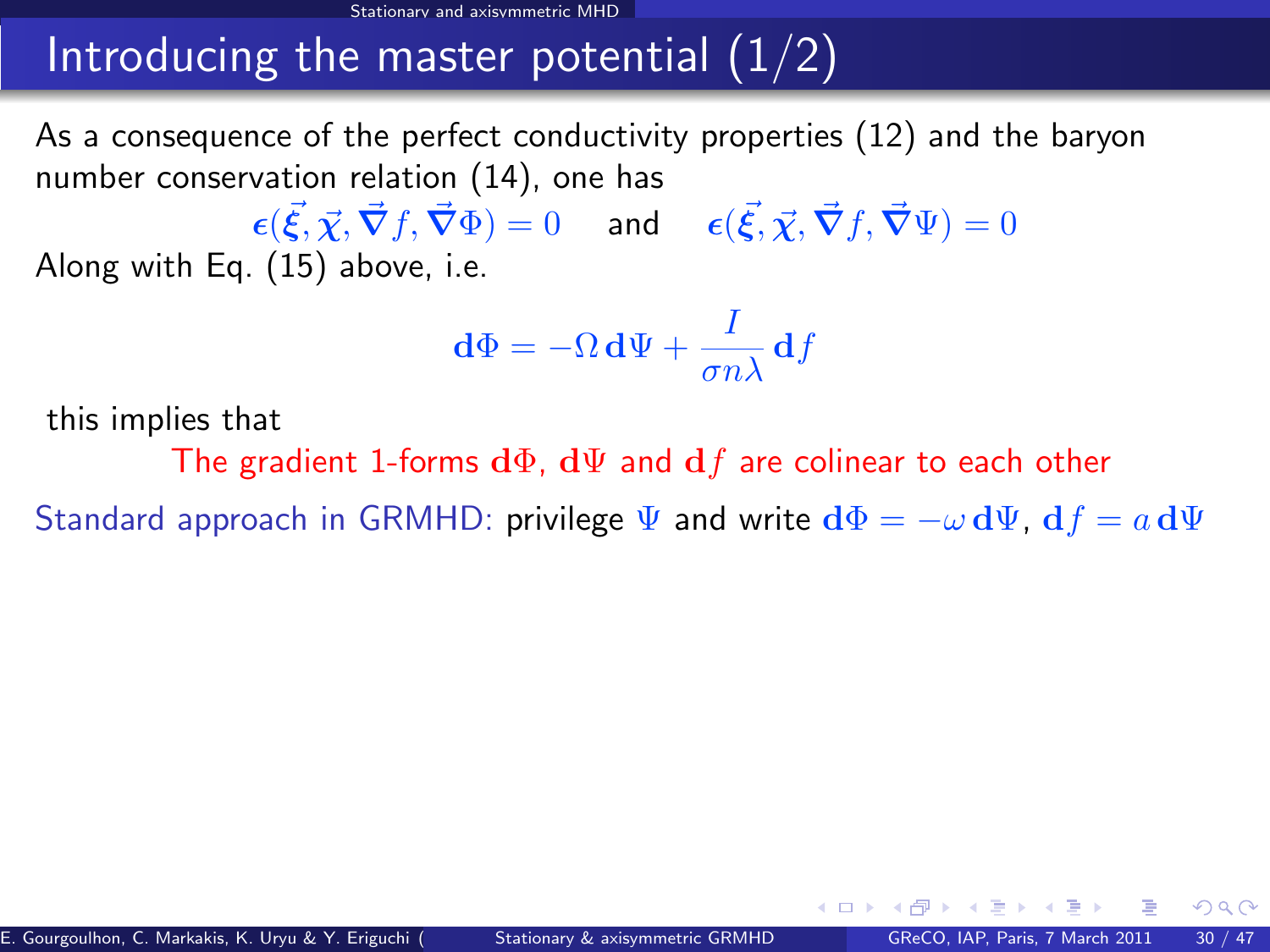As a consequence of the perfect conductivity properties [\(12\)](#page-31-2) and the baryon number conservation relation [\(14\)](#page-34-0), one has

 $\bm{\epsilon}(\vec{\xi},\vec{\chi},\vec{\nabla}f,\vec{\nabla}\Phi)=0 \hspace{0.5cm} \textsf{and} \hspace{0.5cm} \bm{\epsilon}(\vec{\xi},\vec{\chi},\vec{\nabla}f,\vec{\nabla}\Psi)=0$ Along with Eq. [\(15\)](#page-34-1) above, i.e.

$$
\mathbf{d}\Phi = -\Omega \,\mathbf{d}\Psi + \frac{I}{\sigma n\lambda} \,\mathbf{d}f
$$

this implies that

The gradient 1-forms  $d\Phi$ ,  $d\Psi$  and  $df$  are colinear to each other

 $\Omega$ 

Standard approach in GRMHD: privilege  $\Psi$  and write  $d\Phi = -\omega d\Psi$ ,  $df = a d\Psi$ Drawback: This is degenerate if  $d\Psi = 0$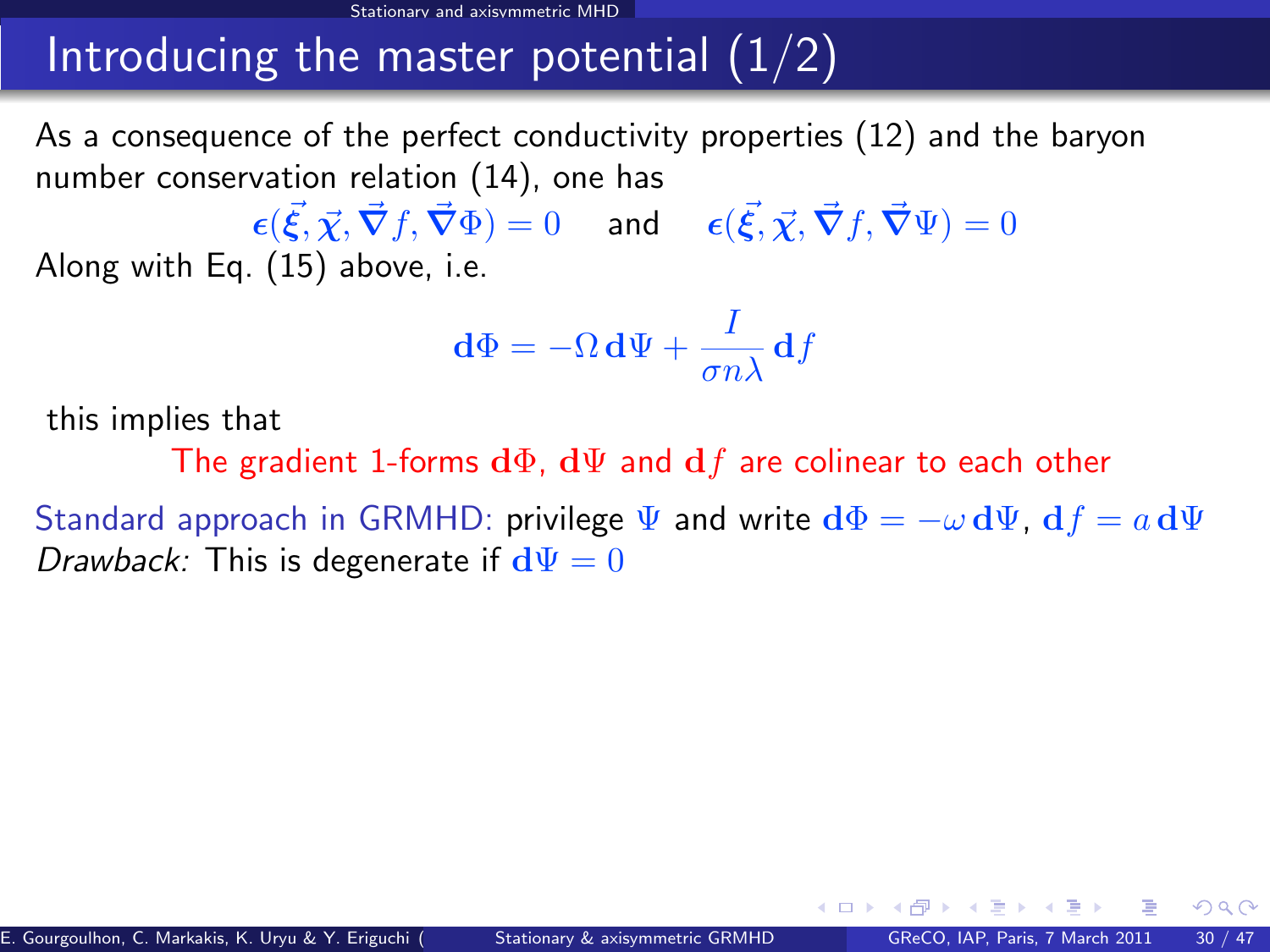As a consequence of the perfect conductivity properties [\(12\)](#page-31-2) and the baryon number conservation relation [\(14\)](#page-34-0), one has

 $\bm{\epsilon}(\vec{\xi},\vec{\chi},\vec{\nabla}f,\vec{\nabla}\Phi)=0 \hspace{0.5cm} \textsf{and} \hspace{0.5cm} \bm{\epsilon}(\vec{\xi},\vec{\chi},\vec{\nabla}f,\vec{\nabla}\Psi)=0$ Along with Eq. [\(15\)](#page-34-1) above, i.e.

$$
\mathbf{d}\Phi = -\Omega \,\mathbf{d}\Psi + \frac{I}{\sigma n\lambda} \,\mathbf{d}f
$$

this implies that

The gradient 1-forms  $d\Phi$ ,  $d\Psi$  and  $df$  are colinear to each other

Standard approach in GRMHD: privilege  $\Psi$  and write  $\mathbf{d}\Phi = -\omega \mathbf{d}\Psi$ ,  $\mathbf{d}f = a \mathbf{d}\Psi$ *Drawback:* This is degenerate if  $d\Psi = 0$ 

Here: we follow the approach of Tkalich (1959) and Soloviev (1967) for Newtonian MHD, i.e. we introduce a fourth potential  $\Upsilon$  such that

 $\bigcirc$   $\Upsilon$  obeys to both spacetime symmetries

$$
\bullet \ \ \mathbf{d} \Upsilon \neq 0
$$

**3**  $\exists$  three scalar fields  $\alpha$ ,  $\beta$  and  $\gamma$  such that

 $d\Phi = \alpha d\Upsilon$ ,  $d\Psi = \beta d\Upsilon$ ,  $df = \gamma d\Upsilon$ 

4 D F

 $QQ$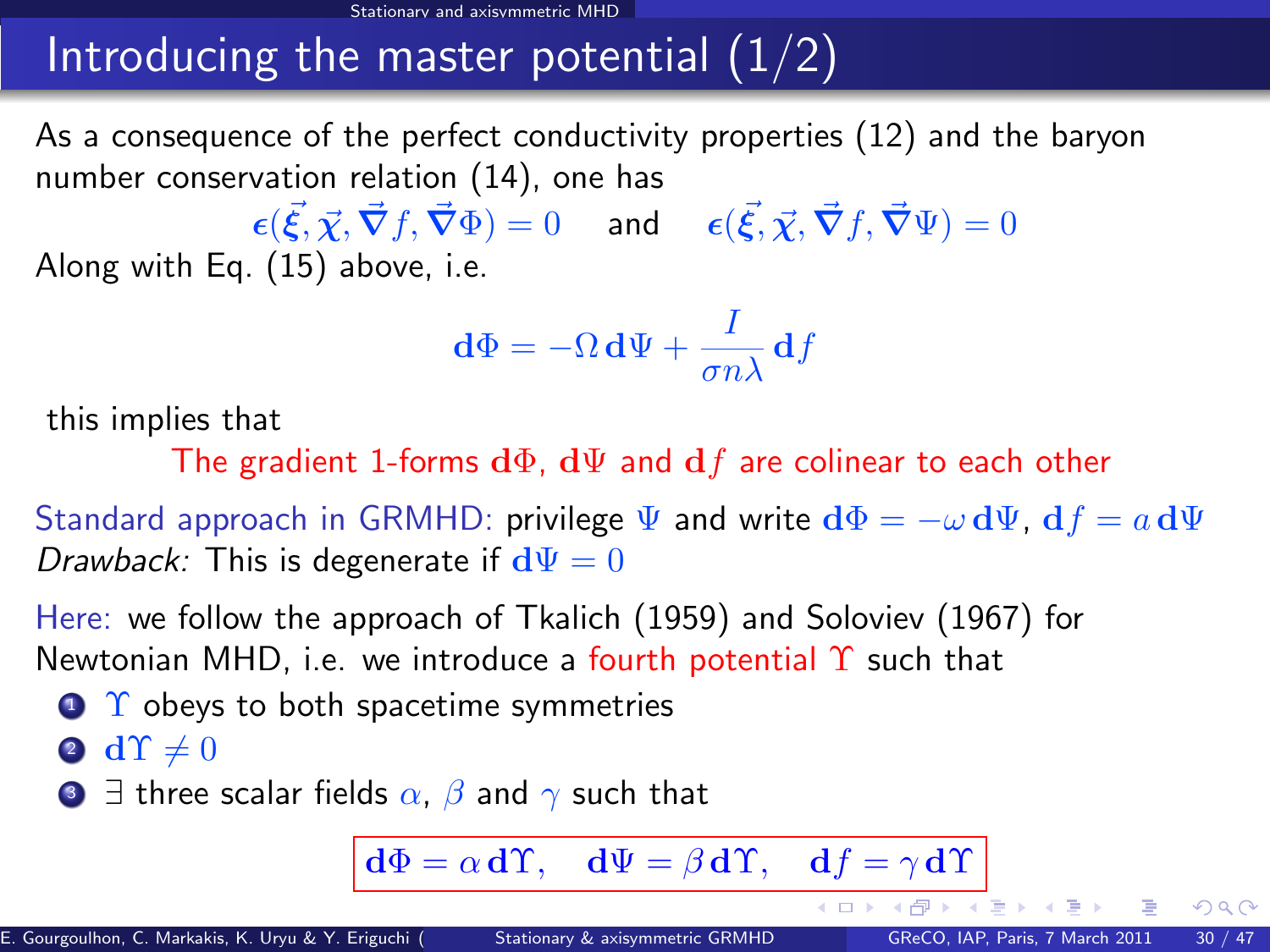$$
d\Phi = \alpha d\Upsilon
$$
,  $d\Psi = \beta d\Upsilon$ ,  $df = \gamma d\Upsilon$ 

• All potentials can be considered as functions of  $\Upsilon$ :

$$
\Phi = \Phi(\Upsilon), \quad \Psi = \Psi(\Upsilon), \quad f = f(\Upsilon),
$$
  

$$
\alpha = \Phi'(\Upsilon), \quad \beta = \Psi'(\Upsilon), \quad \gamma = f'(\Upsilon)
$$

*Proof:*  $\mathbf{d}\mathbf{d}\Phi = 0 = \mathbf{d}\alpha \wedge \mathbf{d}\Upsilon \implies \alpha = \alpha(\Upsilon) \implies \Phi = \Phi(\Upsilon)$  with  $\alpha = \Phi'$ 

- $\bullet$   $\Upsilon$  is conserved along the fluid lines (since f is)
- $\bullet$  the perfect conductor property [\(13\)](#page-33-0) leads to the relation

$$
\alpha+\Omega\beta=\frac{\gamma I}{\sigma n\lambda}
$$

 $\Omega$ 

4 D.K.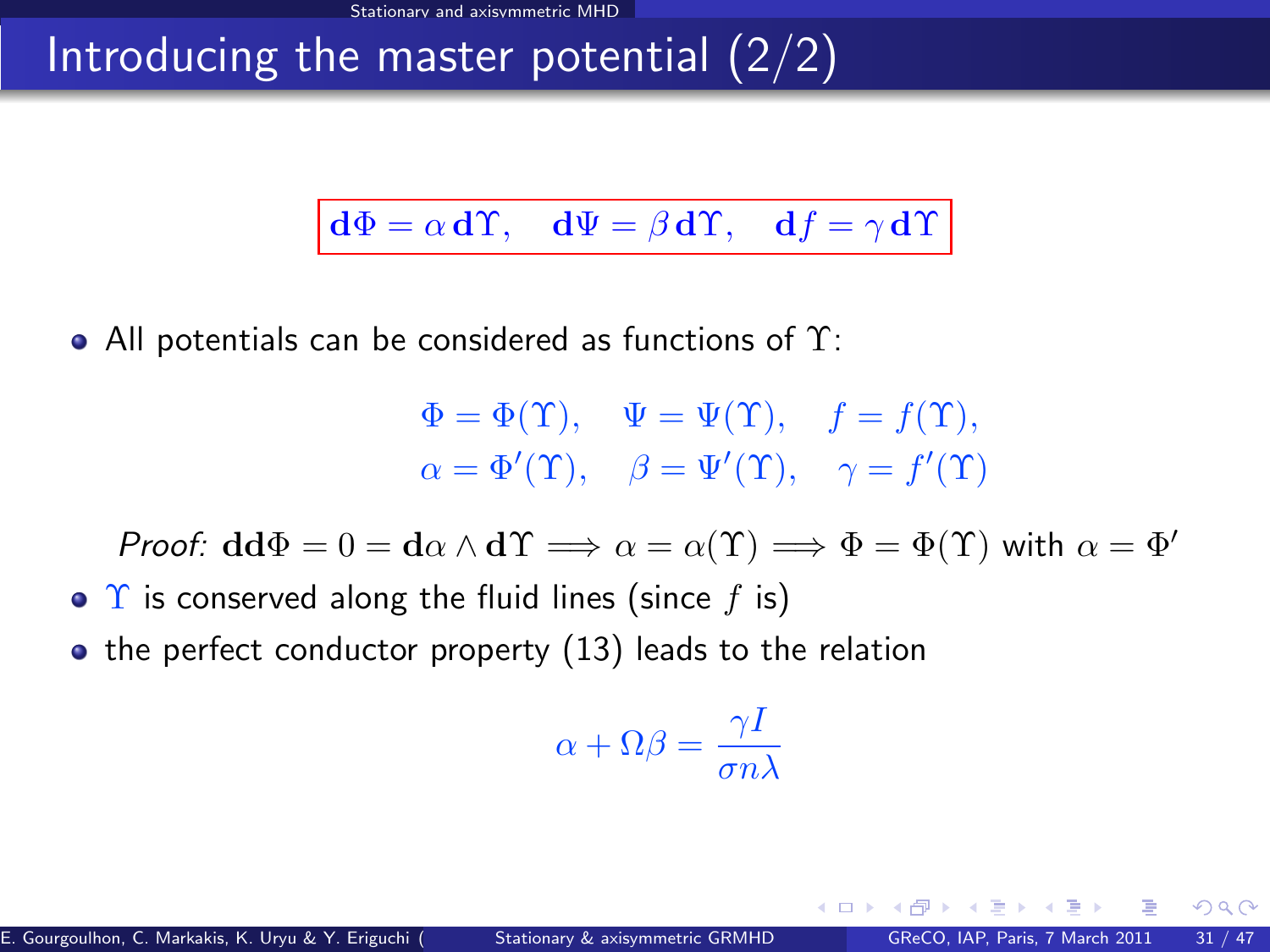# Integrating the first two equations of the MHD-Euler system

Expressing  $\vec{w}$  in terms of  $df$  via [\(14\)](#page-34-0) and using  $df = \gamma d\Upsilon$  as well as  $d\Phi = \alpha d\Upsilon$ enables us to write the first equation of the MHD-Euler system [Eq. [\(16\)](#page-38-0)] in the equivalent form

$$
\epsilon\left(\vec{\xi},\ \vec{\chi},\ \vec{\nabla}\Upsilon,\ -\gamma\vec{\nabla}(h\underline{\mathbf{u}}\cdot\vec{\xi})+\frac{\alpha}{\mu_0}\vec{\nabla}I\right)=0
$$

 $\Longrightarrow - \gamma h \underline{\boldsymbol{u}} \cdot \vec{\boldsymbol{\xi}} + \alpha I/\mu_0$  must be a function of  $\Upsilon$ ,  $\Sigma(\Upsilon)$  say:

$$
\Sigma(\Upsilon) = -\gamma h \underline{\mathbf{u}} \cdot \vec{\xi} + \frac{\alpha I}{\mu_0} = \gamma \lambda h (V - W\Omega) + \frac{\alpha I}{\mu_0}
$$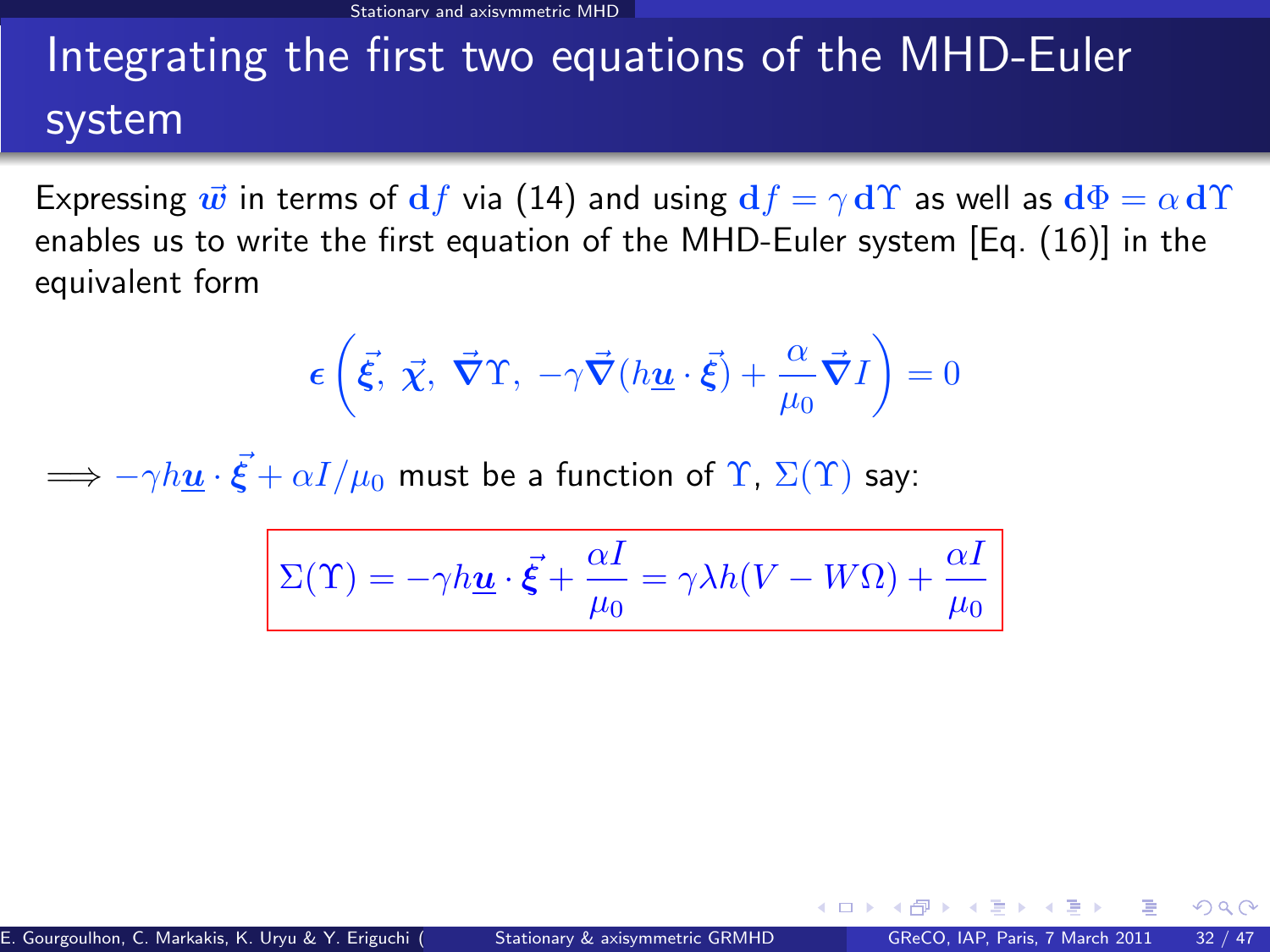# Integrating the first two equations of the MHD-Euler system

Expressing  $\vec{w}$  in terms of  $df$  via [\(14\)](#page-34-0) and using  $df = \gamma d\Upsilon$  as well as  $d\Phi = \alpha d\Upsilon$ enables us to write the first equation of the MHD-Euler system [Eq. [\(16\)](#page-38-0)] in the equivalent form

$$
\epsilon\left(\vec{\xi},\ \vec{\chi},\ \vec{\nabla}\Upsilon,\ -\gamma\vec{\nabla}(h\underline{\mathbf{u}}\cdot\vec{\xi})+\frac{\alpha}{\mu_0}\vec{\nabla}I\right)=0
$$

 $\Longrightarrow - \gamma h \underline{\boldsymbol{u}} \cdot \vec{\boldsymbol{\xi}} + \alpha I/\mu_0$  must be a function of  $\Upsilon$ ,  $\Sigma(\Upsilon)$  say:

$$
\Sigma(\Upsilon)=-\gamma h\underline{\boldsymbol{u}}\cdot\vec{\boldsymbol{\xi}}+\frac{\alpha I}{\mu_0}=\gamma\lambda h(V-W\Omega)+\frac{\alpha I}{\mu_0}
$$

Similarly, the second equation of the MHD-Euler system [Eq. [\(17\)](#page-38-1)] is equivalent to the existence of a function  $\Lambda(\Upsilon)$  such that

Λ(Υ) = γhu · χ~ − βI µ0 = γλh(W + XΩ) − βI µ0 E. Gourgoulhon, C. Markakis, K. Uryu & Y. Eriguchi () [Stationary & axisymmetric GRMHD](#page-0-0) GReCO, IAP, Paris, 7 March 2011 32 / 47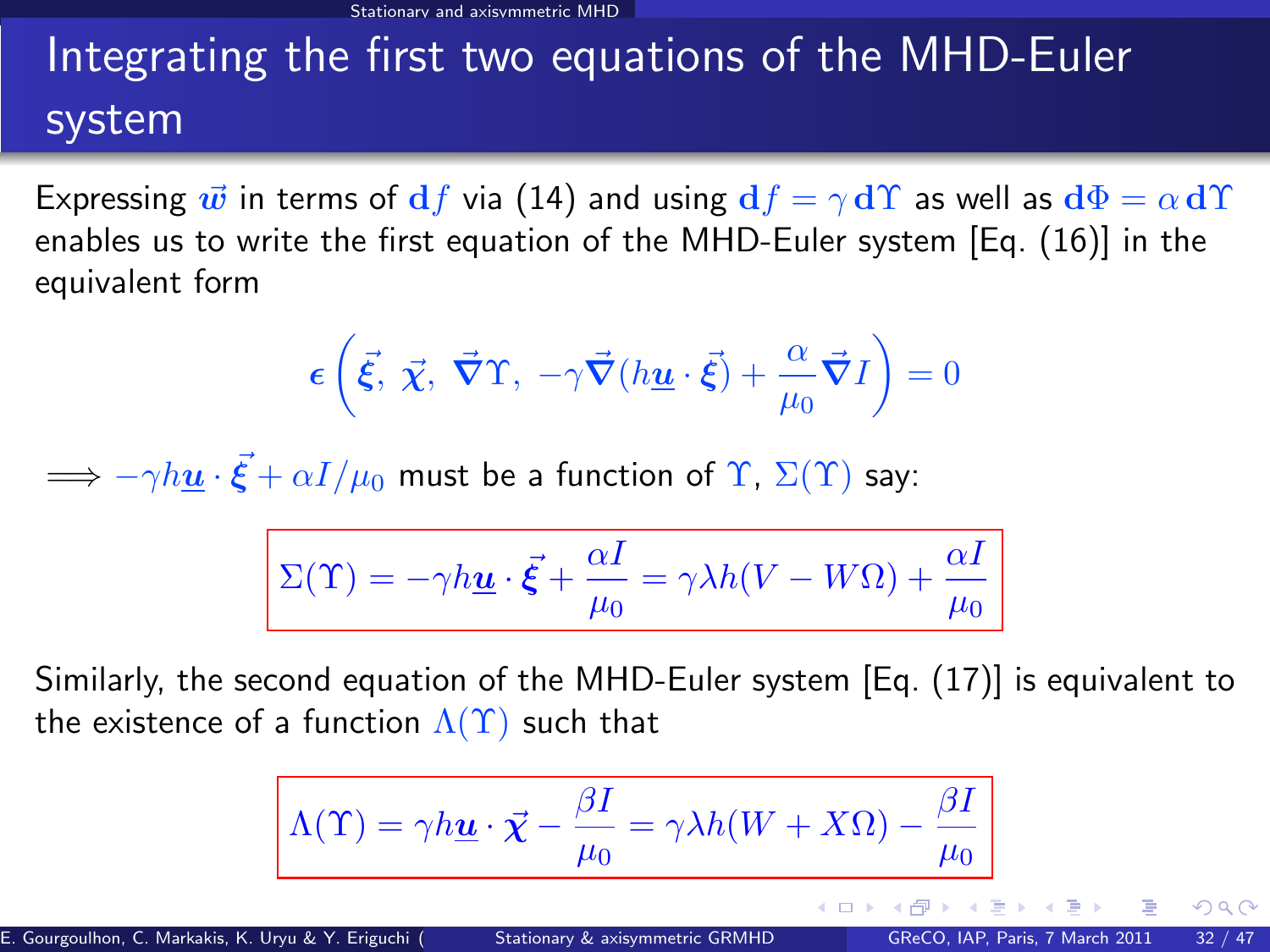### Interpretation as Bernoulli-like theorems

- If the fluid motion is purely rotational,  $\vec{\bm{u}} = \lambda (\vec{\bm{\xi}} + \Omega \vec{\bm{\chi}})$  and any scalar quantity obeying to the two spacetime symmetries is conserved along the fluid lines
- **If the fluid flow has some meridional component,**  $\vec{w} \neq 0 \iff \mathbf{d}f \neq 0$ **: we** may choose  $\|\Upsilon = f\|$ ; then  $\gamma = 1$  and

$$
\Sigma = \lambda h (V - W \Omega) + \frac{\alpha I}{\mu_0}
$$

$$
\Lambda = \lambda h(W + X\Omega) - \frac{\beta I}{\mu_0}
$$

We recover the two streamline-constants of motion found by Bekenstein & Oron (1978) in a slightly more complicated form:

$$
\Sigma = -\left(h + \frac{|b|^2}{\mu_0 n}\right) \underline{\boldsymbol{u}} \cdot \vec{\boldsymbol{\xi}} - \frac{\beta}{\mu_0} \left[\underline{\boldsymbol{u}} \cdot \left(\vec{\boldsymbol{\xi}} - \frac{\alpha}{\beta} \vec{\boldsymbol{\chi}}\right)\right] (\underline{\boldsymbol{b}} \cdot \vec{\boldsymbol{\xi}})
$$

$$
\Lambda = \left(h + \frac{|b|^2}{\mu_0 n}\right) \underline{\boldsymbol{u}} \cdot \vec{\boldsymbol{\chi}} + \frac{\beta}{\mu_0} \left[\underline{\boldsymbol{u}} \cdot \left(\vec{\boldsymbol{\xi}} - \frac{\alpha}{\beta} \vec{\boldsymbol{\chi}}\right)\right] (\underline{\boldsymbol{b}} \cdot \vec{\boldsymbol{\chi}})
$$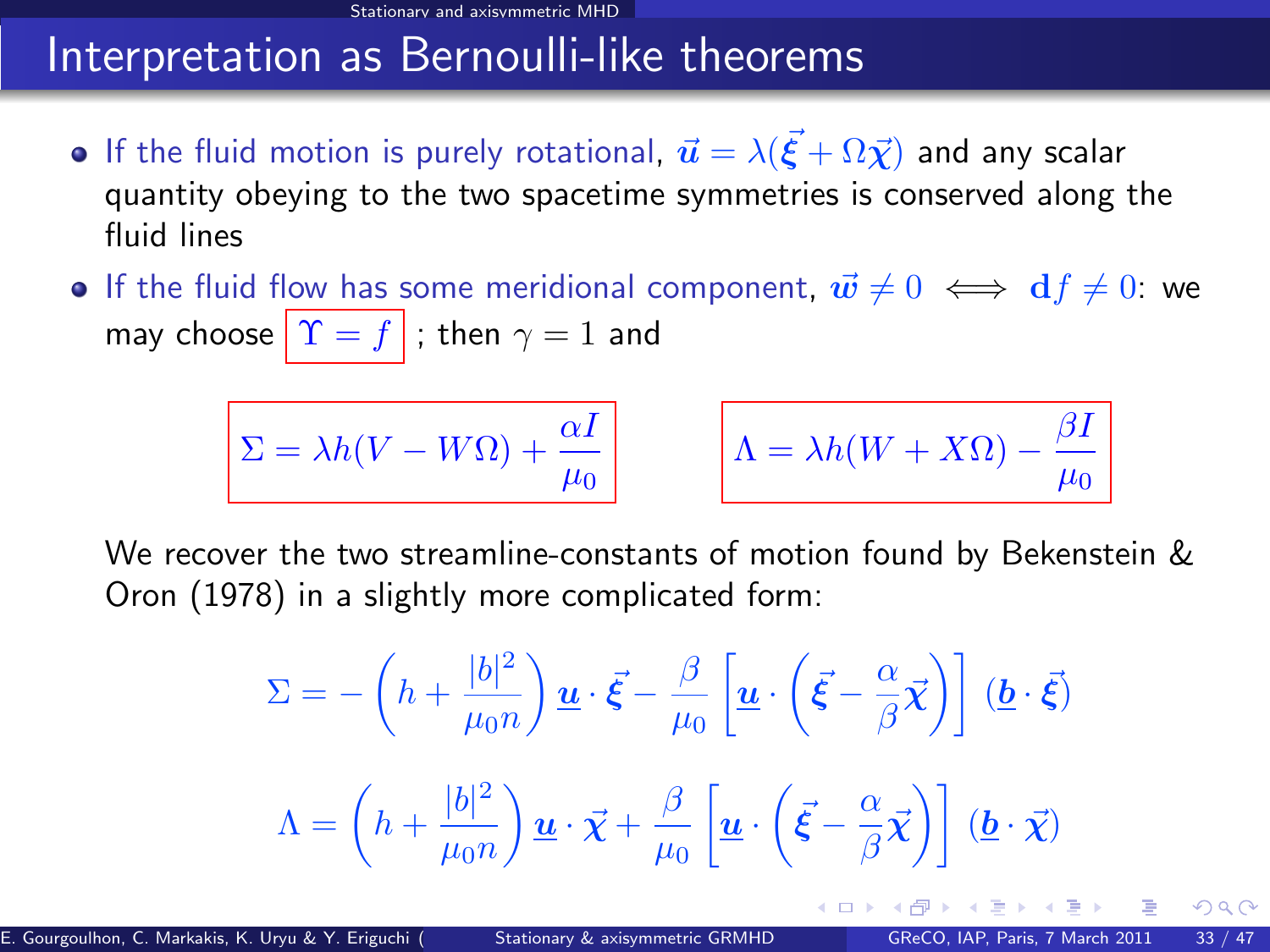## Non-relativistic limit

At the Newtonian limit and in standard isotropic spherical coordinates  $(t, r, \theta, \varphi)$ ,

$$
\begin{cases}\nV = 1 + 2\Phi_{\text{grav}}, & W = 0 \\
X = (1 - 2\Phi_{\text{grav}})r^2 \sin^2 \theta \\
\sigma = r^2 \sin^2 \theta,\n\end{cases}
$$

where  $\Phi_{\text{grav}}$  is the Newtonian gravitational potential  $(|\Phi_{\text{grav}}| \ll 1)$ Moreover, introducing the mass density  $\rho := m_b n$  ( $m_b$  mean baryon mass) and specific enthalpy  $H := \frac{\varepsilon_{\text{int}} + p}{\varepsilon_{\text{int}} + p}$  $\frac{p^+ + p^-}{\rho}$  , we get  $h = m_{\rm b}(1 + H)$  with  $H \ll 1$ 

Then

$$
\frac{\sum_{m_b} -1 = H + \Phi_{\text{grav}} + \frac{v^2}{2} + \frac{\alpha I}{\mu_0 m_b} \text{ (when } I = 0, \text{ classical Bernoulli theorem)}
$$
\n
$$
\boxed{\frac{\Lambda}{m_b} = \Omega r^2 \sin^2 \theta - \frac{\beta I}{\mu_0 m_b}}
$$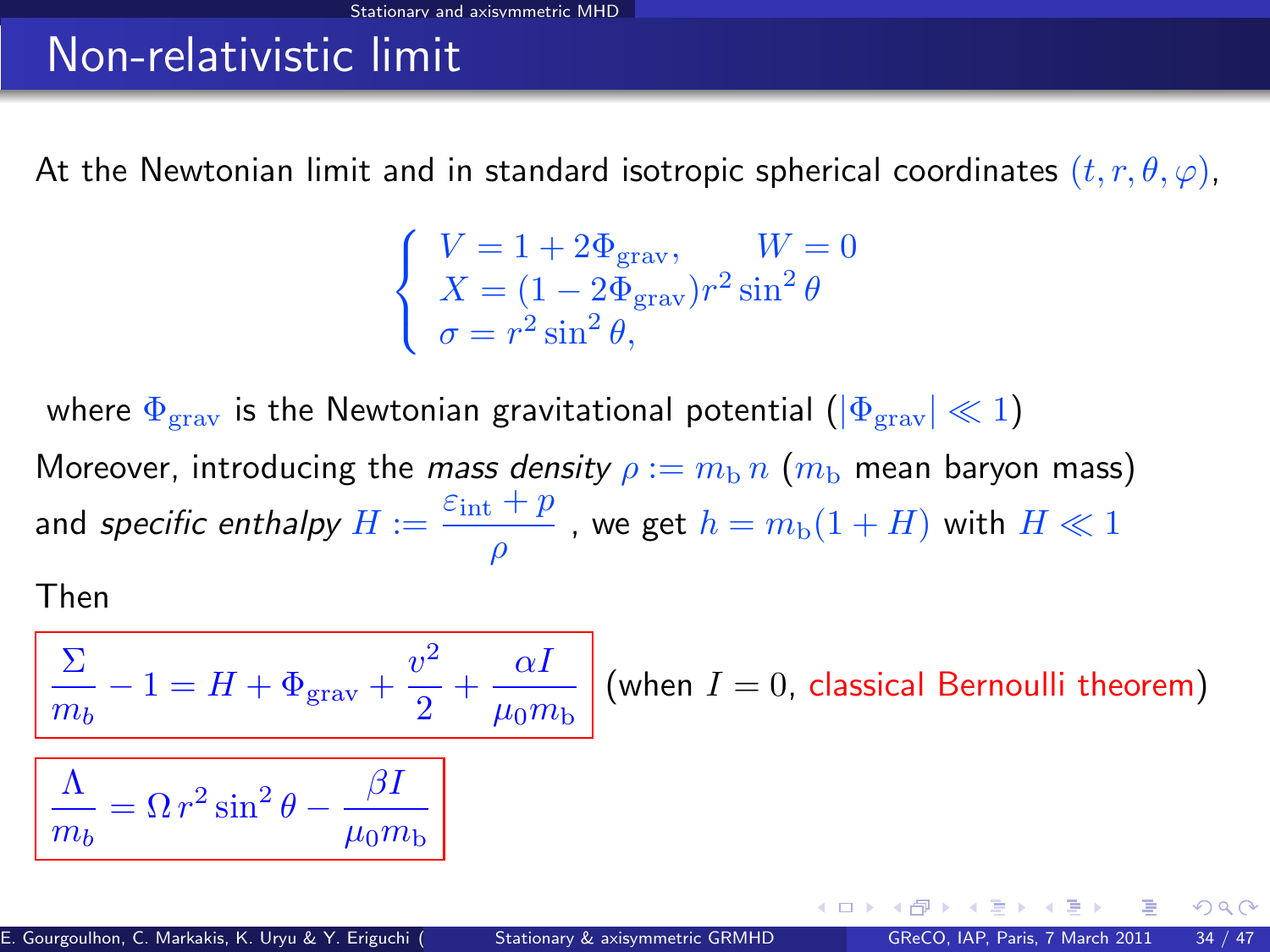## Entropy as a function of the master potential

Equation [\(2\)](#page-15-3) (resulting from  $\nabla \cdot \mathbf{T} = 0$ ) implies successively  $\vec{\boldsymbol{u}}\cdot \mathbf{d}S=0 \Longrightarrow \vec{\boldsymbol{w}}\cdot \mathbf{d}S=0 \Longrightarrow \epsilon(\vec{\boldsymbol{\xi}},\vec{\boldsymbol{\chi}},\vec{\boldsymbol{\nabla}}f,\vec{\boldsymbol{\nabla}}S)=0$ 

If  $df \neq 0$ , this implies  $S = S(f)$ , i.e.

<span id="page-48-0"></span>
$$
S = S(\Upsilon) \tag{19}
$$

If  $df = 0$  (purely rotational flow), we assume that [\(19\)](#page-48-0) still holds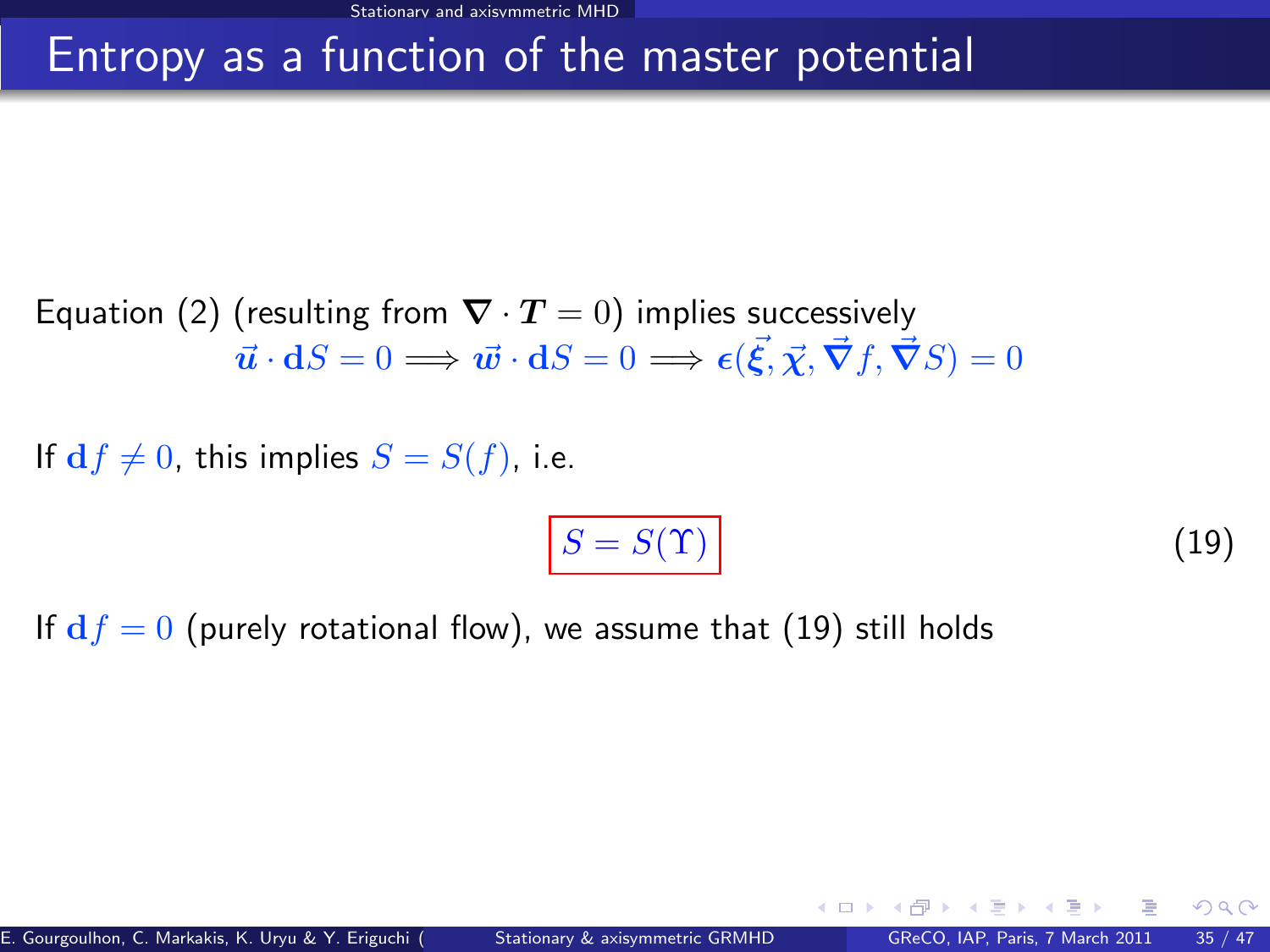### The master transfield equation

Thanks to the existence of  $\Sigma(\Upsilon)$ ,  $\Lambda(\Upsilon)$  and  $S(\Upsilon)$ , the remaining part of the MHD-Euler equation [Eq. [\(18\)](#page-38-2)] can be rewritten as  $\sqrt{d\Upsilon} = 0$  . Since  $d\Upsilon \neq 0$ , it is equivalent to  $\mathscr{A} = 0$ . Expressing  $\mathscr{A}$ , we get the master transfield equation:

<span id="page-49-0"></span>
$$
A \Delta^* \Upsilon + \frac{n}{h} \left[ \gamma^2 \mathbf{d} \left( \frac{h}{n} \right) - \frac{1}{\mu_0} \left( \beta^2 \mathbf{d} V + 2 \alpha \beta \mathbf{d} W - \alpha^2 \mathbf{d} X \right) \right] \cdot \vec{\nabla} \Upsilon
$$
  
+ 
$$
\left\{ \gamma \gamma' - \frac{n}{\mu_0 h} \left[ V \beta \beta' + W (\alpha' \beta + \alpha \beta') - X \alpha \alpha' \right] \right\} \mathbf{d} \Upsilon \cdot \vec{\nabla} \Upsilon
$$
  
+ 
$$
\frac{\sigma n^2}{h} \left\{ \frac{\lambda}{\gamma} \left[ \Omega \Lambda' - \Sigma' + \frac{I}{\mu_0} (\alpha' + \Omega \beta') + \gamma' \lambda h (V - 2W \Omega - X \Omega^2) \right] + TS' \right\}
$$
  
- 
$$
\gamma \lambda n \left( \mathscr{C}_{\xi} + \Omega \mathscr{C}_{\chi} \right) + \frac{In}{\mu_0 \sigma h} \left[ (W \beta - X \alpha) \mathscr{C}_{\xi} + (W \alpha + V \beta) \mathscr{C}_{\chi} \right] = 0
$$
  
100

with 
$$
A := \gamma^2 - \frac{n}{\mu_0 h} (V \beta^2 + 2W\alpha \beta - X\alpha^2)
$$
 and 
$$
\left[ \Delta^* \Upsilon := \sigma \nabla_{\mu} \left( \frac{1}{\sigma} \nabla^{\mu} \Upsilon \right) \right]
$$

<span id="page-49-1"></span>Eq. [\(20\)](#page-49-0) is called *transfield* for it expresses the component along  $d\Upsilon$  of the MHD-Euler equation and  $d\Upsilon$  is *transverse* to the magnetic *field* in the fluid frame  $\vec{b}$ , in the sense that  $\vec{b} \cdot d\Upsilon = 0$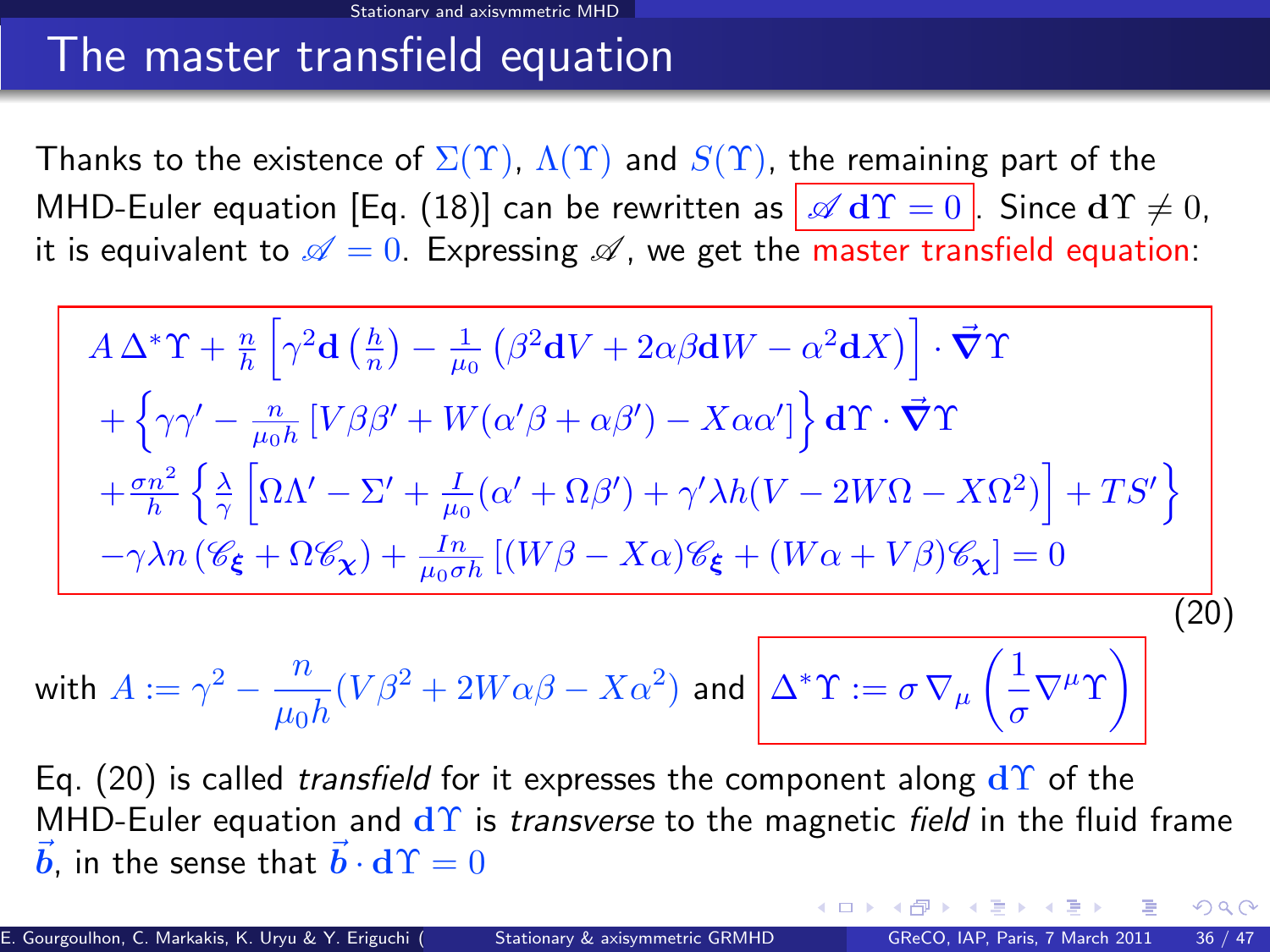### Poloidal wind equation

The master transfield eq. has to be supplemented by the poloidal wind equation, arising from the 4-velocity normalization  $\underline{u} \cdot \overrightarrow{u} = -1$ , with  $\lambda$  and  $\Omega$  expressed in terms of  $\alpha$ ,  $\beta$ ,  $\gamma$ ,  $\Sigma$ ,  $\Lambda$  and  $h$  :

<span id="page-50-1"></span>
$$
h^{2}\left(\sigma + \frac{\gamma^{2}}{n^{2}}\mathbf{d}\Upsilon\cdot\vec{\nabla}\Upsilon\right) - \frac{1}{\gamma^{2}}\left(X\Sigma^{2} + 2W\Sigma\Lambda - V\Lambda^{2}\right) + \frac{n}{\mu_{0}h} \frac{A + \gamma^{2}}{A^{2}\gamma^{2}}\left[\left(X\alpha - W\beta\right)\Sigma + \left(V\beta + W\alpha\right)\Lambda\right]^{2} = 0
$$

(21)

<span id="page-50-0"></span> $\Omega$ 

**← ロ ▶ → イ 同**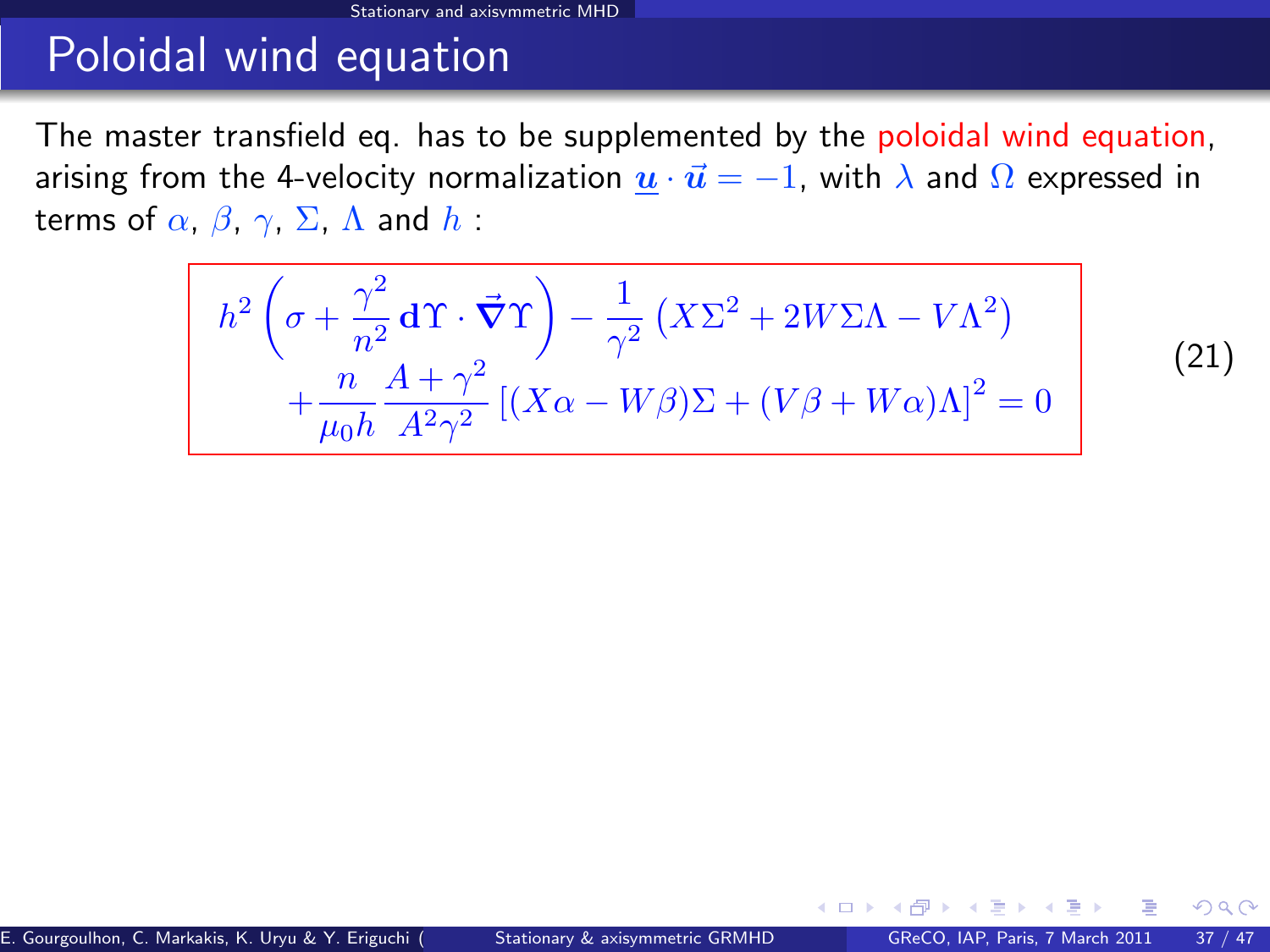## Poloidal wind equation

The master transfield eq. has to be supplemented by the poloidal wind equation, arising from the 4-velocity normalization  $u \cdot \vec{u} = -1$ , with  $\lambda$  and  $\Omega$  expressed in terms of  $\alpha$ ,  $\beta$ ,  $\gamma$ ,  $\Sigma$ ,  $\Lambda$  and  $h$ :

$$
h^{2}\left(\sigma + \frac{\gamma^{2}}{n^{2}}\mathbf{d}\Upsilon\cdot\vec{\nabla}\Upsilon\right) - \frac{1}{\gamma^{2}}\left(X\Sigma^{2} + 2W\Sigma\Lambda - V\Lambda^{2}\right) + \frac{n}{\mu_{0}h} \frac{A + \gamma^{2}}{A^{2}\gamma^{2}}\left[\left(X\alpha - W\beta\right)\Sigma + \left(V\beta + W\alpha\right)\Lambda\right]^{2} = 0
$$
\n(21)

Notice that I,  $\lambda$  and  $\Omega$  in Eq. [\(20\)](#page-49-0) can be expressed in terms of  $\alpha$ ,  $\beta$ ,  $\gamma$ ,  $\Sigma$ ,  $\Lambda$ ,  $n$ and  $h$ . Then

Given

- the metric (represented by V, X, W,  $\sigma$  and  $\nabla$ ),
- the EOS  $h = h(n, S)$ ,
- the six functions  $\alpha(\Upsilon)$ ,  $\beta(\Upsilon)$ ,  $\gamma(\Upsilon)$ ,  $\Sigma(\Upsilon)$ ,  $\Lambda(\Upsilon)$  and  $S(\Upsilon)$ ,
- Eqs. [\(20\)](#page-49-0)-[\(21\)](#page-50-1) constitute a system of 2 PDEs for the 2 unknowns  $(\Upsilon, n)$

<span id="page-51-0"></span>Solving it provides a complete solution of the [M](#page-50-0)[H](#page-52-0)[D](#page-49-1)[-](#page-50-0)[E](#page-51-0)[ul](#page-52-0)[er](#page-29-0)[e](#page-51-0)[q](#page-52-0)[ua](#page-29-0)[t](#page-30-0)[i](#page-51-0)[o](#page-52-0)[n](#page-0-0)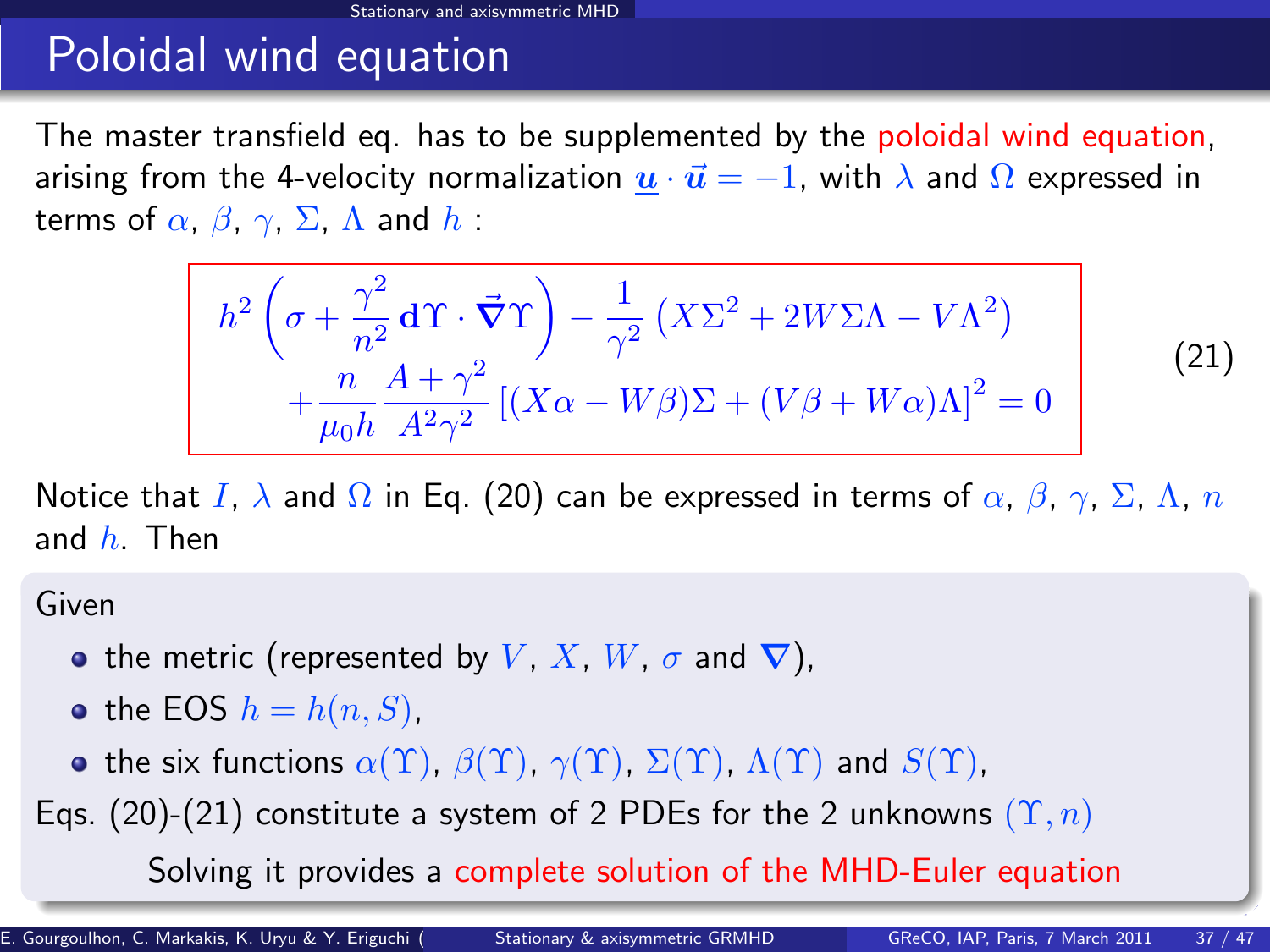### **Outline**

### **[Introduction](#page-2-0)**

- [Relativistic MHD with exterior calculus](#page-7-0)
- <sup>3</sup> [Stationary and axisymmetric electromagnetic fields in general relativity](#page-16-0)
- <sup>4</sup> [Stationary and axisymmetric MHD](#page-30-0)
- <sup>5</sup> [Some subcases of the master transfield equation](#page-52-0)

#### **[Conclusion](#page-59-0)**

<span id="page-52-0"></span> $\Omega$ 

4 0 8 1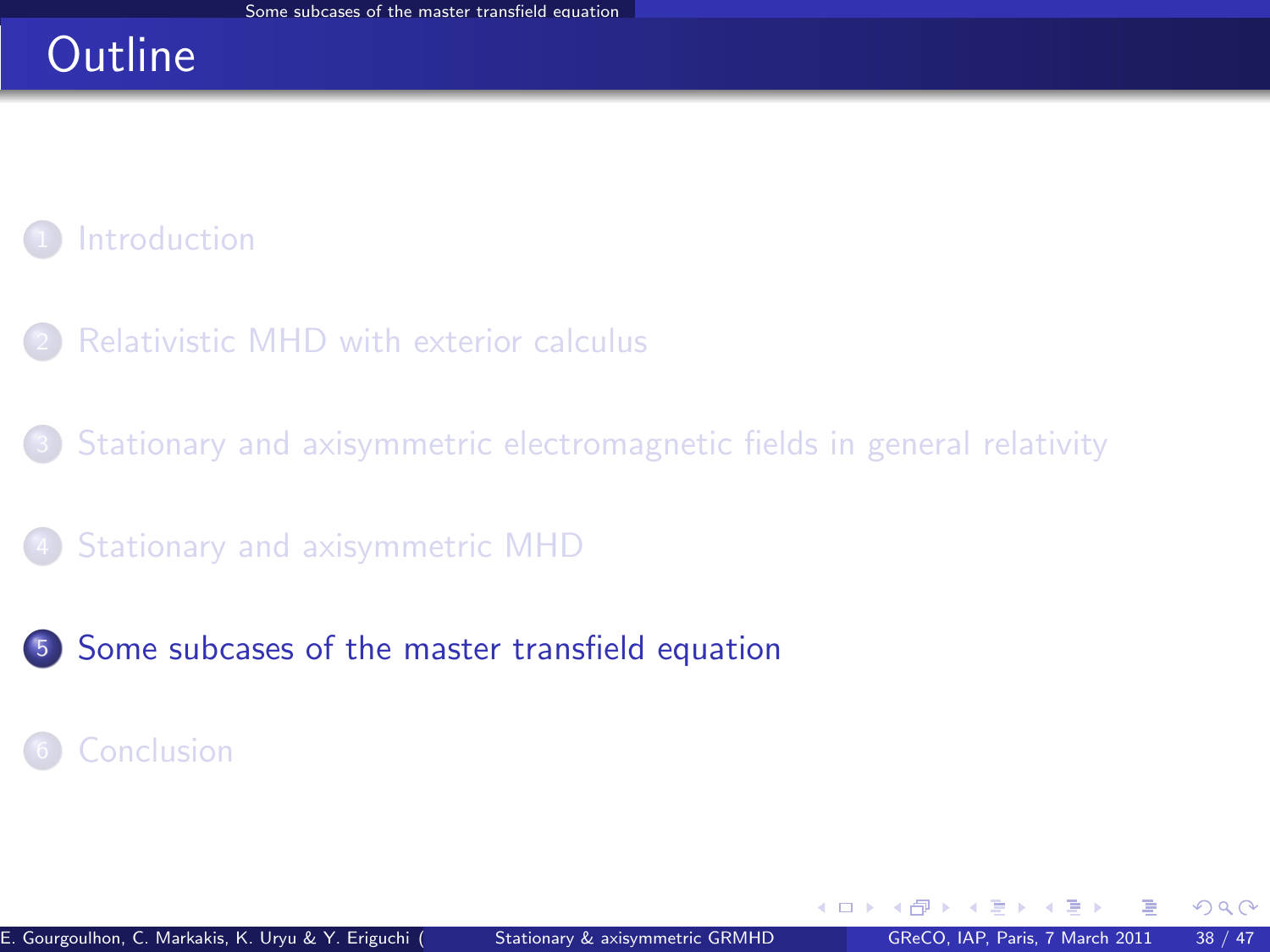### Subcase 1 : Newtonian limit

Expression of  $\Sigma$  and  $\Lambda$ :

$$
\Sigma = \gamma m_{\text{b}} \left( 1 + H + \Phi_{\text{grav}} + \frac{v^2}{2} \right) + \frac{\alpha I}{\mu_0}
$$

$$
\Lambda = \gamma m_{\text{b}} r^2 \sin^2 \theta \Omega - \frac{\beta I}{\mu_0}
$$

Master transfield equation:

$$
A\Delta^* \Upsilon - \frac{\gamma^2}{n} dn \cdot \vec{\nabla} \Upsilon + \left(\gamma \gamma' - \frac{n}{\mu_0 m_b} \beta \beta'\right) d\Upsilon \cdot \vec{\nabla} \Upsilon
$$

$$
+ r^2 \sin^2 \theta \frac{n^2}{m_b} \left\{ \frac{1}{\gamma} \left[ \Omega \Lambda' - \Sigma' + \frac{I}{\mu_0} (\alpha' + \Omega \beta') + \gamma' m_b \right] + TS' \right\} = 0
$$

with 
$$
\Delta^* \Upsilon = \partial_r^2 \Upsilon + \frac{\sin \theta}{r^2} \partial_\theta \left( \frac{1}{\sin \theta} \partial_\theta \Upsilon \right)
$$

We recover the equation obtained by Soloviev (1967)

E. Gourgoulhon, C. Markakis, K. Uryu & Y. Eriguchi ([Stationary & axisymmetric GRMHD](#page-0-0) GReCO, IAP, Paris, 7 March 2011 39 / 47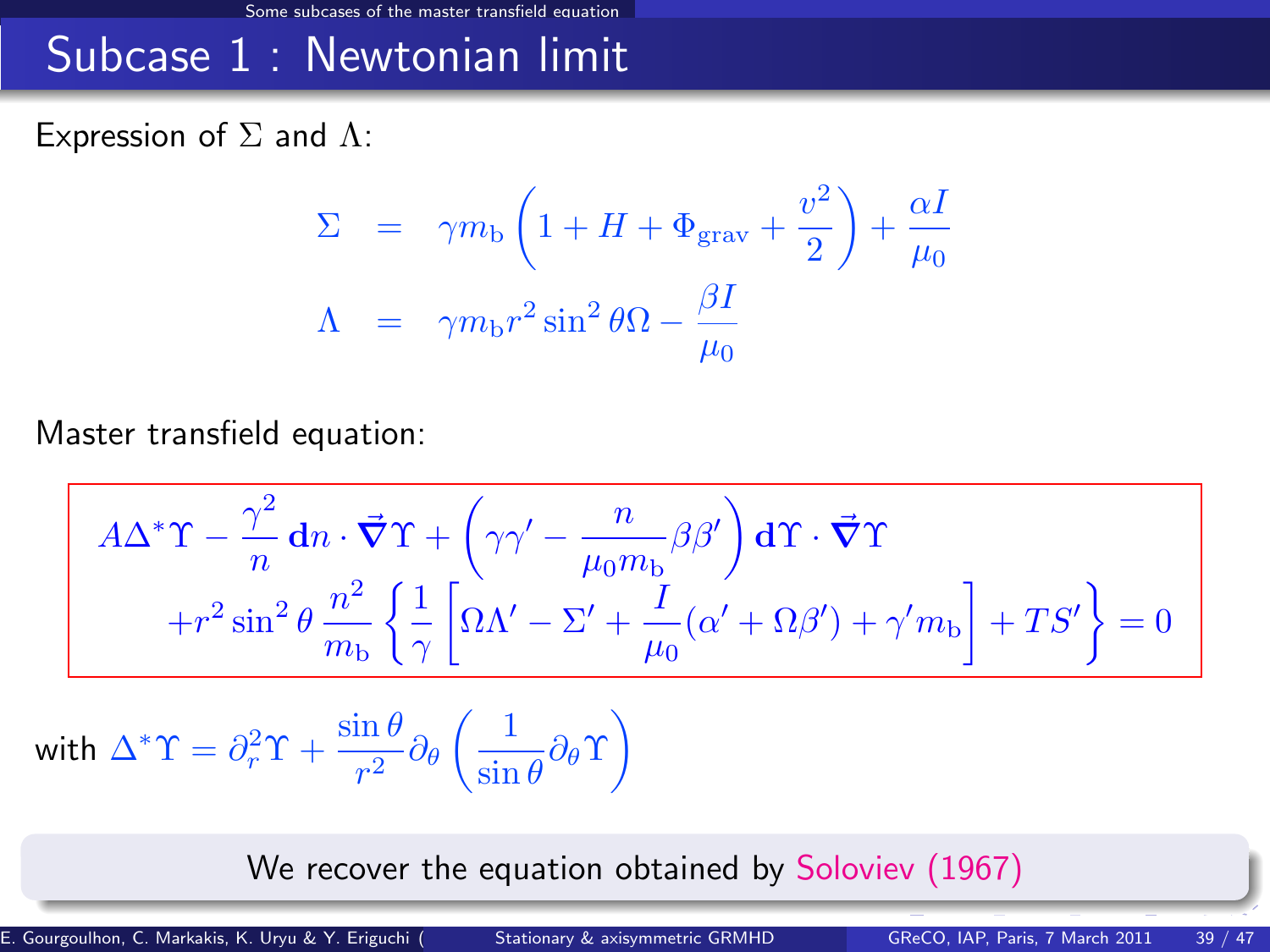### Subcase 2 : relativistic Grad-Shafranov equation

Assume  $d\Psi \neq 0$  and choose  $\Upsilon = \Psi$  (i.e.  $\beta = 1$ ). The master transfield equation reduces then to

$$
\begin{split} &\left(1-\frac{V-2W\omega-X\omega^{2}}{M^{2}}\right)\Delta^{*}\Psi+\left[\tfrac{n}{h}\mathbf{d}\left(\tfrac{h}{n}\right)-\tfrac{1}{M^{2}}\left(\mathbf{d}V-2\omega\mathbf{d}W-\omega^{2}\mathbf{d}X\right)\right]\cdot\vec{\nabla}\Psi\\ &+\left[\tfrac{\omega'}{M^{2}}\big(W+X\omega\big)-\tfrac{C'}{C}\right]\,\mathbf{d}\Psi\cdot\vec{\nabla}\Psi\\ &+\tfrac{\mu_{0}\sigma n}{M^{2}}\left\{\lambda\left[\Omega L'-E'+\tfrac{I}{\mu_{0}}\left(C'(\Omega-\omega)-C\omega'\right)\right]+TS'\right\}\\ &-\lambda nC\left(\mathscr{C}_{\pmb{\xi}}+\Omega\,\mathscr{C}_{\pmb{\chi}}\right)+\tfrac{I}{\sigma M^{2}}\left[(W+X\omega)\mathscr{C}_{\pmb{\xi}}+(V-W\omega)\mathscr{C}_{\pmb{\chi}}\right]=0 \end{split}
$$

where  $C:=\gamma^{-1},\ \omega:=-\alpha,\ E:=\Sigma/\gamma$  and  $L:=\Lambda/\gamma$ 

This is the relativistic Grad-Shafranov equation, in the most general form (i.e. including meridional flow and for non-circular spacetimes)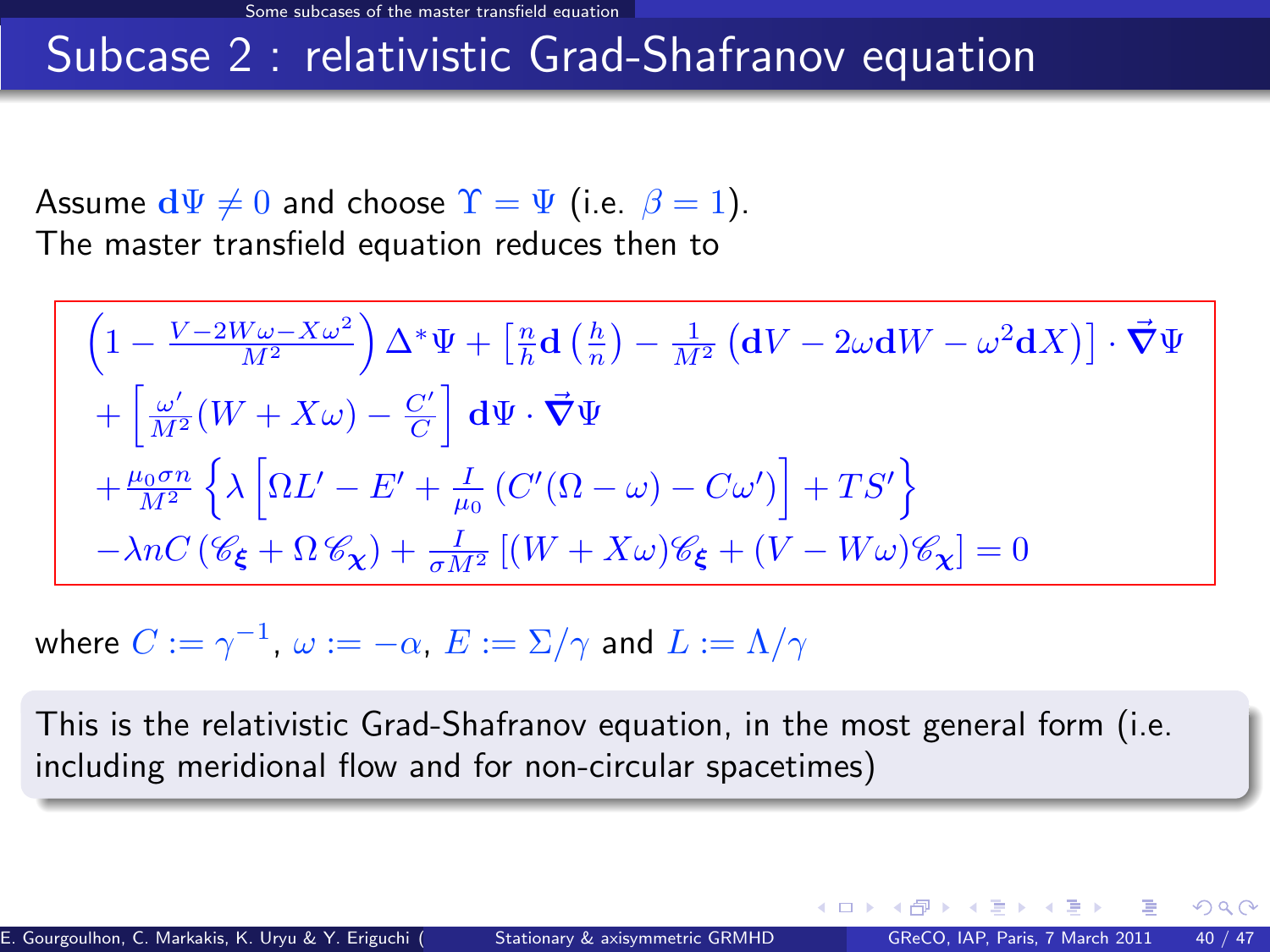## Subcase 2 : relativistic Grad-Shafranov equation

History of the relativistic Grad-Shafranov equation:

- Camenzind (1987) : Minkowski spacetime
- Lovelace, Mehanian, Mobarry & Sulkanen (1986) : weak gravitational fields
- Lovelace & Mobarry (1986) : Schwarzschild spacetime
- Nitta, Takahashi & Tomimatsu (1991) : Kerr spacetime (pressureless matter)
- **Beskin & Pariev (1993): Kerr spacetime**
- Ioka & Sasaki (2003) : non-circular spacetimes

Remark: Grad-Shafranov equation not fully expressed by loka & Sasaki (2003) + use of additional structure  $((2+1)+1$  formalism)

 $\Omega$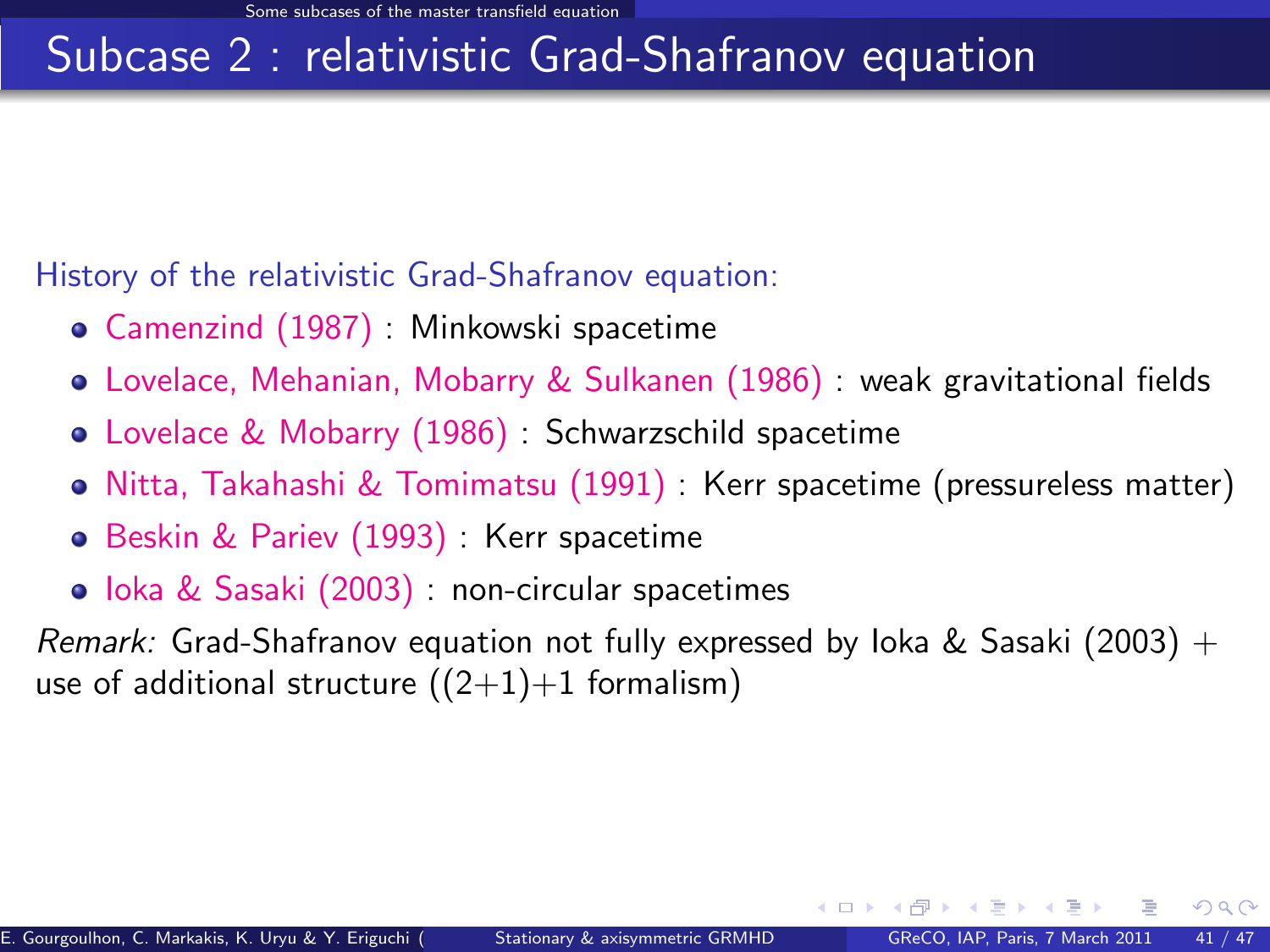# Subcase 3 : pure hydrodynamical flow

No electromagnetic field

$$
\mathbf{d}\Phi = 0 \; (\iff \alpha = 0), \, \mathbf{d}\Psi = 0 \; (\iff \beta = 0) \text{ and } I = 0
$$

 $\Rightarrow \Sigma = \gamma E$  with  $E := \lambda h(V - W\Omega)$  and  $\Lambda = \gamma L$  with  $L := \lambda h(W + X\Omega)$ 

Master transfield  $+$  poloidal wind equations:

$$
\gamma^2 \Delta^* \Upsilon + \gamma^2 \frac{n}{h} \mathbf{d} \left( \frac{h}{n} \right) \cdot \vec{\nabla} \Upsilon + \gamma \gamma' \mathbf{d} \Upsilon \cdot \vec{\nabla} \Upsilon
$$

$$
+ \frac{\sigma n^2}{h} \left[ \lambda (\Omega L' - E') + TS' \right] - \gamma \lambda n \left( \mathcal{C}_{\xi} + \Omega \mathcal{C}_{\chi} \right) = 0
$$

$$
\frac{\gamma^2 h^2}{n^2} \mathbf{d} \Upsilon \cdot \vec{\nabla} \Upsilon + \sigma h^2 - XE^2 - 2WEL + VL^2 = 0
$$

<span id="page-56-0"></span> $\Omega$ 

4 0 8 4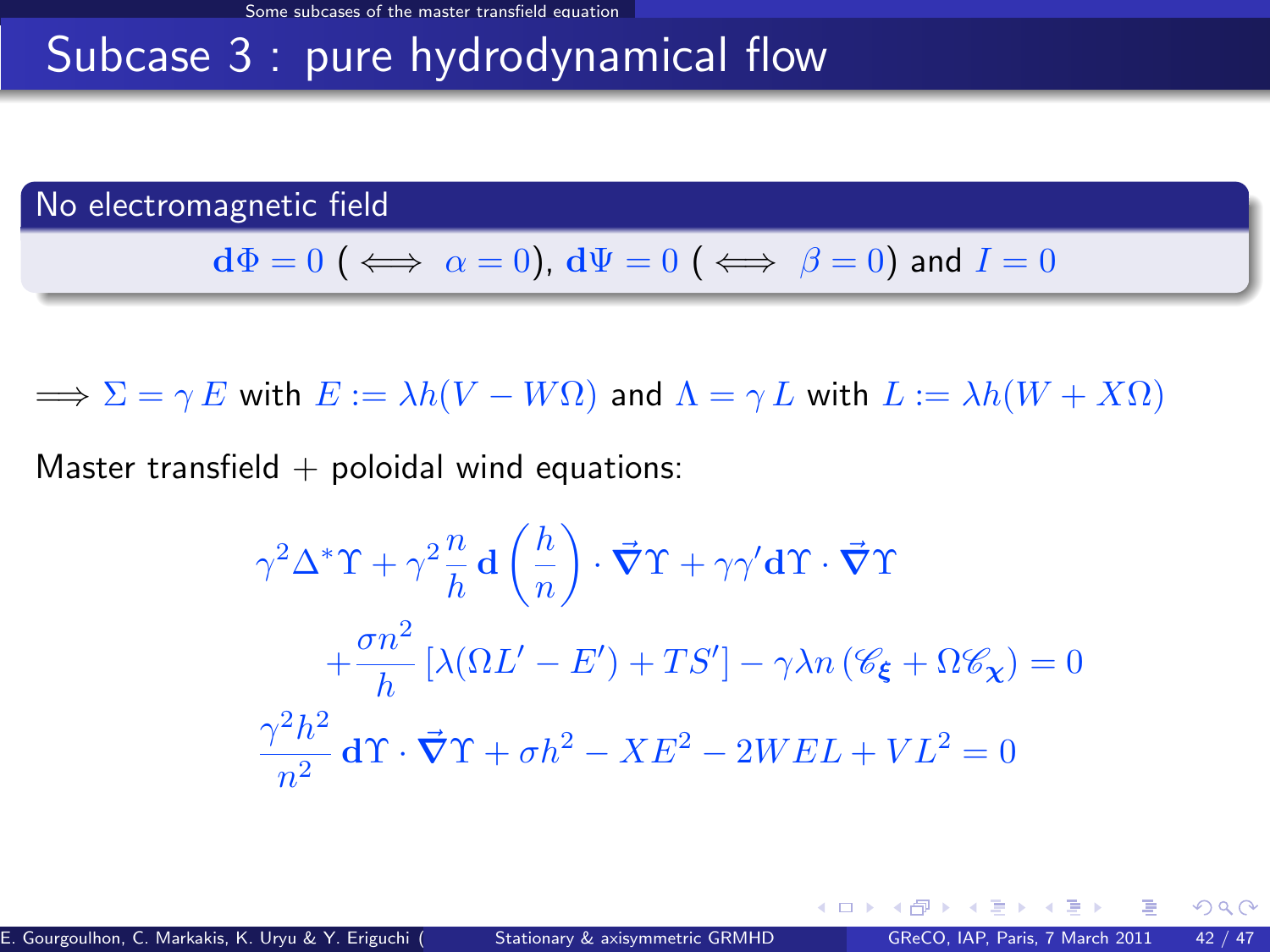Some subcases of the master transfield equation

#### Subcase 3 : pure hydrodynamical flow Case of purely rotational motion :  $\gamma = 0$

The master transfield equation reduces to

$$
\Omega L'-E'+\frac{T}{\lambda}S'=0
$$

A wide class of solutions is found by assuming

$$
\Omega = \Omega(\Upsilon) \text{ and } \frac{T}{\lambda} = \bar{T}(\Upsilon) \text{ with } \bar{T}' = -\bar{T}\frac{\lambda L}{h}\Omega'
$$

For  $\Omega = \text{const}$ , this leads to the well-known first integral of motion [T = 0: Boyer (1965)]

<span id="page-57-0"></span>
$$
\frac{\mu}{\lambda} = \frac{h - TS}{\lambda} = \text{const}
$$

For  $\Omega \neq \text{const}$ , we obtain instead

$$
\ln\left(\frac{\mu}{\lambda}\right) + \int_0^\Omega \mathcal{F}(\tilde{\Omega})\,d\tilde{\Omega} = \text{const}
$$

wi[th](#page-58-0)  $\mathcal{F}(\Omega)=\dfrac{W+X\Omega}{V-2W\Omega-X\Omega^2}$  $\mathcal{F}(\Omega)=\dfrac{W+X\Omega}{V-2W\Omega-X\Omega^2}$  $\mathcal{F}(\Omega)=\dfrac{W+X\Omega}{V-2W\Omega-X\Omega^2}$  $\mathcal{F}(\Omega)=\dfrac{W+X\Omega}{V-2W\Omega-X\Omega^2}$  $\mathcal{F}(\Omega)=\dfrac{W+X\Omega}{V-2W\Omega-X\Omega^2}$  $\mathcal{F}(\Omega)=\dfrac{W+X\Omega}{V-2W\Omega-X\Omega^2}$  $\mathcal{F}(\Omega)=\dfrac{W+X\Omega}{V-2W\Omega-X\Omega^2}$  $\mathcal{F}(\Omega)=\dfrac{W+X\Omega}{V-2W\Omega-X\Omega^2}$  $\mathcal{F}(\Omega)=\dfrac{W+X\Omega}{V-2W\Omega-X\Omega^2}$  (relativistic Poincaré-Wa[vr](#page-56-0)[e](#page-57-0) the[o](#page-52-0)rem[\)](#page-52-0)  $\Omega$ 

E. Gourgoulhon, C. Markakis, K. Uryu & Y. Eriguchi () [Stationary & axisymmetric GRMHD](#page-0-0) GReCO, IAP, Paris, 7 March 2011 43 / 47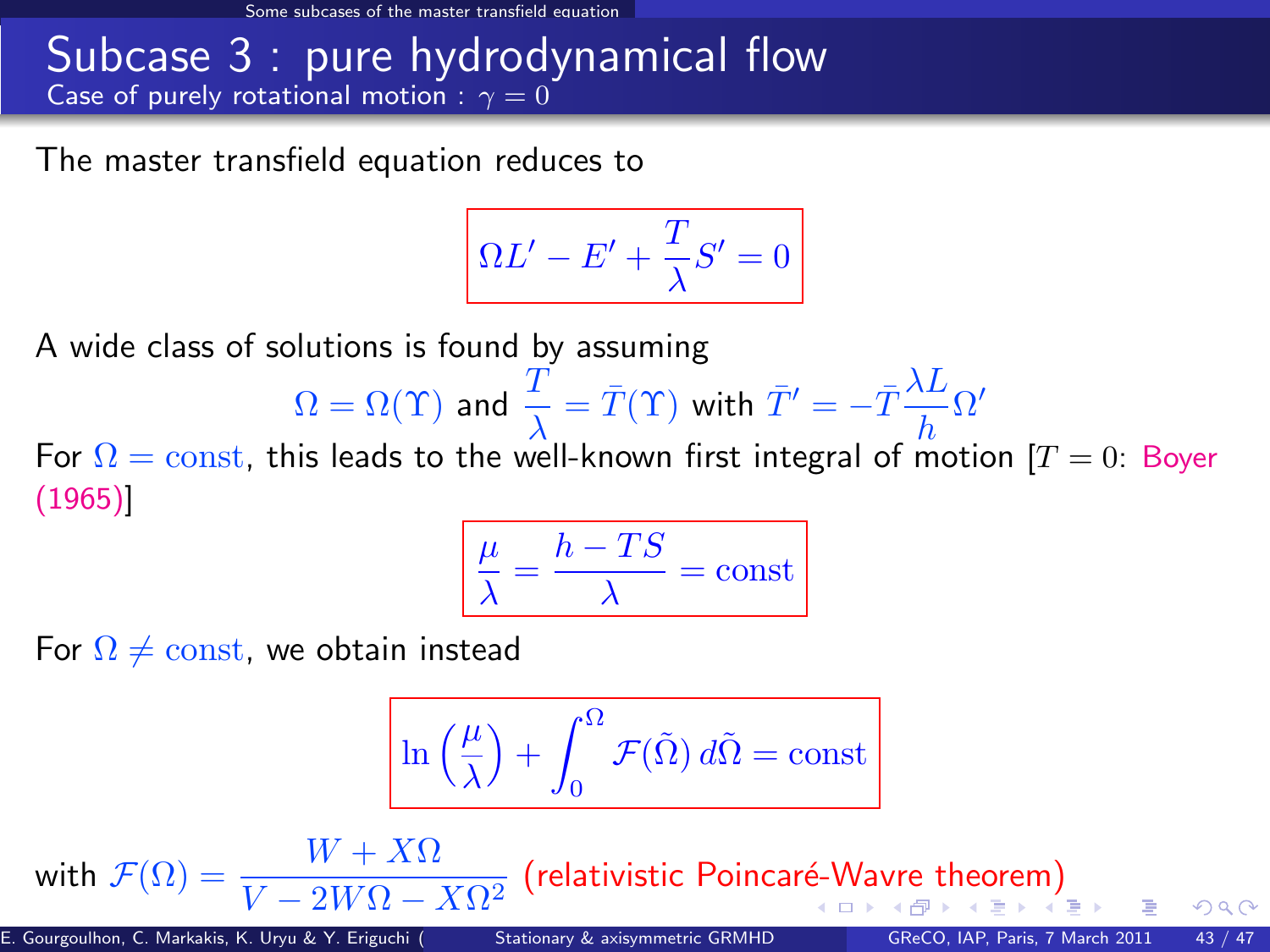#### Subcase 3 : pure hydrodynamical flow Case of flow with meridional component :  $\gamma \neq 0$

Then  $df \neq 0$  and a natural choice for  $\Upsilon$  is  $|\Upsilon = f|$ 

The master transfield  $+$  poloidal wind equations reduces to

<span id="page-58-1"></span>
$$
\Delta^* f + \frac{n}{h} \mathbf{d} \left( \frac{h}{n} \right) \cdot \vec{\nabla} f + \frac{\sigma n^2}{h} \left[ \lambda (\Omega L' - E') + TS' \right] - \lambda n \left( \mathcal{C}_{\xi} + \Omega \mathcal{C}_{\chi} \right) = 0
$$
\n
$$
\frac{h^2}{n^2} \mathbf{d} f \cdot \vec{\nabla} f + \sigma h^2 - X E^2 - 2 W E L + V L^2 = 0
$$
\n(23)

with  $\Omega = \frac{VL - WE}{XE + WL}$ 

Given the three functions  $E(f)$ ,  $L(f)$  and  $S(f)$  and the EOS  $h = h(S, n)$ ,  $T = T(S, n)$ , [\(22\)](#page-58-1)-[\(23\)](#page-58-2) forms a system of coupled PDE for  $(f, n)$ 

At the Newtonian limit, [\(22\)](#page-58-1) is the Stokes equation

<span id="page-58-0"></span> $\Omega$ 

<span id="page-58-2"></span>イロト イ押 トイヨ トイヨ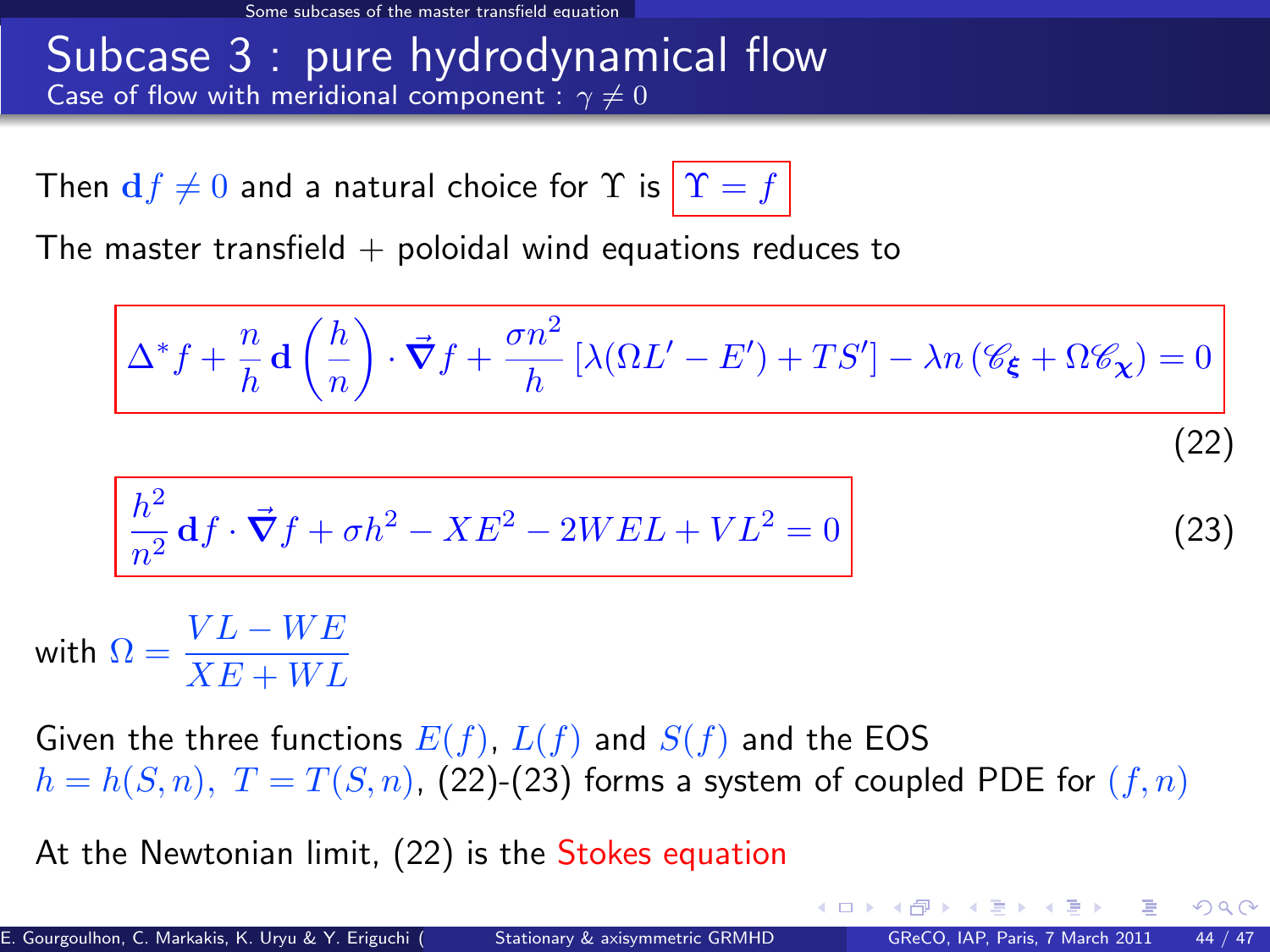### **Outline**

### **[Introduction](#page-2-0)**

- [Relativistic MHD with exterior calculus](#page-7-0)
- <sup>3</sup> [Stationary and axisymmetric electromagnetic fields in general relativity](#page-16-0)
- <sup>4</sup> [Stationary and axisymmetric MHD](#page-30-0)
- <sup>5</sup> [Some subcases of the master transfield equation](#page-52-0)



<span id="page-59-0"></span>4 日下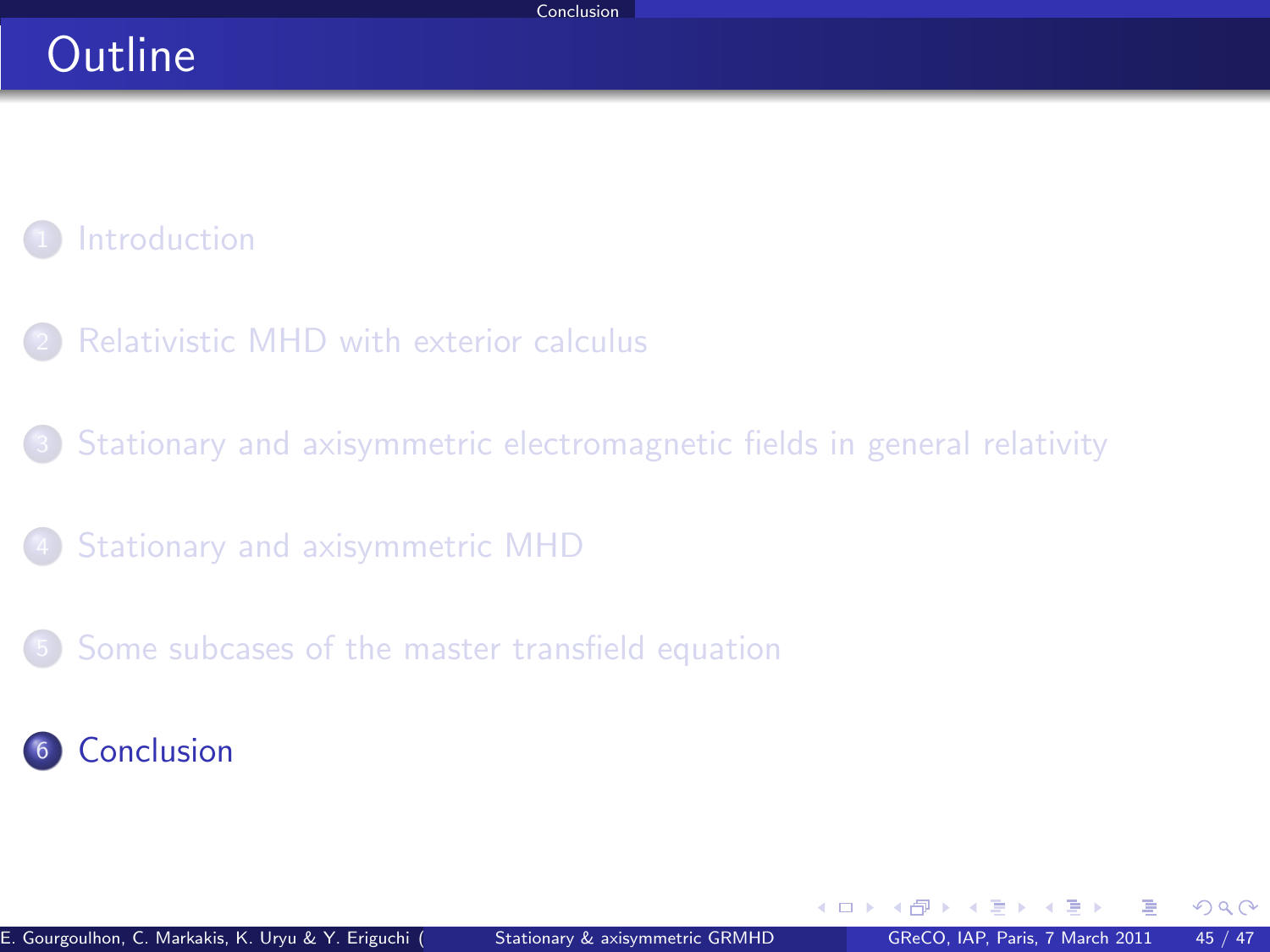- Ideal GRMHD is well amenable to a treatment based on exterior calculus.
- This simplifies calculations with respect to the traditional tensor calculus, notably via the massive use of Cartan's identity.
- For stationary and axisymmetric GRMHD, we have developed a systematic treatment based on such an approach. This provides some insight on previously introduced quantities and leads to the formulation of very general laws, recovering previous ones as subcases and obtaining new ones in some specific limits.